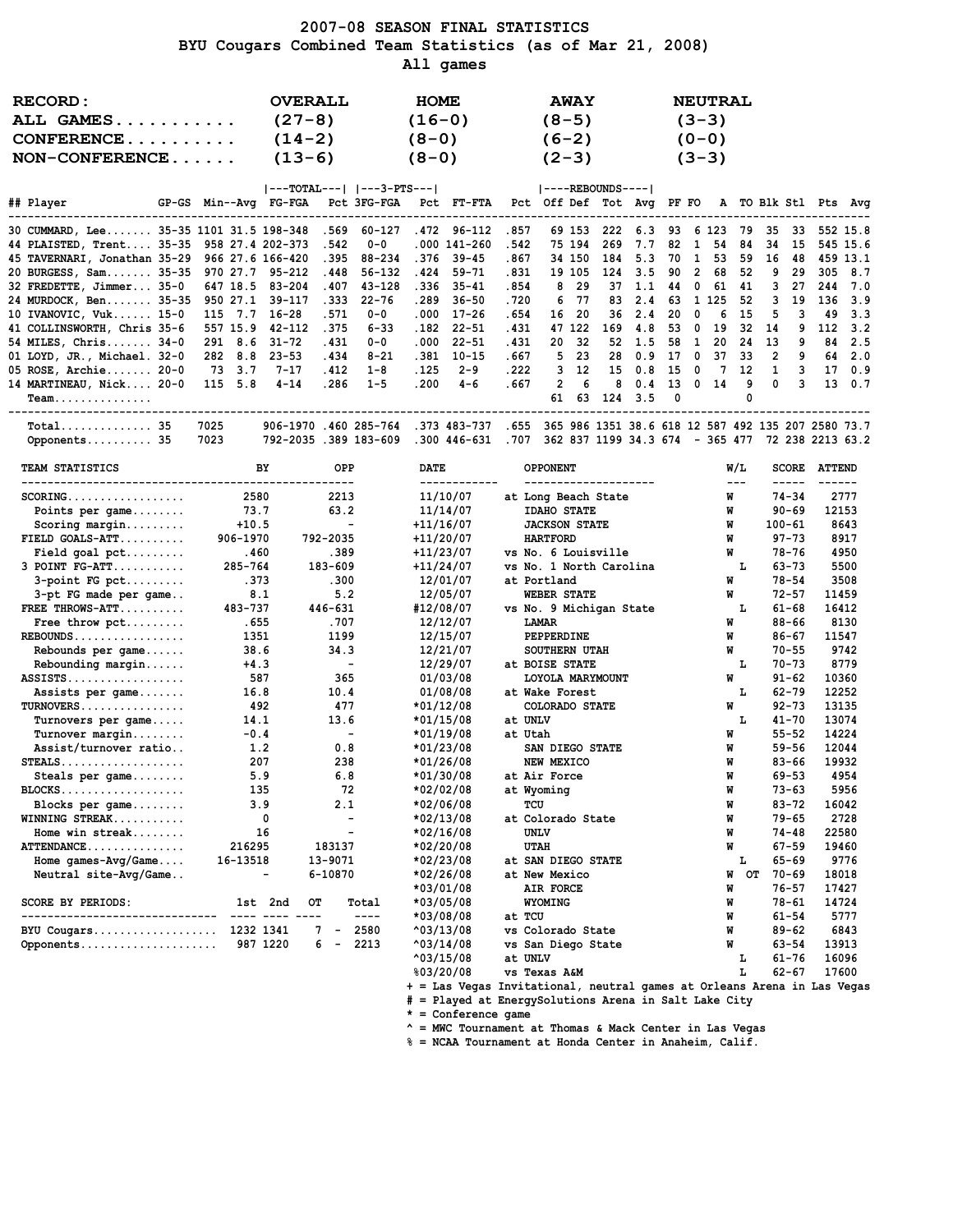### BYU Cougars BYU Cougars Combined Team Statistics (as of Mar 10, 2008) Non-conference games

| RECORD:<br>ALL GAMES<br>$CONFERENCE \ldots \ldots \ldots$<br>$NON-CONFERENCE$                                                                                                                                                                                                                                                                                                                                                                                                                                                                                                           |                                                                                                                                                                                                                | <b>OVERALL</b><br>$(11-4)$<br>$(0 - 0)$<br>$(11-4)$                                                                                                                                                  |                                                                                                                                                                                                               | <b>HOME</b><br>$(8-0)$<br>$(0 - 0)$<br>$(8-0)$                       |                                                                                                                                                                                                                                                   |                                                                                       | $(2-2)$<br>$(0 - 0)$<br>$(2-2)$                                                                                                                                                                                                                                                                 | <b>AWAY</b>                                                         |                                                               |                                                                           |                                                                 | $(1-2)$<br>$(0-0)$<br>$(1-2)$                              | <b>NEUTRAL</b>                                              |                                                                     |                                                 |                                                                                                                                                            |                                                |                                                                                                                            |
|-----------------------------------------------------------------------------------------------------------------------------------------------------------------------------------------------------------------------------------------------------------------------------------------------------------------------------------------------------------------------------------------------------------------------------------------------------------------------------------------------------------------------------------------------------------------------------------------|----------------------------------------------------------------------------------------------------------------------------------------------------------------------------------------------------------------|------------------------------------------------------------------------------------------------------------------------------------------------------------------------------------------------------|---------------------------------------------------------------------------------------------------------------------------------------------------------------------------------------------------------------|----------------------------------------------------------------------|---------------------------------------------------------------------------------------------------------------------------------------------------------------------------------------------------------------------------------------------------|---------------------------------------------------------------------------------------|-------------------------------------------------------------------------------------------------------------------------------------------------------------------------------------------------------------------------------------------------------------------------------------------------|---------------------------------------------------------------------|---------------------------------------------------------------|---------------------------------------------------------------------------|-----------------------------------------------------------------|------------------------------------------------------------|-------------------------------------------------------------|---------------------------------------------------------------------|-------------------------------------------------|------------------------------------------------------------------------------------------------------------------------------------------------------------|------------------------------------------------|----------------------------------------------------------------------------------------------------------------------------|
| ## Player                                                                                                                                                                                                                                                                                                                                                                                                                                                                                                                                                                               | GP-GS Min--Avg FG-FGA                                                                                                                                                                                          | $ ---TOTAL--- $ $ ---3-PTS--- $                                                                                                                                                                      | Pct 3FG-FGA                                                                                                                                                                                                   |                                                                      | Pct FT-FTA                                                                                                                                                                                                                                        |                                                                                       | ----REBOUNDS---- <br>Pct Off Def Tot Avg PF FO                                                                                                                                                                                                                                                  |                                                                     |                                                               |                                                                           |                                                                 |                                                            |                                                             |                                                                     |                                                 |                                                                                                                                                            |                                                | A TO Blk Stl Pts Avg                                                                                                       |
| 30 CUMMARD, Lee 15-15<br>44 PLAISTED, Trent 15-15<br>45 TAVERNARI, Jonathan 15-10<br>20 BURGESS, Sam 15-15<br>32 FREDETTE, Jimmer 15-0<br>24 MURDOCK, Ben 15-15<br>10 IVANOVIC, Vuk 15-0<br>01 LOYD, JR., Michael. 14-0<br>41 COLLINSWORTH, Chris 15-5<br>54 MILES, Chris 14-0<br>14 MARTINEAU, Nick 12-0                                                                                                                                                                                                                                                                               | 437 29.1 91-155<br>409 27.3<br>394 26.3<br>391 26.1<br>252 16.8<br>415 27.7<br>115 7.7<br>126 9.0<br>245 16.3<br>87<br>6.2<br>87 7.3                                                                           | .556<br>90-162<br>74-191<br>.387<br>45-96<br>. 469<br>$36 - 88$<br>.409<br>$22 - 55$<br>.400<br>$16 - 28$<br>.571<br>$14 - 31$<br>. 452<br>.350<br>$14 - 40$<br>$8 - 21$<br>.381<br>$4 - 10$<br>.400 | .587<br>$24 - 58$<br>$0 - 0$<br>39-111<br>$27 - 57$<br>$19 - 58$<br>$13 - 38$<br>0-0<br>5-14<br>$1 - 10$<br>0-0<br>$1 - 3$                                                                                    | .414<br>.000<br>.351<br>.328<br>.000<br>.357<br>.100<br>.000<br>.333 | $35 - 39$<br>$61 - 108$<br>17-21<br>.474 19-24<br>$15 - 17$<br>.342 13-16<br>$17 - 26$<br>$8 - 11$<br>$11 - 23$<br>$10 - 19$<br>$4 - 4$                                                                                                           | .897<br>.565<br>.810<br>.792<br>.882<br>.813<br>.654<br>.727<br>.478<br>.526<br>1.000 | 20<br>9<br>3<br>2<br>16<br>2<br>19<br>7<br>2                                                                                                                                                                                                                                                    | 32 59<br>38 105<br>66<br>39<br>6<br>33<br>20<br>10<br>48<br>13<br>5 | 91<br>143<br>86<br>48<br>9<br>35<br>36<br>12<br>67<br>20<br>7 | 6.1<br>9.5<br>5.7<br>3.2<br>0.6<br>2.3<br>2.4<br>0.9<br>4.5<br>1.4<br>0.6 | 41 3<br>33<br>29<br>36<br>15<br>38<br>20<br>4<br>28<br>20<br>11 | 1<br>0<br>$\mathbf{1}$<br>0<br>-1<br>0<br>0<br>0<br>0<br>0 | 52<br>32<br>15<br>33<br>18<br>62<br>6<br>18<br>7<br>9<br>14 | 34 13<br>40<br>-35<br>24<br>-17<br>24<br>-15<br>16<br>21<br>11<br>5 | 14<br>9<br>3<br>0<br>1<br>5<br>1<br>6<br>6<br>0 | 18<br>4<br>20<br>12<br>20<br>9<br>3<br>5<br>2<br>4<br>1                                                                                                    | 136<br>106<br>70<br>49<br>41<br>40<br>26<br>13 | 241 16.1<br>241 16.1<br>204 13.6<br>9.1<br>7.1<br>4.7<br>3.3<br>2.9<br>2.7<br>1.9<br>-1.1                                  |
| 05 ROSE, Archie 12-0<br>Team.                                                                                                                                                                                                                                                                                                                                                                                                                                                                                                                                                           | 42 3.5                                                                                                                                                                                                         | . 455<br>$5 - 11$                                                                                                                                                                                    | $1 - 5$                                                                                                                                                                                                       | .200                                                                 | $2 - 4$                                                                                                                                                                                                                                           | .500                                                                                  | 2<br>32                                                                                                                                                                                                                                                                                         | 6<br>22                                                             | 8<br>54                                                       | 0.7<br>3.6                                                                | 7<br>0                                                          | 0                                                          | 5                                                           | 6<br>0                                                              | 0                                               | $\overline{2}$                                                                                                                                             | 13                                             | 1.1                                                                                                                        |
| _____________________________<br>Total 15<br>Opponents 15                                                                                                                                                                                                                                                                                                                                                                                                                                                                                                                               | --------------------<br>3000<br>2998                                                                                                                                                                           | 419-888<br>348-898                                                                                                                                                                                   | .472 130-354<br>.388 79-265                                                                                                                                                                                   |                                                                      | .367 212-312<br>.298 192-275                                                                                                                                                                                                                      |                                                                                       | .679 184 432<br>.698 171 340                                                                                                                                                                                                                                                                    |                                                                     |                                                               | 616 41.1 282 6 271 248<br>511 34.1 284 - 162 245                          |                                                                 |                                                            |                                                             |                                                                     |                                                 |                                                                                                                                                            |                                                | 58 100 1180 78.7<br>25 112 967 64.5                                                                                        |
| TEAM STATISTICS                                                                                                                                                                                                                                                                                                                                                                                                                                                                                                                                                                         | BY                                                                                                                                                                                                             |                                                                                                                                                                                                      | <b>OPP</b>                                                                                                                                                                                                    | <b>DATE</b>                                                          | ------------                                                                                                                                                                                                                                      |                                                                                       | OPPONENT<br>---------------------                                                                                                                                                                                                                                                               |                                                                     |                                                               |                                                                           |                                                                 |                                                            |                                                             | W/L<br>$\sim$ $\sim$ $\sim$                                         |                                                 | <b>SCORE</b><br>-----                                                                                                                                      | <b>ATTEND</b><br>-------                       |                                                                                                                            |
| $SCORING.$<br>Points per game<br>Scoring $margin \ldots \ldots$<br>$FIELD GOALS-ATT$<br>Field goal $pet$<br>$3$ POINT $FG-ATT$<br>$3$ -point FG pct<br>3-pt FG made per game<br>FREE THROWS-ATT<br>Free throw pct<br>$REBOUNDS$<br>Rebounds per game<br>$Rebounding margin$<br>$ASSISTS$<br>Assists per game<br>TURNOVERS<br>Turnovers per game<br>$Turnover$ margin<br>Assist/turnover ratio<br>$STEALS$<br>Steals per $\texttt{game} \dots \dots$<br>$BLOCKS$<br>Blocks per game<br>WINNING STREAK<br>Home win streak<br>ATTENDANCE<br>Home $qames-Pvq/Game$<br>Neutral site-Avg/Game | 1180<br>78.7<br>$+14.2$<br>419-888<br>.472<br>130-354<br>.367<br>8.7<br>212-312<br>.679<br>616<br>41.1<br>$+7.0$<br>271<br>18.1<br>248<br>16.5<br>$-0.2$<br>1.1<br>100<br>6.7<br>58<br>3.9<br>80951<br>8-10119 | 348-898<br>79-265<br>192-275<br>0<br>8<br>54178<br>$4 - 6829$<br>$3 - 8954$<br>-                                                                                                                     | 967<br>64.5<br>$\overline{\phantom{a}}$<br>.388<br>.298<br>5.3<br>.698<br>511<br>34.1<br>$\overline{\phantom{a}}$<br>162<br>10.8<br>245<br>16.3<br>$\overline{\phantom{a}}$<br>0.7<br>112<br>7.5<br>25<br>1.7 |                                                                      | 11/10/07<br>11/14/07<br>$+11/16/07$<br>$+11/20/07$<br>+11/23/07<br>$+11/24/07$<br>12/01/07<br>12/05/07<br>12/08/07<br>12/12/07<br>12/15/07<br>12/21/07<br>12/29/07<br>01/03/08<br>01/08/08<br>+ = Las Vegas Invitational<br>$* =$ Conference game |                                                                                       | at Long Beach State<br><b>IDAHO STATE</b><br><b>JACKSON STATE</b><br><b>HARTFORD</b><br>vs No. 6 Louisville<br>vs No. 1 North Carolina<br>at Portland<br>WEBER STATE<br>vs No. 9 Michigan State<br>LAMAR<br>PEPPERDINE<br>SOUTHERN UTAH<br>at BOISE STATE<br>LOYOLA MARYMOUNT<br>at Wake Forest |                                                                     |                                                               |                                                                           |                                                                 |                                                            | W<br>W<br>W<br>W<br>W<br>W<br>W<br>W<br>W<br>W<br>W         | L<br>L<br>L<br>L                                                    | $100 - 61$                                      | 74-34<br>$90 - 69$<br>$97 - 73$<br>78-76<br>$63 - 73$<br>78-54<br>$72 - 57$<br>61-68<br>88-66<br>86-67<br>$70 - 55$<br>$70 - 73$<br>$91 - 62$<br>$62 - 79$ |                                                | 2777<br>12153<br>8643<br>8917<br>4950<br>5500<br>3508<br>11459<br>16412<br>8130<br>11547<br>9742<br>8779<br>10360<br>12252 |
| <b>SCORE BY PERIODS:</b>                                                                                                                                                                                                                                                                                                                                                                                                                                                                                                                                                                | 1st 2nd                                                                                                                                                                                                        | Total                                                                                                                                                                                                |                                                                                                                                                                                                               |                                                                      |                                                                                                                                                                                                                                                   |                                                                                       |                                                                                                                                                                                                                                                                                                 |                                                                     |                                                               |                                                                           |                                                                 |                                                            |                                                             |                                                                     |                                                 |                                                                                                                                                            |                                                |                                                                                                                            |

| BYU Cougars 569 611 - 1180 |  |  |
|----------------------------|--|--|
| Opponents 416 551 - 967    |  |  |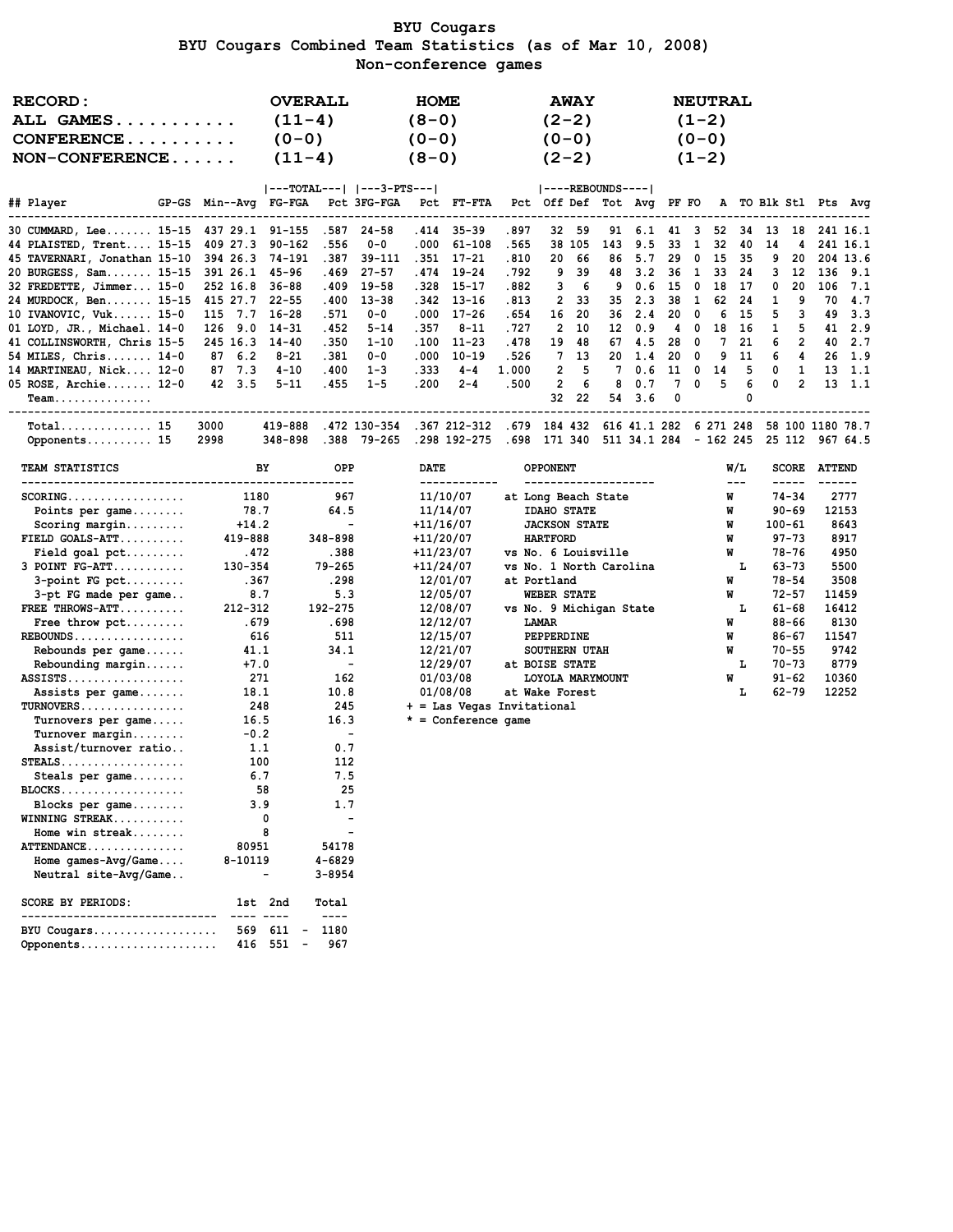#### BYU Cougars BYU Cougars Combined Team Statistics (as of Mar 16, 2008) Las Vegas Invite

| <b>RECORD:</b><br>ALL GAMES               |     |               | $(3-1)$                                                                                     | <b>OVERALL</b>            |          | <b>HOME</b><br>$(2-0)$ |                                 |                           |                      | <b>AWAY</b><br>$(0 - 0)$ |                                                                 |        |              | <b>NEUTRAL</b><br>$(1-1)$ |                |                          |                     |                     |                |
|-------------------------------------------|-----|---------------|---------------------------------------------------------------------------------------------|---------------------------|----------|------------------------|---------------------------------|---------------------------|----------------------|--------------------------|-----------------------------------------------------------------|--------|--------------|---------------------------|----------------|--------------------------|---------------------|---------------------|----------------|
| $CONFERENCE$                              |     |               | $(0 - 0)$                                                                                   |                           |          | $(0 - 0)$              |                                 |                           |                      | $(0 - 0)$                |                                                                 |        |              | $(0 - 0)$                 |                |                          |                     |                     |                |
| $NON-CONFERENCE$                          |     |               | $(3-1)$                                                                                     |                           |          | $(2-0)$                |                                 |                           |                      | $(0-0)$                  |                                                                 |        |              | $(1-1)$                   |                |                          |                     |                     |                |
|                                           |     |               |                                                                                             |                           |          |                        |                                 |                           |                      |                          |                                                                 |        |              |                           |                |                          |                     |                     |                |
|                                           |     |               |                                                                                             | ---TOTAL---   ---3-PTS--- |          |                        |                                 |                           | $ ----REBOUNDS--- $  |                          |                                                                 |        |              |                           |                |                          |                     |                     |                |
| ## Player                                 |     |               | GP-GS Min--Avq FG-FGA Pct 3FG-FGA Pct FT-FTA Pct Off Def Tot Avq PF FO A TO Blk Stl Pts Avq |                           |          |                        |                                 |                           |                      |                          |                                                                 |        |              |                           |                |                          |                     |                     |                |
| 44 PLAISTED, Trent 4-4 111 27.8 32-54     |     |               |                                                                                             | .593                      | $0 - 0$  |                        | $.000$ 18-25                    | .720                      |                      | 12 31                    | 43 10.8                                                         |        | 60           |                           | 10 10          | 3                        | -1                  |                     | 82 20.5        |
| 45 TAVERNARI, Jonathan 4-4 121 30.3 26-62 |     |               |                                                                                             | .419                      | 16-36    | .444                   | $8 - 10$                        | .800                      | 6                    | - 17                     | 23, 5.8                                                         |        | 8 0          | $\overline{2}$            | 9              | $\overline{2}$           | 5                   |                     | 76 19.0        |
| $30$ CUMMARD, Lee $4-4$                   |     |               | 99 24.8 21-38                                                                               | .553                      | $5 - 13$ | .385                   | 6-6                             | 1.000                     |                      | 5 15                     | 20 5.0 12 1                                                     |        |              |                           | 7 14           | $\mathbf{1}$             | $\overline{7}$      |                     | 53 13.3        |
| 20 BURGESS, Sam $4-4$                     |     |               | 110 27.5 10-22                                                                              | . 455                     | $5 - 11$ | .455                   | 8-9                             | .889                      |                      | $3 \quad 14$             | 17 4.3                                                          | 12 1   |              | 5                         | 5              | $\overline{\phantom{0}}$ | $\overline{2}$      |                     | 33 8.3         |
| 32 FREDETTE, Jimmer 4-0                   |     | 59 14.8       | $7 - 14$                                                                                    | .500                      | 4-9      | .444                   | $8 - 10$                        | .800                      | 0                    | $\overline{2}$           | 2 0.5                                                           |        | 6 0          | 6                         | 5              | $\overline{\phantom{0}}$ | 8                   |                     | 26, 6.5        |
| 10 IVANOVIC, $Vuk$ $4-0$                  |     | 34 8.5        | $5 - 11$                                                                                    | . 455                     | $0 - 0$  | .000                   | 7-9                             | . 778                     | 4                    | 1                        | 5 1.3                                                           |        | 60           | $\mathbf{1}$              | $\overline{2}$ | $\mathbf{1}$             | $\mathbf{1}$        |                     | 17, 4.3        |
| $54$ MILES, Chris $3-0$                   |     | 21 7.0        | 3-6                                                                                         | .500                      | $0 - 0$  | .000.                  | 6-6                             | 1.000                     | $\overline{2}$       | $\overline{2}$           | $4 \quad 1.3$                                                   |        | 6 0          | $\mathbf{1}$              | 3              | $\overline{2}$           | 0                   |                     | $12 \quad 4.0$ |
| 01 LOYD, JR., Michael. 4-0                |     | 41 10.3       | $6 - 10$                                                                                    | .600                      | $1 - 4$  | .250                   | $2 - 4$                         | .500                      |                      | $1 \quad$<br>4           | $5 \t1.3$                                                       |        | $2 \quad 0$  | 8                         | 4              | $^{\circ}$               | $\overline{2}$      |                     | 15 3.8         |
| 24 MURDOCK, Ben 4-4                       |     | 119 29.8      | $5 - 11$                                                                                    | . 455                     | $2 - 7$  | .286                   | $2 - 2$                         | 1.000                     | 0                    | 7                        | $7 \quad 1.8$                                                   |        | 90           | 17                        | 6              | $\overline{\mathbf{0}}$  | 1                   |                     | 14 3.5         |
| 41 COLLINSWORTH, Chris 4-0                |     | 65 16.3       | $1 - 6$                                                                                     | . 167                     | 0-1      | .000                   | 4-8                             | .500                      |                      | 5 17                     | 22 5.5 11 0                                                     |        |              | $\overline{2}$            |                | 4 1                      | $\overline{1}$      |                     | $6 \quad 1.5$  |
| $05$ ROSE, Archie $2-0$                   |     | 52.5          | $1 - 2$                                                                                     | .500                      | $0 - 1$  | .000                   | $0 - 0$                         | .000                      | 0                    | $\overline{2}$           | 2, 1.0                                                          |        | $1 \quad 0$  | $\mathbf{1}$              | $\mathbf{1}$   | 0                        | $\mathbf{0}$        |                     | 2, 1.0         |
| 14 MARTINEAU, Nick 2-0<br><b>TEAM.</b>    |     | 15 7.5        | $1 - 2$                                                                                     | .500                      | $0 - 0$  | .000                   | $0 - 0$                         | .000                      | $\mathbf{1}$<br>10   | $\blacksquare$<br>5      | 2, 1.0<br>$15 \quad 3.8$                                        | 3<br>0 | $\mathbf{0}$ | $\overline{2}$            | 0<br>0         | 0                        | 1                   |                     | 2, 1.0         |
| $Total$ 4                                 |     |               |                                                                                             |                           |          |                        |                                 |                           |                      |                          |                                                                 |        |              |                           |                |                          |                     |                     |                |
| Opponents $4$ 798                         | 800 |               | 118-238.496 33-82<br>101-241 .419 25-74                                                     |                           |          |                        | .402 69-89<br>.338 56-88        | . 775<br>.636             |                      | 49 118                   | 167 41.8 82 2 62 63 10 29 338 84.5<br>48 83 131 32.8 76 - 37 60 |        |              |                           |                |                          |                     |                     | 3 30 283 70.8  |
|                                           |     |               |                                                                                             |                           |          |                        |                                 |                           |                      |                          |                                                                 |        |              |                           |                |                          |                     |                     |                |
| TEAM STATISTICS                           |     |               | BY                                                                                          | <b>OPP</b>                |          | <b>DATE</b>            |                                 |                           | <b>OPPONENT</b>      |                          |                                                                 |        |              |                           | W/L            |                          |                     | <b>SCORE ATTEND</b> |                |
| $SCORING.$                                |     | 338           |                                                                                             | 283                       |          |                        | $+11/16/07$                     |                           | <b>JACKSON STATE</b> |                          | --------------------                                            |        |              | W                         | $\frac{1}{2}$  |                          | -----<br>$100 - 61$ |                     | 8643           |
| Points per game                           |     | 84.5          |                                                                                             | 70.8                      |          |                        | +11/20/07                       |                           | <b>HARTFORD</b>      |                          |                                                                 |        |              | W                         |                |                          | 97-73               |                     | 8917           |
| Scoring margin                            |     | $+13.8$       |                                                                                             | $\sim$ $-$                |          |                        | $+11/23/07$ vs No. 6 Louisville |                           |                      |                          |                                                                 |        |              |                           | W              |                          | 78-76               |                     | 4950           |
| $FIELD$ GOALS-ATT                         |     | 118-238       |                                                                                             | 101-241                   |          |                        | +11/24/07                       | vs No. 1 North Carolina L |                      |                          |                                                                 |        |              |                           |                |                          | $63 - 73$           |                     | 5500           |
|                                           |     | .496          |                                                                                             | .419                      |          |                        | + = Las Vegas Invitational      |                           |                      |                          |                                                                 |        |              |                           |                |                          |                     |                     |                |
| $3$ POINT $FG-ATT$                        |     | $33 - 82$     |                                                                                             | $25 - 74$                 |          |                        | $* =$ Conference game           |                           |                      |                          |                                                                 |        |              |                           |                |                          |                     |                     |                |
| $3$ -point FG pct                         |     | .402          |                                                                                             | .338                      |          |                        |                                 |                           |                      |                          |                                                                 |        |              |                           |                |                          |                     |                     |                |
| 3-pt FG made per game                     |     | 8.3           |                                                                                             | 6.3                       |          |                        |                                 |                           |                      |                          |                                                                 |        |              |                           |                |                          |                     |                     |                |
| FREE THROWS-ATT                           |     | 69-89         |                                                                                             | $56 - 88$                 |          |                        |                                 |                           |                      |                          |                                                                 |        |              |                           |                |                          |                     |                     |                |
| Free throw pct                            |     | . 775         |                                                                                             | .636                      |          |                        |                                 |                           |                      |                          |                                                                 |        |              |                           |                |                          |                     |                     |                |
| $REBOUNDS$                                |     | 167           |                                                                                             | - 131                     |          |                        |                                 |                           |                      |                          |                                                                 |        |              |                           |                |                          |                     |                     |                |
| Rebounds per game                         |     | 41.8          |                                                                                             | 32.8                      |          |                        |                                 |                           |                      |                          |                                                                 |        |              |                           |                |                          |                     |                     |                |
| Rebounding margin                         |     | $+9.0$        |                                                                                             | $\overline{\phantom{a}}$  |          |                        |                                 |                           |                      |                          |                                                                 |        |              |                           |                |                          |                     |                     |                |
| RQQTQmQ                                   |     | $\sim$ $\sim$ |                                                                                             | 27                        |          |                        |                                 |                           |                      |                          |                                                                 |        |              |                           |                |                          |                     |                     |                |

Rebounds per game...... 41.8 32.8<br>Rebounding margin...... +9.0 -<br>SSISTS.................. 62 37

ASSISTS.................. 62 37

 STEALS................... 29 30 Steals per game........ 7.3 7.5 BLOCKS................... 10 3 Blocks per game........ 2.5 0.8 WINNING STREAK........... 0 - Home win streak........ 2 - ATTENDANCE............... 17560 10450 Home games-Avg/Game.... 2-8780 0-0 Neutral site-Avg/Game.. - 2-5225 SCORE BY PERIODS: 1st 2nd Total ------------------------------ ---- ---- ---- BYU Cougars................... 159 179 - 338 Opponents..................... 126 157 - 283

Turnover margin........ -0.7 -<br>Assist/turnover ratio.. 1.0 0.6<br>TEALS..................... 29 30

Assists per game.......  $TURNOVERS$ ............... Turnovers per game.....

Assist/turnover ratio..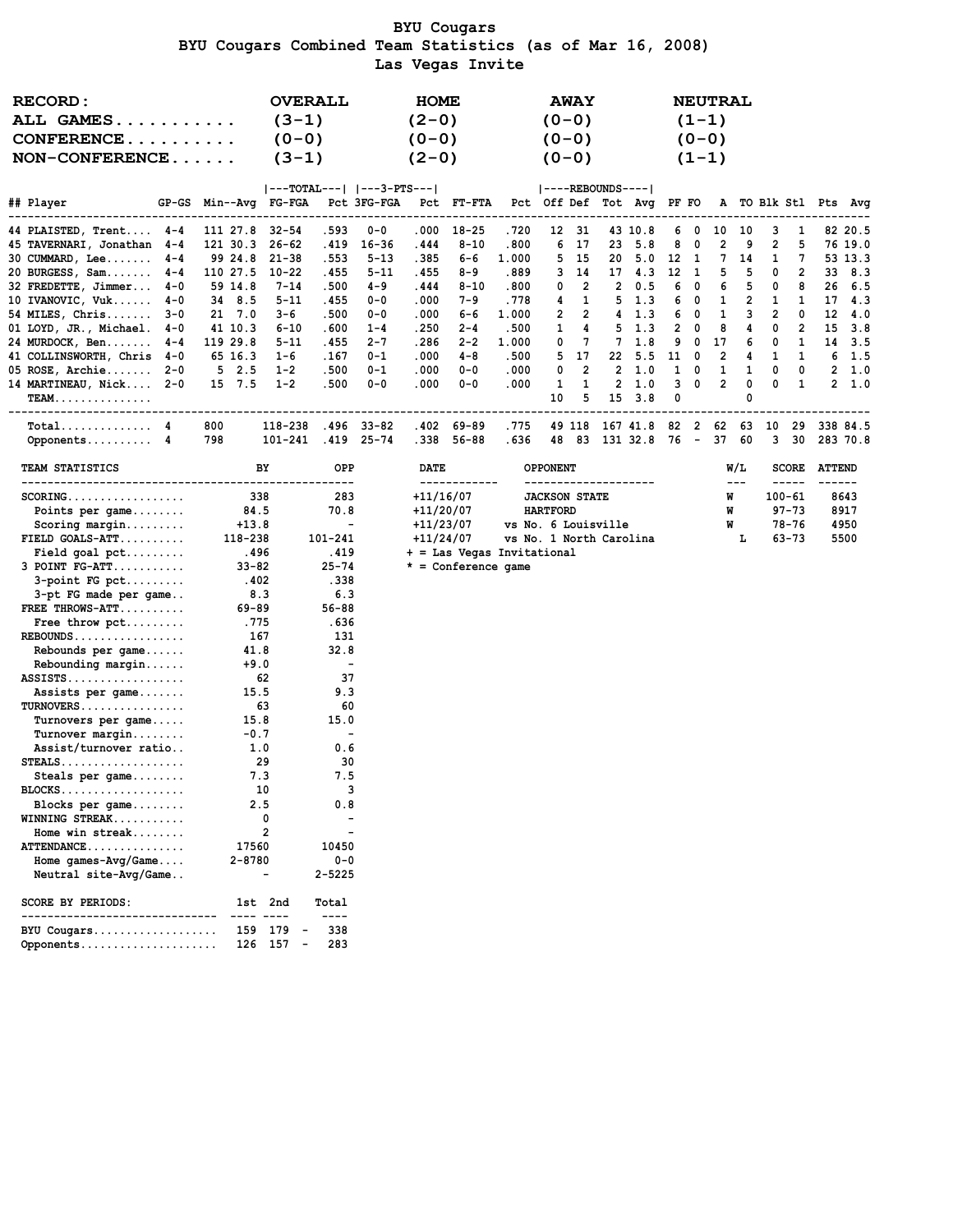### BYU Cougars BYU Cougars Combined Team Statistics (as of Mar 16, 2008) Conference games

| <b>RECORD:</b><br>ALL GAMES<br>$CONFERENCE$<br>$NON-CONFERENCE$ |                            | $(14-2)$<br>$(14-2)$<br>$(0 - 0)$ | <b>OVERALL</b>                |                                                | <b>HOME</b><br>$(8-0)$<br>$(8-0)$<br>$(0 - 0)$ |                                                                               |                                     |                                                | <b>AWAY</b><br>$(6-2)$<br>$(6-2)$<br>$(0 - 0)$ |                     |            |          |              | <b>NEUTRAL</b><br>$(0-0)$<br>$(0 - 0)$<br>$(0 - 0)$ |         |          |                        |                 |                |
|-----------------------------------------------------------------|----------------------------|-----------------------------------|-------------------------------|------------------------------------------------|------------------------------------------------|-------------------------------------------------------------------------------|-------------------------------------|------------------------------------------------|------------------------------------------------|---------------------|------------|----------|--------------|-----------------------------------------------------|---------|----------|------------------------|-----------------|----------------|
| ## Player                                                       | GP-GS Min--Avg FG-FGA      |                                   |                               | $ ---TOTAL--- $ $ ---3-PTS--- $<br>Pct 3FG-FGA |                                                | Pct FT-FTA                                                                    |                                     | Pct Off Def Tot Avg PF FO A TO Blk Stl Pts Avg |                                                | $ ----REBOUNDS--- $ |            |          |              |                                                     |         |          |                        |                 |                |
| 44 PLAISTED, Trent 16-16 438 27.4 93-177                        |                            |                                   | .525                          | ------------<br>$0 - 0$                        | ------<br>.000                                 | -------------<br>66-128                                                       | .516                                | 33                                             | -74                                            | 107                 | 6.7        | 37       | 0            | 16                                                  |         | 32 16 10 |                        |                 | 252 15.8       |
| 30 CUMMARD, Lee 16-16                                           | 525 32.8                   | 86-157                            | .548                          | $28 - 58$                                      | .483                                           | $48 - 59$                                                                     | . 814                               | 32                                             | 81                                             | 113                 | 7.1        | 40       | 2            | 54                                                  | 36      | 17       | 12                     |                 | 248 15.5       |
| 45 TAVERNARI, Jonathan 16-15                                    | 454 28.4 74-184            |                                   | .402                          | $39 - 99$                                      |                                                | .394 22-24                                                                    | . 917                               | 13                                             | 66                                             | 79                  | 4.9        | 34       | $\mathbf{1}$ | 33                                                  | 21      | 7        | 25                     |                 | 209 13.1       |
| 20 BURGESS, Sam 16-16                                           | 455 28.4                   | $41 - 101$                        | .406                          | $25 - 67$                                      | .373                                           | $30 - 35$                                                                     | . 857                               | 6                                              | -56                                            | 62                  | 3.9        | 48       | $\mathbf{1}$ | 28                                                  | 21      | 6        | 12                     | - 137           | 8.6            |
| 32 FREDETTE, Jimmer 16-0                                        | 301 18.8                   | $35 - 88$                         | .398                          | 19-52                                          | .365                                           | 13-15                                                                         | . 867                               | 3                                              | -17                                            | 20                  | 1.3        | 24       | 0            | 34                                                  | 21      | з        | 6                      | 102             | 6.4            |
| 24 MURDOCK, Ben 16-16<br>41 COLLINSWORTH, Chris 16-1            | 450 28.1 16-56<br>242 15.1 | $20 - 57$                         | .286<br>. 351                 | $8 - 33$<br>$3 - 15$                           | .242<br>.200                                   | $20 - 27$<br>$7 - 20$                                                         | . 741<br>. 350                      | 4<br>23                                        | 34<br>61                                       | 38<br>84            | 2.4<br>5.3 | 19<br>19 | 0<br>0       | 57<br>6                                             | 21<br>9 | 1<br>5   | 10<br>4                | 60<br>50        | 3.8<br>3.1     |
| 54 MILES, Chris $16-0$                                          | 167 10.4 19-42             |                                   | . 452                         | $0 - 0$                                        | .000                                           | $9 - 24$                                                                      | . 375                               | 12                                             | - 17                                           | 29                  | 1.8        | 32       | - 1          | 10                                                  | 12      | 5        | 4                      | 47              | 2.9            |
| 01 LOYD, JR., Michael. 16-0                                     | 143 8.9                    | $7 - 19$                          | .368                          | $2 - 6$                                        | .333                                           | $2 - 4$                                                                       | .500                                | 3                                              | 13                                             |                     | 16 1.0     | 13       | $\mathbf 0$  | 19                                                  | 16      | 1        | 4                      | 18              | - 1.1          |
| 05 ROSE, Archie 6-0                                             | 26 4.3                     | $1 - 5$                           | .200                          | $0 - 3$                                        | .000                                           | $0 - 5$                                                                       | .000                                | 1                                              | 6                                              | 7                   | 1.2        | 7        | 0            | 2                                                   | 6       | 1        | 0                      | 2               | 0.3            |
| 14 MARTINEAU, Nick 7-0                                          | 24, 3.4                    | $0 - 4$                           | .000                          | $0 - 2$                                        | .000                                           | $0 - 2$                                                                       | .000                                | 0                                              | 1                                              | $\mathbf{1}$        | 0.1        | 2        | 0            | 0                                                   | 3       | 0        | $\overline{2}$         | 0               | 0.0            |
| <b>TEAM.</b>                                                    |                            |                                   |                               |                                                |                                                |                                                                               |                                     | 25                                             | 37                                             | 62                  | 3.9        | 0        |              |                                                     | 0       |          |                        |                 |                |
| Total 16<br>Opponents 16                                        | 3225<br>3225               | 392-890<br>351-926                |                               | .379 77-272                                    |                                                | .440 124-335 .370 217-343 .633 155 463 618 38.6 275 5 259 198<br>.283 208-287 | .725 155 410 565 35.3 316 - 160 188 |                                                |                                                |                     |            |          |              |                                                     |         |          | 44 106                 | 62 89 1125 70.3 | 987 61.7       |
| TEAM STATISTICS                                                 |                            | BY                                | OPP                           |                                                | DATE                                           |                                                                               |                                     | <b>OPPONENT</b>                                |                                                |                     |            |          |              |                                                     | W/L     |          | <b>SCORE</b>           | <b>ATTEND</b>   |                |
|                                                                 |                            |                                   | --------                      |                                                |                                                | ------------                                                                  |                                     | --------------------                           |                                                |                     |            |          |              |                                                     | $---$   |          | -----                  | ------          |                |
| $SCORING.$                                                      | 1125                       |                                   | 987                           |                                                |                                                | $*01/12/08$                                                                   |                                     | COLORADO STATE                                 |                                                |                     |            |          |              |                                                     | W       |          | $92 - 73$              |                 | 13135          |
| Points per game                                                 | 70.3                       |                                   | 61.7                          | $\blacksquare$                                 |                                                | $*01/15/08$                                                                   | at UNLV                             |                                                |                                                |                     |            |          |              |                                                     | L       |          | $41 - 70$              |                 | 13074          |
| $Scoring margin$<br>$FIELD GOALS-ATT$                           | $+8.6$<br>392-890          |                                   | 351-926                       |                                                |                                                | $*01/19/08$<br>$*01/23/08$                                                    | at Utah                             | SAN DIEGO STATE                                |                                                |                     |            |          |              |                                                     | W<br>W  |          | $55 - 52$<br>$59 - 56$ |                 | 14224<br>12044 |
|                                                                 | .440                       |                                   | .379                          |                                                |                                                | $*01/26/08$                                                                   |                                     | NEW MEXICO                                     |                                                |                     |            |          |              |                                                     | W       |          | $83 - 66$              |                 | 19932          |
| $3$ POINT $FG-ATT$                                              | 124-335                    |                                   | $77 - 272$                    |                                                |                                                | *01/30/08                                                                     |                                     | at Air Force                                   |                                                |                     |            |          |              |                                                     | W       |          | 69-53                  |                 | 4954           |
| $3$ -point FG pct                                               | .370                       |                                   | .283                          |                                                |                                                | *02/02/08                                                                     |                                     | at Wyoming                                     |                                                |                     |            |          |              |                                                     | W       |          | 73-63                  |                 | 5956           |
| 3-pt FG made per game                                           | 7.8                        |                                   | 4.8                           |                                                |                                                | *02/06/08                                                                     | TCU                                 |                                                |                                                |                     |            |          |              |                                                     | W       |          | 83-72                  |                 | 16042          |
| FREE THROWS-ATT                                                 | $217 - 343$                |                                   | 208-287                       |                                                |                                                | *02/13/08                                                                     |                                     | at Colorado State                              |                                                |                     |            |          |              |                                                     | W       |          | 79-65                  |                 | 2728           |
| Free throw $\not\vdots$                                         | . 633                      |                                   | . 725                         |                                                |                                                | $*02/16/08$                                                                   |                                     | UNLV                                           |                                                |                     |            |          |              |                                                     | W       |          | 74-48                  |                 | 22580          |
| $REBOUNDS$                                                      | 618                        |                                   | 565                           |                                                |                                                | *02/20/08                                                                     |                                     | <b>UTAH</b>                                    |                                                |                     |            |          |              |                                                     | W       |          | $67 - 59$              |                 | 19460          |
| Rebounds per $game \ldots$                                      | 38.6                       |                                   | 35.3                          |                                                |                                                | *02/23/08                                                                     |                                     | at SAN DIEGO STATE                             |                                                |                     |            |          |              |                                                     | г       |          | $65 - 69$              |                 | 9776           |
| $Rebounding margin$                                             | $+3.3$                     |                                   |                               | $\blacksquare$                                 |                                                | *02/26/08                                                                     |                                     | at New Mexico                                  |                                                |                     |            |          |              |                                                     | W       | ОТ 70-69 |                        |                 | 18018          |
| $ASSISTS$                                                       | 259<br>16.2                |                                   | 160<br>10.0                   |                                                |                                                | *03/01/08<br>*03/05/08                                                        |                                     | AIR FORCE<br><b>WYOMING</b>                    |                                                |                     |            |          |              | W                                                   | W       |          | 76-57<br>78-61         |                 | 17427<br>14724 |
| Assists per game<br>$TURNOVERS$                                 | 198                        |                                   | 188                           |                                                |                                                | *03/08/08                                                                     | at TCU                              |                                                |                                                |                     |            |          |              |                                                     | W       |          | $61 - 54$              |                 | 5777           |
| Turnovers per game                                              | 12.4                       |                                   | 11.8                          |                                                |                                                | + = Las Vegas Invitational                                                    |                                     |                                                |                                                |                     |            |          |              |                                                     |         |          |                        |                 |                |
| $Turnover$ margin                                               | $-0.6$                     |                                   |                               | $\overline{\phantom{a}}$                       |                                                | # = Played at EnergySolutions Arena in Salt Lake City                         |                                     |                                                |                                                |                     |            |          |              |                                                     |         |          |                        |                 |                |
| Assist/turnover ratio                                           | 1.3                        |                                   | 0.9                           |                                                |                                                | $*$ = Conference game                                                         |                                     |                                                |                                                |                     |            |          |              |                                                     |         |          |                        |                 |                |
| $STEALS$                                                        |                            | 89                                | 106                           |                                                |                                                | ^ = MWC Tournament in Las Vegas                                               |                                     |                                                |                                                |                     |            |          |              |                                                     |         |          |                        |                 |                |
| Steals per $\texttt{game} \dots \dots$                          | 5.6                        |                                   | 6.6                           |                                                |                                                |                                                                               |                                     |                                                |                                                |                     |            |          |              |                                                     |         |          |                        |                 |                |
| $BLOCKS$                                                        |                            | 62                                | 44                            |                                                |                                                |                                                                               |                                     |                                                |                                                |                     |            |          |              |                                                     |         |          |                        |                 |                |
| Blocks per game                                                 | 3.9                        |                                   | 2.8                           |                                                |                                                |                                                                               |                                     |                                                |                                                |                     |            |          |              |                                                     |         |          |                        |                 |                |
| WINNING STREAK<br>Home win streak                               |                            | 4<br>8                            |                               |                                                |                                                |                                                                               |                                     |                                                |                                                |                     |            |          |              |                                                     |         |          |                        |                 |                |
| ATTENDANCE                                                      | 135344                     |                                   | 74507                         |                                                |                                                |                                                                               |                                     |                                                |                                                |                     |            |          |              |                                                     |         |          |                        |                 |                |
| Home games-Avg/Game                                             | 8-16918                    |                                   | $8 - 9313$                    |                                                |                                                |                                                                               |                                     |                                                |                                                |                     |            |          |              |                                                     |         |          |                        |                 |                |
| Neutral site-Avg/Game                                           |                            |                                   | $0 - 0$                       |                                                |                                                |                                                                               |                                     |                                                |                                                |                     |            |          |              |                                                     |         |          |                        |                 |                |
| <b>SCORE BY PERIODS:</b>                                        |                            | 1st 2nd                           | OТ                            | Total                                          |                                                |                                                                               |                                     |                                                |                                                |                     |            |          |              |                                                     |         |          |                        |                 |                |
| --------------------------<br>BYU Cougars                       | 531                        | 587                               | 7                             | ----<br>1125                                   |                                                |                                                                               |                                     |                                                |                                                |                     |            |          |              |                                                     |         |          |                        |                 |                |
| Opponents                                                       |                            | 450 531                           | 6<br>$\overline{\phantom{a}}$ | 987                                            |                                                |                                                                               |                                     |                                                |                                                |                     |            |          |              |                                                     |         |          |                        |                 |                |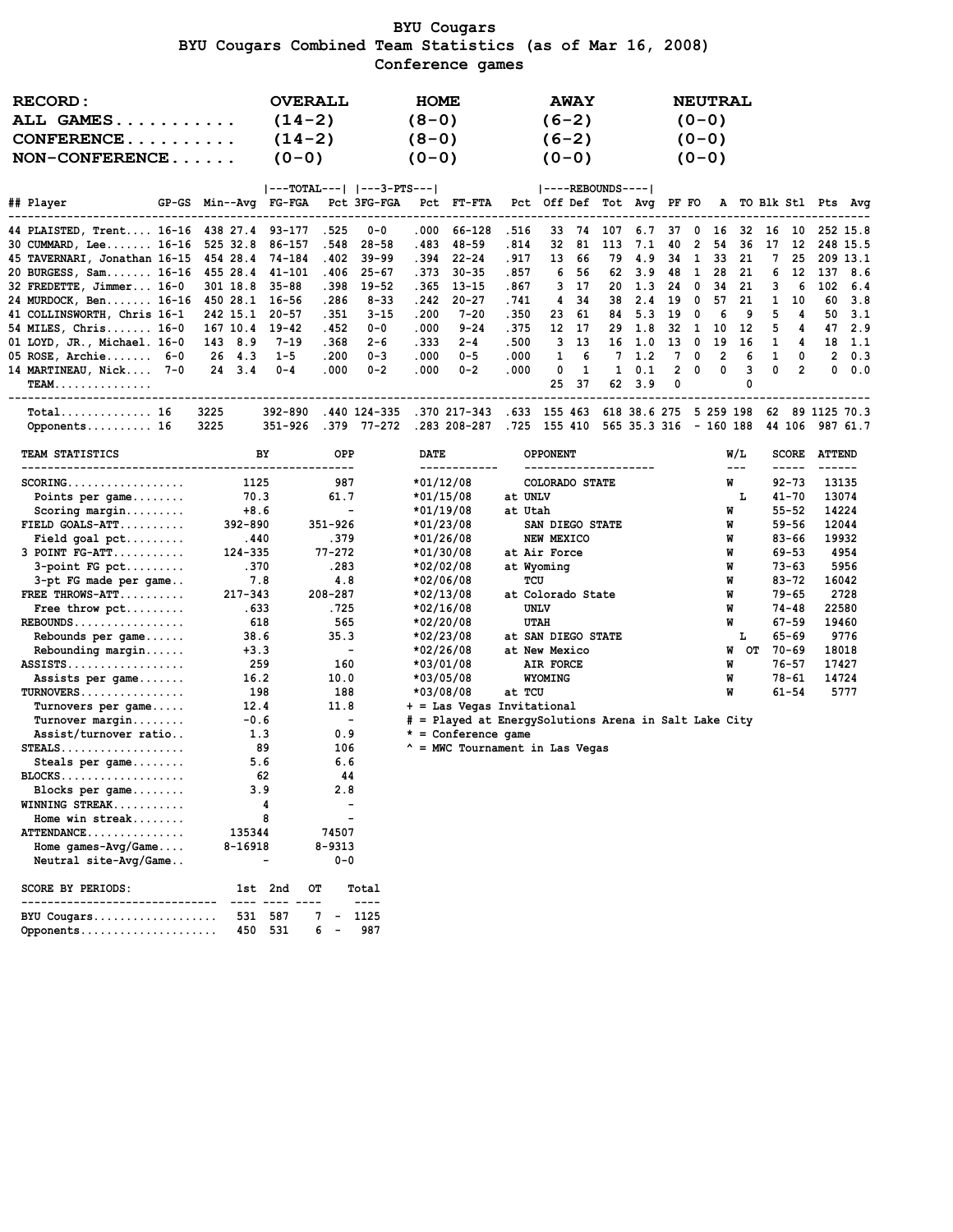### BYU Cougars BYU Cougars Combined Team Statistics (as of Mar 16, 2008) MWC Tournament

| <b>RECORD:</b><br>ALL GAMES<br>CONFERENCE<br>$NON-CONFERENCE$ |                                                                                             | <b>OVERALL</b><br>$(2-1)$<br>$(0 - 0)$<br>$(2-1)$ |                          |                          | <b>HOME</b><br>$(0 - 0)$<br>$(0 - 0)$<br>$(0-0)$ |                                                       |               | $(0-1)$<br>$(0 - 0)$<br>$(0-1)$ | <b>AWAY</b>         |    |                    |              | $(2-0)$<br>$(0 - 0)$<br>$(2-0)$ | <b>NEUTRAL</b> |               |                |                          |                     |                            |
|---------------------------------------------------------------|---------------------------------------------------------------------------------------------|---------------------------------------------------|--------------------------|--------------------------|--------------------------------------------------|-------------------------------------------------------|---------------|---------------------------------|---------------------|----|--------------------|--------------|---------------------------------|----------------|---------------|----------------|--------------------------|---------------------|----------------------------|
| ## Player                                                     | GP-GS Min--Avg FG-FGA Pct 3FG-FGA Pct FT-FTA Pct Off Def Tot Avg PF FO A TO Blk Stl Pts Avg | $ ---TOTAL--- $ $ ---3-PTS--- $                   |                          |                          |                                                  |                                                       |               | $ ----REBOUNDS--- $             |                     |    |                    |              |                                 |                |               |                |                          |                     |                            |
| -------------------------------<br>30 CUMMARD, Lee 3-3        | 105 35.0 16-27                                                                              |                                                   | .593                     | 6-9                      | ---------------                                  | .667 11-12                                            | . 917         |                                 | 3 12                | 15 | 5.0                | 9            | $\mathbf{1}$                    | 14             | 7             | 5              | 2                        |                     | 49 16.3                    |
| 44 PLAISTED, Trent 3-3                                        | 82 27.3 14-25                                                                               |                                                   | .560                     | $0 - 0$                  | .000                                             | 11-17                                                 | . 647         |                                 | 1 13                |    | 14 4.7             | 9            | 0                               | 4              | 10            | 4              | 1                        |                     | 39 13.0                    |
| 45 TAVERNARI, Jonathan 3-3                                    | 86 28.7 12-30                                                                               |                                                   | .400                     | 7-15                     | .467                                             | $0 - 0$                                               | .000          |                                 | 1 15                | 16 | 5.3                |              | 50                              | 4              | 3             | 0              | $\overline{2}$           |                     | 31 10.3                    |
| 20 BURGESS, Sam 3-3                                           | 89 29.7                                                                                     | $7 - 12$                                          | .583                     | 4-8                      | .500                                             | $8 - 10$                                              | .800          | 3                               | 9                   |    | 12 4.0             |              | 6 0                             | 6              | 6             | 0              | 3                        |                     | 26 8.7                     |
| 32 FREDETTE, Jimmer 3-0                                       | 60 20.0                                                                                     | $8 - 17$                                          | .471                     | 3-10                     | .300                                             | 7-9                                                   | .778          | 1                               | 2                   | 3  | 1.0                |              | $2 \quad 0$                     | 6              | 3             | 0              | 1                        |                     | 26 8.7                     |
| 41 COLLINSWORTH, Chris 3-0                                    | 51 17.0                                                                                     | $7 - 12$                                          | .583                     | 2-6                      | .333                                             | 4-6                                                   | . 667         | 4                               | 10                  | 14 | 4.7                |              | 40                              | 3              | 1             | $\overline{2}$ | -1                       | 20                  | 6.7                        |
| 54 MILES, Chris 3-0                                           | 26 8.7                                                                                      | $3 - 6$                                           | .500                     | $0 - 0$                  | .000                                             | $3 - 7$                                               | .429          | 1                               | $\overline{2}$      | 3  | 1.0                |              | 40                              | 1              | 1             | $\overline{2}$ | 1                        | 9                   | 3.0                        |
| 01 LOYD, JR., Michael. 2-0                                    | 13 6.5                                                                                      | $2 - 3$                                           | .667                     | $1 - 1$                  | 1.000                                            | $0 - 0$                                               | .000          | 0                               | 0                   | 0  | 0.0                |              | $0\quad 0$                      | 0              | 1             | 0              | 0                        |                     | 52.5                       |
| 24 MURDOCK, Ben 3-3                                           | 79 26.3                                                                                     | $1 - 5$                                           | .200                     | $1 - 4$                  | .250                                             | $3 - 7$                                               | .429          | 0                               | 9                   | 9  | 3.0                |              | 6 0                             | 6              | 6             | 1              | $\overline{\phantom{0}}$ |                     | 62.0                       |
| $05$ ROSE, Archie 2-0                                         | $5 \t2.5$                                                                                   | $1 - 1$                                           | 1.000                    | $0 - 0$                  | .000                                             | $0 - 0$                                               | .000          | 0                               | 0                   | 0  | 0.0                |              | $1 \quad 0$                     | 0              | 0             | 0              | -1                       |                     | 2, 1.0                     |
| 14 MARTINEAU, Nick 1-0<br>$TEAM.$                             | $4 \quad 4.0$                                                                               | $0 - 0$                                           | .000                     | 0-0                      | .000                                             | $0 - 0$                                               | .000          | 0<br>4                          | 0<br>$\overline{2}$ | 0  | 0.0<br>62.0        | 0<br>0       | 0                               | 0              | 1<br>0        | 0              | 0                        |                     | 0.0.0                      |
|                                                               |                                                                                             |                                                   |                          |                          |                                                  |                                                       |               |                                 |                     |    |                    |              |                                 |                |               |                |                          |                     |                            |
| Opponents 3                                                   | 600<br>600                                                                                  | 71-138<br>68-165                                  |                          | .514 24-53<br>.412 19-56 |                                                  | .453 47-68<br>.339 37-52                              | . 691<br>.712 |                                 | 18 74<br>27 59      |    | 92 30.7<br>86 28.7 | 46 1<br>59 – |                                 | 25             | 44 39<br>- 31 |                | $3 \quad 18$             |                     | 14 12 213 71.0<br>192 64.0 |
| <b>TEAM STATISTICS</b>                                        | BY                                                                                          |                                                   | OPP                      |                          | <b>DATE</b>                                      |                                                       |               | <b>OPPONENT</b>                 |                     |    |                    |              |                                 |                | W/L           |                |                          | <b>SCORE ATTEND</b> |                            |
|                                                               |                                                                                             |                                                   | ----------               |                          |                                                  | ------------                                          |               | --------------------            |                     |    |                    |              |                                 |                | $\frac{1}{2}$ |                | $- - - - - -$            |                     |                            |
| $SCORING.$                                                    | 213                                                                                         |                                                   | 192                      |                          | $^{\text{403}/13/08}$                            |                                                       |               | vs Colorado State               |                     |    |                    |              |                                 | W              |               |                | 89-62                    |                     | 6843                       |
| Points per $\texttt{game} \dots \dots$                        | 71.0                                                                                        |                                                   | 64.0                     |                          | $^{\land}03/14/08$                               |                                                       |               | vs San Diego State              |                     |    |                    |              |                                 | W              |               |                | $63 - 54$                | 13913               |                            |
| $Scoring margin$                                              | $+7.0$                                                                                      |                                                   | $\blacksquare$           |                          | $^{\wedge}03/15/08$                              |                                                       | at UNLV       |                                 |                     |    |                    |              |                                 |                | L             |                | 61-76                    | 16096               |                            |
| FIELD GOALS-ATT                                               | 71-138                                                                                      |                                                   | 68-165                   |                          |                                                  | + = Las Vegas Invitational                            |               |                                 |                     |    |                    |              |                                 |                |               |                |                          |                     |                            |
|                                                               | .514                                                                                        |                                                   | .412                     |                          |                                                  | # = Played at EnergySolutions Arena in Salt Lake City |               |                                 |                     |    |                    |              |                                 |                |               |                |                          |                     |                            |
| $3$ POINT $FG-ATT$                                            | $24 - 53$                                                                                   |                                                   | $19 - 56$                |                          |                                                  | $*$ = Conference game                                 |               |                                 |                     |    |                    |              |                                 |                |               |                |                          |                     |                            |
| $3$ -point FG pct                                             | .453                                                                                        |                                                   | .339                     |                          |                                                  | " = MWC Tournament in Las Vegas                       |               |                                 |                     |    |                    |              |                                 |                |               |                |                          |                     |                            |
| 3-pt FG made per game                                         | 8.0                                                                                         |                                                   | 6.3                      |                          |                                                  |                                                       |               |                                 |                     |    |                    |              |                                 |                |               |                |                          |                     |                            |
| FREE THROWS-ATT                                               | 47-68                                                                                       |                                                   | $37 - 52$                |                          |                                                  |                                                       |               |                                 |                     |    |                    |              |                                 |                |               |                |                          |                     |                            |
| Free throw $\n  pet \ldots \ldots$                            | . 691                                                                                       |                                                   | . 712                    |                          |                                                  |                                                       |               |                                 |                     |    |                    |              |                                 |                |               |                |                          |                     |                            |
| $REBOUNDS$                                                    | 92                                                                                          |                                                   | 86                       |                          |                                                  |                                                       |               |                                 |                     |    |                    |              |                                 |                |               |                |                          |                     |                            |
| Rebounds per game                                             | 30.7                                                                                        |                                                   | 28.7                     |                          |                                                  |                                                       |               |                                 |                     |    |                    |              |                                 |                |               |                |                          |                     |                            |
| $Rebounding margin$                                           | $+2.0$                                                                                      |                                                   | $\overline{\phantom{a}}$ |                          |                                                  |                                                       |               |                                 |                     |    |                    |              |                                 |                |               |                |                          |                     |                            |
| $ASSISTS$                                                     | 44                                                                                          |                                                   | 25                       |                          |                                                  |                                                       |               |                                 |                     |    |                    |              |                                 |                |               |                |                          |                     |                            |
| Assists per game                                              | 14.7                                                                                        |                                                   | 8.3                      |                          |                                                  |                                                       |               |                                 |                     |    |                    |              |                                 |                |               |                |                          |                     |                            |
| TURNOVERS                                                     | 39                                                                                          |                                                   | 31                       |                          |                                                  |                                                       |               |                                 |                     |    |                    |              |                                 |                |               |                |                          |                     |                            |
| Turnovers per game                                            | 13.0                                                                                        |                                                   | 10.3                     |                          |                                                  |                                                       |               |                                 |                     |    |                    |              |                                 |                |               |                |                          |                     |                            |
| $Turnover$ margin                                             | $-2.7$                                                                                      |                                                   | $\blacksquare$           |                          |                                                  |                                                       |               |                                 |                     |    |                    |              |                                 |                |               |                |                          |                     |                            |
| Assist/turnover ratio                                         | 1.1                                                                                         |                                                   | 0.8                      |                          |                                                  |                                                       |               |                                 |                     |    |                    |              |                                 |                |               |                |                          |                     |                            |
| $STEALS$                                                      | - 12                                                                                        |                                                   | 18                       |                          |                                                  |                                                       |               |                                 |                     |    |                    |              |                                 |                |               |                |                          |                     |                            |
| Steals per game                                               | 4.0                                                                                         |                                                   | 6.0<br>3                 |                          |                                                  |                                                       |               |                                 |                     |    |                    |              |                                 |                |               |                |                          |                     |                            |
| $\texttt{BLOCKS} \ldots \ldots \ldots \ldots \ldots \ldots$   | 14<br>4.7                                                                                   |                                                   |                          |                          |                                                  |                                                       |               |                                 |                     |    |                    |              |                                 |                |               |                |                          |                     |                            |
| Blocks per game                                               |                                                                                             | 0                                                 | 1.0                      |                          |                                                  |                                                       |               |                                 |                     |    |                    |              |                                 |                |               |                |                          |                     |                            |
| WINNING STREAK<br>Home win streak                             |                                                                                             | $\mathbf 0$                                       |                          |                          |                                                  |                                                       |               |                                 |                     |    |                    |              |                                 |                |               |                |                          |                     |                            |
| ATTENDANCE                                                    |                                                                                             | 0                                                 | 36852                    |                          |                                                  |                                                       |               |                                 |                     |    |                    |              |                                 |                |               |                |                          |                     |                            |
| Home $qames-Wq/Game$                                          | $0 - 0$                                                                                     |                                                   | 1-16096                  |                          |                                                  |                                                       |               |                                 |                     |    |                    |              |                                 |                |               |                |                          |                     |                            |
| Neutral site-Avg/Game                                         |                                                                                             |                                                   | 2-10378                  |                          |                                                  |                                                       |               |                                 |                     |    |                    |              |                                 |                |               |                |                          |                     |                            |
| <b>SCORE BY PERIODS:</b><br>____________________________      | 1st 2nd                                                                                     | $- - - -$                                         | Total<br>----            |                          |                                                  |                                                       |               |                                 |                     |    |                    |              |                                 |                |               |                |                          |                     |                            |
| BYU Cougars                                                   | 103                                                                                         | 110                                               | 213                      |                          |                                                  |                                                       |               |                                 |                     |    |                    |              |                                 |                |               |                |                          |                     |                            |
| Opponents                                                     |                                                                                             | 92 100<br>$\overline{\phantom{a}}$                | 192                      |                          |                                                  |                                                       |               |                                 |                     |    |                    |              |                                 |                |               |                |                          |                     |                            |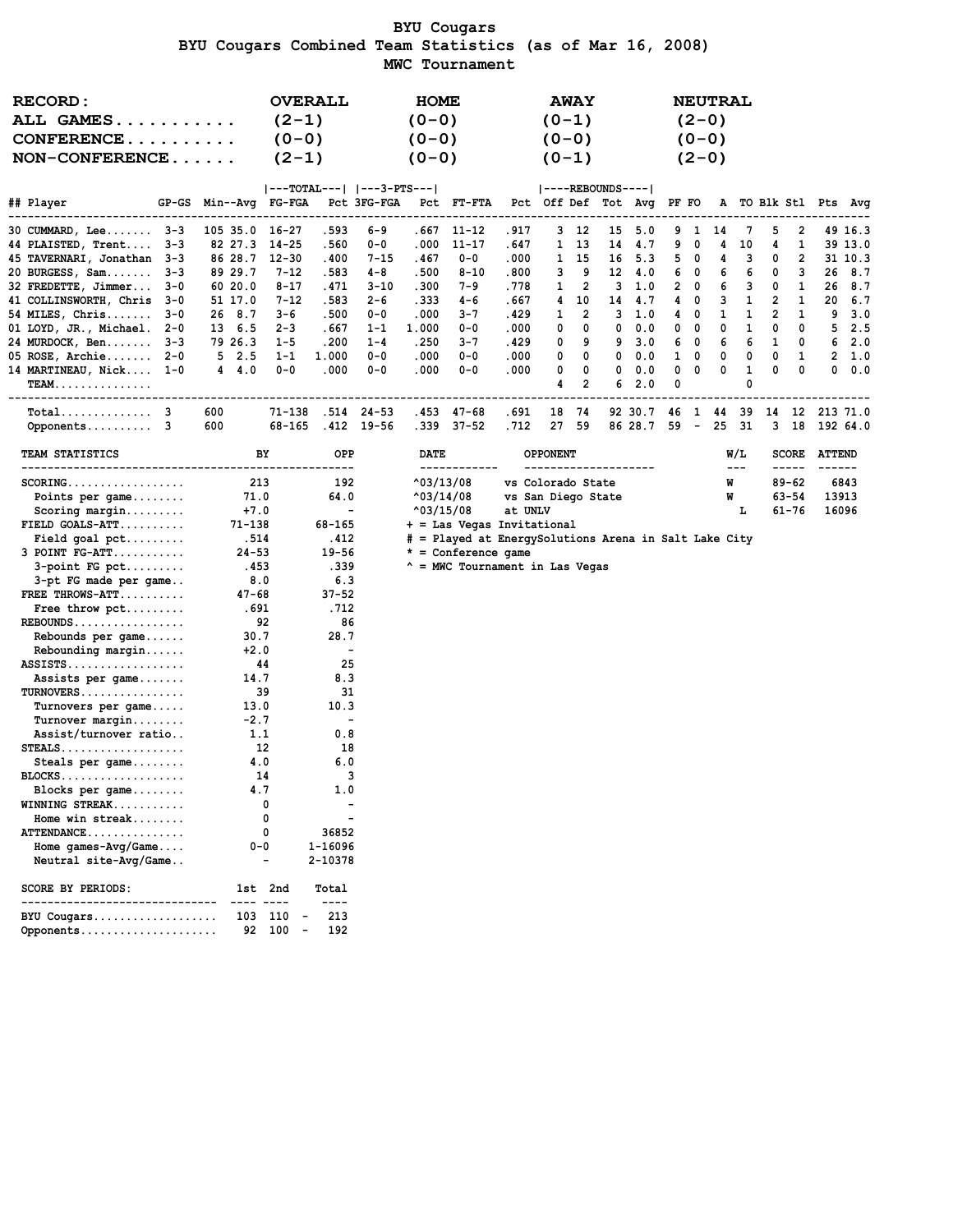### 2007-08 SEASON FINAL STATISTICS BYU Cougars Combined Team Statistics (as of Mar 21, 2008) NCAA Tournament

| <b>RECORD:</b>                                   |                 |                                | <b>OVERALL</b>           |                           | <b>HOME</b> |                                                                         |       |                         | <b>AWAY</b>    |                     |            |                |              | <b>NEUTRAL</b>          |                         |   |                |                      |         |
|--------------------------------------------------|-----------------|--------------------------------|--------------------------|---------------------------|-------------|-------------------------------------------------------------------------|-------|-------------------------|----------------|---------------------|------------|----------------|--------------|-------------------------|-------------------------|---|----------------|----------------------|---------|
| <b>ALL GAMES</b>                                 |                 | $(0-1)$                        |                          |                           | $(0 - 0)$   |                                                                         |       | $(0 - 0)$               |                |                     |            |                | $(0-1)$      |                         |                         |   |                |                      |         |
| $CONFERENCE \ldots \ldots \ldots$                |                 | $(0 - 0)$                      |                          |                           | $(0 - 0)$   |                                                                         |       | $(0 - 0)$               |                |                     |            |                | $(0 - 0)$    |                         |                         |   |                |                      |         |
|                                                  |                 |                                |                          |                           |             |                                                                         |       |                         |                |                     |            |                |              |                         |                         |   |                |                      |         |
| $NON-CONFERENCE$                                 |                 | $(0-1)$                        |                          |                           | $(0 - 0)$   |                                                                         |       | $(0 - 0)$               |                |                     |            |                | $(0-1)$      |                         |                         |   |                |                      |         |
|                                                  |                 |                                |                          | ---TOTAL---   ---3-PTS--- |             |                                                                         |       |                         |                | $ ----REBOUNDS--- $ |            |                |              |                         |                         |   |                |                      |         |
| ## Player<br>$GP-GS$                             | Min--Avg FG-FGA |                                |                          | Pct 3FG-FGA               |             | Pct FT-FTA                                                              |       | Pct Off Def Tot Avg     |                |                     |            | PF FO          |              |                         |                         |   |                | A TO Blk Stl Pts Avg |         |
| 45 TAVERNARI, Jonathan 1-1                       | 32 32.0         | $6 - 15$                       | .400                     | $3 - 9$                   | . 333       | $0 - 0$                                                                 | .000  | 0                       | 3              | 3                   | 3.0        | 2              | O            | 1                       | O                       | n | 1              |                      | 15 15.0 |
| 30 CUMMARD, Lee 1-1                              | 34 34.0         | 5-9                            | .556                     | $2 - 2$                   | 1.000       | $2 - 2$                                                                 | 1.000 | $\overline{\mathbf{c}}$ | 1              | 3                   | 3.0        | 3              | 0            | 3                       | $\overline{\mathbf{2}}$ | 0 | 1              |                      | 14 14.0 |
| 44 PLAISTED, Trent 1-1                           | 29 29.0         | 5-9                            | .556                     | $0 - 0$                   | .000        | $3 - 7$                                                                 | .429  | 3                       | $\overline{2}$ | 5                   | 5.0        | 3              | 0            | $\overline{\mathbf{2}}$ | $\overline{2}$          | 0 | 0              |                      | 13 13.0 |
| 32 FREDETTE, Jimmer 1-0                          | 34 34.0         | $4 - 11$                       | .364                     | $2 - 8$                   | .250        | $0 - 0$                                                                 | .000  | 1                       | 4              | 5                   | 5.0        | 3              | 0            | 3                       | 0                       | 0 | 0              |                      | 10 10.0 |
| 20 BURGESS, Sam<br>$1 - 1$                       | 35 35.0         | $2 - 3$                        | .667                     | $0 - 0$                   | .000        | $2 - 2$                                                                 | 1.000 | 1                       | 1              | $\mathbf{2}$        | 2.0        | 0              | 0            | $\mathbf{1}$            | 1                       | 0 | 2              | 6                    | 6.0     |
| 54 MILES, Chris 1-0                              | 11 11.0         | $1 - 3$                        | .333                     | $0 - 0$                   | .000        | $0 - 1$                                                                 | .000  | 0                       | $\Omega$       | $^{\circ}$          | 0.0        | 2              | $\mathbf{0}$ | 0                       | 0                       | 0 | $^{\circ}$     |                      | 2, 2.0  |
| 41 COLLINSWORTH, Chris 1-0                       | 19 19.0         | $1 - 3$                        | .333                     | $0 - 2$                   | .000        | $0 - 2$                                                                 | .000  | 1                       | 3              | 4                   | 4.0        | $\overline{2}$ | 0            | 3                       | 1                       | 1 | $\overline{2}$ |                      | 2, 2.0  |
| 24 MURDOCK, Ben<br>$1 - 1$                       | 6<br>6.0        | 0-1                            | .000                     | $0 - 1$                   | .000        | $0 - 0$                                                                 | .000  | 0                       | 1              | 1                   | 1.0        | 0              | 0            | 0                       | 1                       | 0 | 0              | 0                    | 0.0     |
| <b>TEAM.</b>                                     |                 |                                |                          |                           |             |                                                                         |       | 0                       | $\overline{2}$ | $\mathbf{2}$        | 2.0        | 0              |              |                         | 0                       |   |                |                      |         |
| -------------------                              |                 |                                |                          |                           |             |                                                                         |       |                         |                |                     |            |                |              |                         |                         |   |                |                      |         |
| $\texttt{Total} \dots \dots \dots \dots \quad 1$ | 200             | $24 - 54$                      | .444                     | $7 - 22$                  | .318        | $7 - 14$                                                                | .500  | 8                       | 17             |                     | 25 25.0    | 15             | 0            | 13                      | 7                       | 1 | 6              |                      | 62 62.0 |
| Opponents 1                                      | 200             | $25 - 46$                      | .543                     | $8 - 16$                  | .500        | $9 - 17$                                                                | .529  | 9                       | 28             |                     | 37 37.0 15 |                | $-18$        |                         | - 13                    | 0 | 2              |                      | 67 67.0 |
| TEAM STATISTICS<br>-------------------------     |                 | ВY                             | OPP                      |                           | <b>DATE</b> |                                                                         |       | <b>OPPONENT</b>         |                |                     |            |                |              |                         | W/L<br>$---$            |   | <b>SCORE</b>   | <b>ATTEND</b>        |         |
| $SCORING$                                        |                 | 62                             | 67                       |                           | %03/20/08   |                                                                         |       | <b>vs Texas A&amp;M</b> |                |                     |            |                |              |                         | L                       |   | $62 - 67$      | 17600                |         |
| Points per game                                  | 62.0            |                                | 67.0                     |                           |             | + = Las Vegas Invitational, neutral games at Orleans Arena in Las Vegas |       |                         |                |                     |            |                |              |                         |                         |   |                |                      |         |
| Scoring margin                                   | $-5.0$          |                                | $\overline{\phantom{a}}$ |                           |             | # = Played at EnergySolutions Arena in Salt Lake City                   |       |                         |                |                     |            |                |              |                         |                         |   |                |                      |         |
| $FIELD GOALS-ATT$                                | $24 - 54$       |                                | $25 - 46$                |                           |             | $* =$ Conference game                                                   |       |                         |                |                     |            |                |              |                         |                         |   |                |                      |         |
| Field goal <i>pet</i>                            | .444            |                                | .543                     |                           |             | $^{\wedge}$ = MWC Tournament at Thomas & Mack Center in Las Vegas       |       |                         |                |                     |            |                |              |                         |                         |   |                |                      |         |
| $3$ POINT $FG-ATT$                               | $7 - 22$        |                                | $8 - 16$                 |                           |             | % = NCAA Tournament at Honda Center in Anaheim, Calif.                  |       |                         |                |                     |            |                |              |                         |                         |   |                |                      |         |
| $3$ -point FG pct                                | .318            |                                | .500                     |                           |             |                                                                         |       |                         |                |                     |            |                |              |                         |                         |   |                |                      |         |
| 3-pt FG made per game                            | 7.0             |                                | 8.0                      |                           |             |                                                                         |       |                         |                |                     |            |                |              |                         |                         |   |                |                      |         |
| FREE THROWS-ATT                                  | $7 - 14$        |                                | $9 - 17$                 |                           |             |                                                                         |       |                         |                |                     |            |                |              |                         |                         |   |                |                      |         |
| Free throw pct                                   | .500            |                                | .529                     |                           |             |                                                                         |       |                         |                |                     |            |                |              |                         |                         |   |                |                      |         |
| $REBOUNDS$                                       |                 | 25                             | 37                       |                           |             |                                                                         |       |                         |                |                     |            |                |              |                         |                         |   |                |                      |         |
| Rebounds per game                                | 25.0            |                                | 37.0                     |                           |             |                                                                         |       |                         |                |                     |            |                |              |                         |                         |   |                |                      |         |
| Rebounding margin                                | $-12.0$         |                                | $\overline{\phantom{a}}$ |                           |             |                                                                         |       |                         |                |                     |            |                |              |                         |                         |   |                |                      |         |
| $ASSISTS$                                        |                 | 13                             | 18                       |                           |             |                                                                         |       |                         |                |                     |            |                |              |                         |                         |   |                |                      |         |
| Assists per game                                 | 13.0            |                                | 18.0                     |                           |             |                                                                         |       |                         |                |                     |            |                |              |                         |                         |   |                |                      |         |
| TURNOVERS                                        |                 | 7                              | 13                       |                           |             |                                                                         |       |                         |                |                     |            |                |              |                         |                         |   |                |                      |         |
| Turnovers per game                               | 7.0             |                                | 13.0                     |                           |             |                                                                         |       |                         |                |                     |            |                |              |                         |                         |   |                |                      |         |
| Turnover margin                                  | $+6.0$          |                                | $\overline{\phantom{a}}$ |                           |             |                                                                         |       |                         |                |                     |            |                |              |                         |                         |   |                |                      |         |
| Assist/turnover ratio                            | 1.9             |                                | 1.4                      |                           |             |                                                                         |       |                         |                |                     |            |                |              |                         |                         |   |                |                      |         |
| $STEALS$                                         |                 | 6                              | 2                        |                           |             |                                                                         |       |                         |                |                     |            |                |              |                         |                         |   |                |                      |         |
| Steals per game                                  | 6.0             |                                | 2.0                      |                           |             |                                                                         |       |                         |                |                     |            |                |              |                         |                         |   |                |                      |         |
| $BLOCKS$                                         |                 | 1                              | 0                        |                           |             |                                                                         |       |                         |                |                     |            |                |              |                         |                         |   |                |                      |         |
| Blocks per game                                  | 1.0             |                                | 0.0                      |                           |             |                                                                         |       |                         |                |                     |            |                |              |                         |                         |   |                |                      |         |
| WINNING STREAK                                   |                 | 0                              |                          |                           |             |                                                                         |       |                         |                |                     |            |                |              |                         |                         |   |                |                      |         |
| Home win streak                                  |                 | 0                              |                          |                           |             |                                                                         |       |                         |                |                     |            |                |              |                         |                         |   |                |                      |         |
| $ATTENDANCE$                                     |                 | $\mathbf 0$                    | 17600                    |                           |             |                                                                         |       |                         |                |                     |            |                |              |                         |                         |   |                |                      |         |
| Home games- $Avg/Game$                           | $0 - 0$         |                                | $0 - 0$                  |                           |             |                                                                         |       |                         |                |                     |            |                |              |                         |                         |   |                |                      |         |
| Neutral site-Avg/Game                            |                 | $\blacksquare$                 | 1-17600                  |                           |             |                                                                         |       |                         |                |                     |            |                |              |                         |                         |   |                |                      |         |
| SCORE BY PERIODS:<br>--------------------------  |                 | 1st 2nd                        | Total<br>----            |                           |             |                                                                         |       |                         |                |                     |            |                |              |                         |                         |   |                |                      |         |
| BYU Cougars                                      | 29              | 33                             | 62                       |                           |             |                                                                         |       |                         |                |                     |            |                |              |                         |                         |   |                |                      |         |
| Opponents                                        | 29              | 38<br>$\overline{\phantom{a}}$ | 67                       |                           |             |                                                                         |       |                         |                |                     |            |                |              |                         |                         |   |                |                      |         |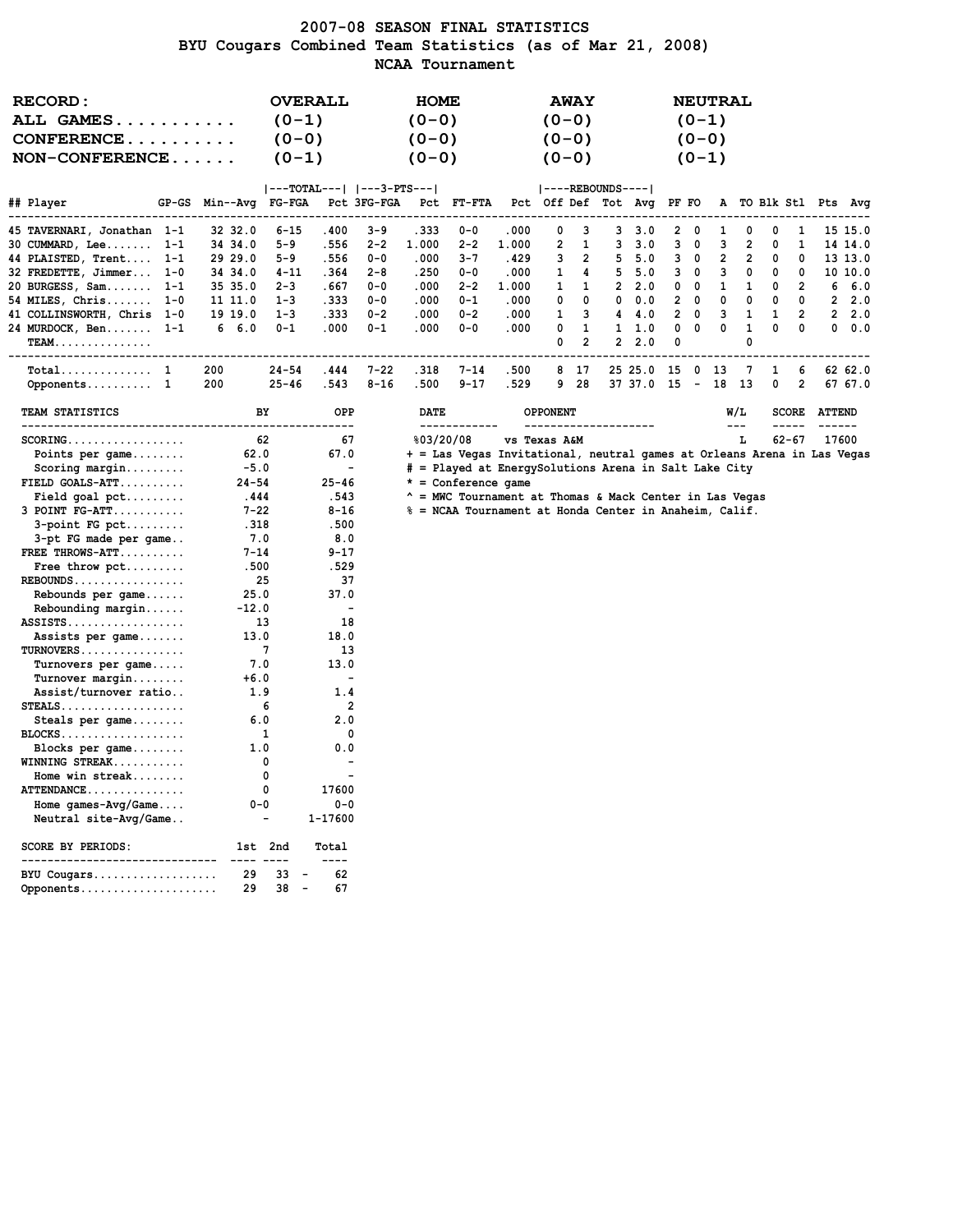BYU Cougars BYU Cougars Combined Team Statistics (as of Mar 16, 2008) Games won

| <b>RECORD:</b><br>ALL GAMES<br>$CONFERENCE$<br>$NON-CONFERENCE$                                          |         | <b>OVERALL</b><br>$(27-0)$<br>$(14-0)$<br>$(13-0)$                                        |       |           | <b>HOME</b><br>$(16-0)$<br>$(8-0)$<br>$(8-0)$ |                                                                      |                                                      | $(8-0)$<br>$(6-0)$ | <b>AWAY</b><br>$(2-0)$ |     |                       |    |                         | <b>NEUTRAL</b><br>$(3-0)$<br>$(0 - 0)$<br>$(3-0)$ |             |              |                |                |                |
|----------------------------------------------------------------------------------------------------------|---------|-------------------------------------------------------------------------------------------|-------|-----------|-----------------------------------------------|----------------------------------------------------------------------|------------------------------------------------------|--------------------|------------------------|-----|-----------------------|----|-------------------------|---------------------------------------------------|-------------|--------------|----------------|----------------|----------------|
|                                                                                                          |         |                                                                                           |       |           |                                               | ---TOTAL---   ---3-PTS---                           ----REBOUNDS---- |                                                      |                    |                        |     |                       |    |                         |                                                   |             |              |                |                |                |
| ## Player<br>GP-GS Min--Avq FG-FGA Pct 3FG-FGA Pct FT-FTA Pct Off Def Tot Avq PF-FO A TO-Blk-Stl Pts Avq |         |                                                                                           |       |           |                                               |                                                                      |                                                      |                    |                        |     |                       |    |                         |                                                   |             |              |                |                |                |
| 44 PLAISTED, Trent 27-27 729 27.0 166-291 .570 0-0 .000 119-208                                          |         |                                                                                           |       |           |                                               |                                                                      | .572                                                 |                    | 57 145                 |     | 202 7.5 64 1 45       |    |                         |                                                   | 67          |              |                | 31 15 451 16.7 |                |
| 30 CUMMARD, Lee 27-27 854 31.6 153-268                                                                   |         |                                                                                           | .571  | 49-100    |                                               | $.490$ 81-96                                                         | .844                                                 |                    | 56 128                 | 184 | 6.8                   | 59 |                         | 2 105 55                                          |             | - 31         | 30             |                | 436 16.1       |
| 45 TAVERNARI, Jonathan 27-22 726 26.9 138-320                                                            |         |                                                                                           | .431  | 70-169    | .414                                          | $34 - 39$                                                            | .872                                                 |                    | 25 122                 |     | 147 5.4 55            |    |                         | 1 46                                              | 42          | 13           | 38             |                | 380 14.1       |
| 20 BURGESS, Sam 27-27 737 27.3 74-174                                                                    |         |                                                                                           | . 425 | 43-107    |                                               | .402 51-60                                                           | .850                                                 |                    | 12 87                  |     | 99 3.7                | 67 | $\mathbf{0}$            | 53                                                | 39          | -8           | 24             |                | 242 9.0        |
| 32 FREDETTE, Jimmer 27-0 495 18.3 61-153                                                                 |         |                                                                                           | .399  | $31 - 92$ | . 337                                         | $29 - 34$                                                            | .853                                                 |                    | 6 23                   |     | 29 1.1 33 0           |    |                         |                                                   | 56 32       | 3            | 22             |                | 182 6.7        |
| 10 IVANOVIC, Vuk 11-0 99 9.0 16-28                                                                       |         |                                                                                           | .571  | 0-0       | .000                                          | $17 - 26$                                                            | . 654                                                |                    | 16 19                  |     | 35 3.2 16             |    | $\overline{\mathbf{0}}$ |                                                   | 4 12        | 4            | 3              | 49             | 4.5            |
| 24 MURDOCK, Ben 27-27                                                                                    |         | 740 27.4 31-85                                                                            | .365  | $18 - 53$ | .340                                          | $28 - 42$                                                            | .667                                                 |                    | 4 66                   | 70  | 2.6                   |    |                         | 40 0 112 32                                       |             | 2            | 16             | 108            | 4.0            |
| 41 COLLINSWORTH, Chris 27-5 426 15.8                                                                     |         | $36 - 88$                                                                                 | .409  | $4 - 22$  | .182                                          | $20 - 47$                                                            | .426                                                 | 39                 | 92                     |     | 131 4.9               | 42 |                         | $0\quad 16$                                       | 23          | 11           | 6              |                | 96 3.6         |
| $54$ MILES, Chris 26-0                                                                                   | 220 8.5 | $24 - 57$                                                                                 | . 421 | $0 - 0$   | .000                                          | $18 - 38$                                                            | .474                                                 |                    | 18 30                  | 48  | 1.8                   | 45 | $\mathbf{1}$            |                                                   | 14 19       | 10           | -8             | 66             | 2.5            |
| 01 LOYD, JR., Michael. 25-0 236 9.4 20-45                                                                |         |                                                                                           | . 444 | $7 - 19$  | .368                                          | $10 - 15$                                                            | .667                                                 |                    | 4 21                   |     | 25 1.0 12 0 33 29     |    |                         |                                                   |             | 2            | 9              |                | 572.3          |
| 05 ROSE, Archie 15-0 63 4.2                                                                              |         | $6 - 16$                                                                                  | .375  | 1-8       |                                               | $.125$ 2-9                                                           | .222                                                 |                    | $2 \quad 12$           |     | 14  0.9  13  0  6  11 |    |                         |                                                   |             | $\mathbf{1}$ | $\overline{2}$ |                | $15 \quad 1.0$ |
| 14 MARTINEAU, Nick 17-0 100 5.9                                                                          |         | $4 - 13$                                                                                  | .308  | $1 - 5$   |                                               | .200 4-6                                                             | .667                                                 |                    | 2 6                    |     | 8 0.5 11 0 13 7       |    |                         |                                                   |             | $^{\circ}$   | 3 I            |                | 13 0.8         |
| Team.                                                                                                    |         |                                                                                           |       |           |                                               |                                                                      |                                                      |                    | 45 50                  |     | 95 3.5 0              |    |                         |                                                   | $\mathbf 0$ |              |                |                |                |
| $Total$ 27                                                                                               | 5425    | 729-1538 .474 224-575 .390 413-620 .666 286 801 1087 40.3 457 5 503 368 116 176 2095 77.6 |       |           |                                               |                                                                      |                                                      |                    |                        |     |                       |    |                         |                                                   |             |              |                |                |                |
| Opponents 27                                                                                             | 5425    | 590-1591 .371 137-473                                                                     |       |           |                                               | .290 321-452                                                         | .710 271 635 906 33.6 546 - 270 386 50 183 1638 60.7 |                    |                        |     |                       |    |                         |                                                   |             |              |                |                |                |

| TEAM STATISTICS                        | BY.         | <b>OPP</b>               | <b>DATE</b>                | <b>OPPONENT</b>                                       | W/L         |    |            | <b>SCORE ATTEND</b> |
|----------------------------------------|-------------|--------------------------|----------------------------|-------------------------------------------------------|-------------|----|------------|---------------------|
| $SCORING.$                             | 2095        | 1638                     | 11/10/07                   | at Long Beach State                                   | $-- -$<br>W |    | $74 - 34$  | 2777                |
| Points per $\texttt{qame} \dots \dots$ | 77.6        | 60.7                     | 11/14/07                   | <b>IDAHO STATE</b>                                    | W           |    | $90 - 69$  | 12153               |
| $Scoring margin$                       | $+16.9$     | $\sim$ 100 $-$           | $+11/16/07$                | <b>JACKSON STATE</b>                                  | W           |    | $100 - 61$ | 8643                |
| $FIELD$ GOALS-ATT                      | 729-1538    | 590-1591                 | $+11/20/07$                | <b>HARTFORD</b>                                       | W           |    | $97 - 73$  | 8917                |
| Field goal $pet$                       | .474        | .371                     | $+11/23/07$                | vs No. 6 Louisville                                   | W           |    | 78-76      | 4950                |
| $3$ POINT $FG-ATT$                     | $224 - 575$ | $137 - 473$              | 12/01/07                   | at Portland                                           | W           |    | $78 - 54$  | 3508                |
| $3$ -point FG pct                      | .390        | .290                     | 12/05/07                   | WEBER STATE                                           | W           |    | $72 - 57$  | 11459               |
| 3-pt FG made per game                  | 8.3         | 5.1                      | 12/12/07                   | LAMAR                                                 | W           |    | $88 - 66$  | 8130                |
| FREE THROWS-ATT                        | 413-620     | $321 - 452$              | 12/15/07                   | PEPPERDINE                                            | W           |    | $86 - 67$  | 11547               |
| Free throw pct                         | .666        | .710                     | 12/21/07                   | SOUTHERN UTAH                                         | W           |    | $70 - 55$  | 9742                |
| $REBOUNDS$                             | 1087        | 906                      | 01/03/08                   | LOYOLA MARYMOUNT                                      | W           |    | $91 - 62$  | 10360               |
| Rebounds per game                      | 40.3        | 33.6                     | $*01/12/08$                | COLORADO STATE                                        | W           |    | $92 - 73$  | 13135               |
| Rebounding margin                      | $+6.7$      | $\sim$                   | $*01/19/08$                | at Utah                                               | W           |    | $55 - 52$  | 14224               |
| $ASSISTS.$                             | 503         | 270                      | $*01/23/08$                | SAN DIEGO STATE                                       | W           |    | $59 - 56$  | 12044               |
| Assists per game                       | 18.6        | 10.0                     | $*01/26/08$                | NEW MEXICO                                            | W           |    | $83 - 66$  | 19932               |
| $TURNOVERS$                            | 368         | 386                      | $*01/30/08$                | at Air Force                                          | W           |    | $69 - 53$  | 4954                |
| Turnovers per game                     | 13.6        | 14.3                     | *02/02/08                  | at Wyoming                                            | W           |    | $73 - 63$  | 5956                |
| Turnover margin                        | $+0.7$      | $\sim$                   | $*02/06/08$                | TCU                                                   | W           |    | $83 - 72$  | 16042               |
| Assist/turnover ratio                  | 1.4         | 0.7                      | $*02/13/08$                | at Colorado State                                     | W           |    | $79 - 65$  | 2728                |
| $STEALS$                               | 176         | 183                      | $*02/16/08$                | <b>UNLV</b>                                           | W           |    | $74 - 48$  | 22580               |
| Steals per game                        | 6.5         | 6.8                      | $*02/20/08$                | <b>UTAH</b>                                           | W           |    | $67 - 59$  | 19460               |
| BLOCKS                                 | 116         | 50                       | $*02/26/08$                | at New Mexico                                         | W           | OТ | 70-69      | 18018               |
| Blocks per game                        | 4.3         | 1.9                      | $*03/01/08$                | AIR FORCE                                             | W           |    | $76 - 57$  | 17427               |
| WINNING STREAK                         | 27          | $\overline{\phantom{a}}$ | $*03/05/08$                | <b>WYOMING</b>                                        | W           |    | $78 - 61$  | 14724               |
| Home win streak                        | 16          | $\blacksquare$           | $*03/08/08$                | at TCU                                                | W           |    | $61 - 54$  | 5777                |
| ATTENDANCE                             | 216295      | 83648                    | $^{\wedge}03/13/08$        | vs Colorado State                                     | W           |    | $89 - 62$  | 6843                |
| Home $qames-Wq/Game$                   | 16-13518    | $8 - 7243$               | $^{\text{03/14/08}}$       | vs San Diego State                                    | W           |    | $63 - 54$  | 13913               |
| Neutral site-Avg/Game                  |             | $3 - 8569$               | + = Las Vegas Invitational |                                                       |             |    |            |                     |
|                                        |             |                          |                            | # = Played at EnergySolutions Arena in Salt Lake City |             |    |            |                     |
| SCORE BY PERIODS:                      | 1st 2nd     | OТ<br>Total              | $*$ = Conference game      |                                                       |             |    |            |                     |

Opponents..................... 718 914 6 - 1638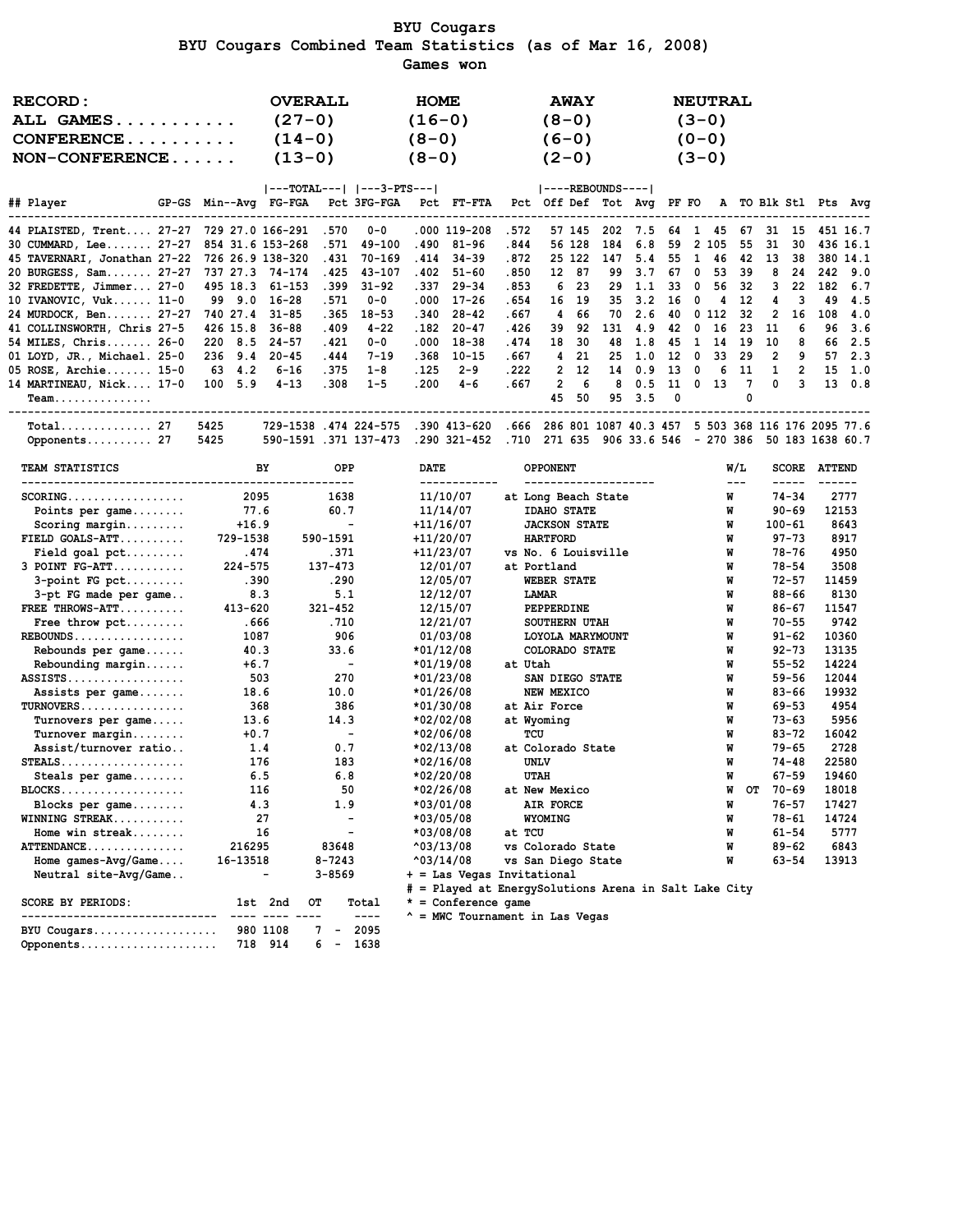### 2007-08 SEASON FINAL STATISTICS BYU Cougars Combined Team Statistics (as of Mar 21, 2008) Games lost

| <b>RECORD:</b><br>ALL GAMES                     |                       | <b>OVERALL</b><br>$(0-8)$ |                          |             | <b>HOME</b><br>$(0 - 0)$ |                                                                                      |                         | $(0-5)$                                 | <b>AWAY</b> |                       |                          |        | $(0-3)$                  | <b>NEUTRAL</b> |                             |       |              |                                |                      |
|-------------------------------------------------|-----------------------|---------------------------|--------------------------|-------------|--------------------------|--------------------------------------------------------------------------------------|-------------------------|-----------------------------------------|-------------|-----------------------|--------------------------|--------|--------------------------|----------------|-----------------------------|-------|--------------|--------------------------------|----------------------|
|                                                 |                       |                           |                          |             |                          |                                                                                      |                         |                                         |             |                       |                          |        |                          |                |                             |       |              |                                |                      |
| $CONFERENCE$                                    |                       | $(0-2)$                   |                          |             | $(0-0)$                  |                                                                                      |                         | $(0-2)$                                 |             |                       |                          |        | $(0-0)$                  |                |                             |       |              |                                |                      |
| $NON-CONFERENCE$                                |                       | $(0-6)$                   |                          |             | $(0 - 0)$                |                                                                                      |                         | $(0-3)$                                 |             |                       |                          |        | $(0-3)$                  |                |                             |       |              |                                |                      |
|                                                 |                       |                           |                          |             |                          |                                                                                      |                         |                                         |             |                       |                          |        |                          |                |                             |       |              |                                |                      |
|                                                 |                       | ---TOTAL---   ---3-PTS--- |                          |             |                          |                                                                                      |                         | $ ----REBOUNDS--- $                     |             |                       |                          |        |                          |                |                             |       |              |                                |                      |
| ## Player                                       | GP-GS Min--Avg FG-FGA |                           |                          | Pct 3FG-FGA |                          | <b>PCt FT-FTA</b>                                                                    |                         | Pct Off Def Tot Avg PF FO               |             |                       |                          |        |                          |                |                             |       |              |                                | A TO Blk Stl Pts Avg |
| $30$ CUMMARD, Lee $8-8$                         | 247 30.9 45-80        |                           |                          | .563 11–27  |                          | .407 15-16                                                                           | .938                    |                                         | 13 25       |                       | 38 4.8                   | 34     | $\frac{4}{3}$            |                | 18 24                       | 4     | 3            |                                | 116 14.5             |
| 44 PLAISTED, Trent 8-8                          | 229 28.6              | $36 - 82$                 | . 439                    | $0 - 0$     | .000                     | $22 - 52$                                                                            | .423                    | 18                                      | 49          | 67                    | 8.4                      | 18     | 0                        | 9              | 17                          | з     | 0            |                                | 94 11.8              |
| 45 TAVERNARI, Jonathan 8-7                      | 240 30.0              | 28-100                    | .280                     | 18-65       | .277                     | 5-6                                                                                  | .833                    | 9                                       | 28          | 37                    | 4.6                      | 15     | $\overline{\mathbf{0}}$  |                | 7 17                        | 3     | 10           |                                | 79 9.9               |
| 20 BURGESS, Sam $8-8$                           | 233 29.1 21-38        |                           |                          | .553 13-25  | .520                     | $8 - 11$                                                                             | . 727                   | 7                                       | 18          | 25                    | 3.1                      | -23    | $\overline{\mathbf{2}}$  | 15             | - 13                        | 1     | 5            |                                | 63 7.9               |
| 32 FREDETTE, Jimmer 8-0                         | 152 19.0              | $22 - 51$                 | . 431                    | $12 - 36$   | . 333                    | 6-7                                                                                  | .857                    | 2                                       | 6           | 8                     | 1.0                      | 11     | $\overline{\mathbf{0}}$  | 5              | 9                           | 0     | 5            |                                | 62 7.8               |
| 24 MURDOCK, Ben 8-8                             | 210 26.3              | $8 - 32$                  | .250                     | $4 - 23$    | .174                     | 8-8                                                                                  | 1.000                   | $\overline{2}$                          | 11          | 13                    | 1.6                      | 23     | $\overline{1}$           | 13             | 20                          | 1     | 3            | 28                             | 3.5                  |
| 54 MILES, $Christ 8-0$                          | 71 8.9                | $7 - 15$                  | .467                     | $0 - 0$     | .000                     | 4-13                                                                                 | .308                    | 2                                       | 2           | 4                     | 0.5                      | - 13   | $\overline{\phantom{0}}$ | 6              | 5                           | 3     | -1           |                                | 18 2.3               |
| 41 COLLINSWORTH, Chris 8-1                      | 131 16.4              | $6 - 24$                  | .250                     | $2 - 11$    | .182                     | $2 - 4$                                                                              | .500                    | 8                                       | 30          |                       | 38 4.8                   | 11     | $\overline{\phantom{0}}$ | 3              | 9                           | 3     | 3            |                                | 16 2.0               |
| 01 LOYD, JR., Michael. 7-0                      | 46 6.6                | $3 - 8$                   | . 375                    | $1 - 2$     | .500                     | $0 - 0$                                                                              | .000                    | 1                                       | 2           | 3                     | 0.4                      |        | 50                       | 4              | 4                           | 0     | 0            |                                | 7, 1.0               |
| 05 ROSE, Archie $5-0$                           | $10 \quad 2.0$        | $1 - 1$                   | 1.000                    | $0 - 0$     | .000                     | $0 - 0$                                                                              | .000                    | 1                                       | 0           | $\mathbf{1}$          | 0.2                      |        | $2 \quad 0$              | 1              | 1                           | 0     | 1            |                                | $2 \t 0.4$           |
| 14 MARTINEAU, Nick 3-0                          | 15 5.0                | $0 - 1$                   | .000                     | $0 - 0$     | .000                     | $0 - 0$                                                                              | .000                    | 0                                       | 0           | 0                     | 0.0                      |        | $2 \quad 0$              | 1              | 2                           | 0     | 0            |                                | 0.0.0                |
| 10 IVANOVIC, $Vuk$ $4-0$                        | 16 4.0                | 0-0                       | .000                     | $0 - 0$     | .000                     | $0 - 0$                                                                              | .000                    | 0                                       | 1           | $\mathbf{1}$          | 0.3                      | 4<br>0 | 0                        | $\overline{2}$ | 3<br>0                      | 1     | 0            |                                | 0.0.0                |
| <b>TEAM.</b><br>-----------------------------   |                       |                           |                          |             |                          |                                                                                      |                         | 16                                      | 13          | 29                    | 3.6                      |        |                          |                |                             |       |              |                                |                      |
| $Total$ 8                                       | 1600                  | 177-432                   |                          | .410 61-189 |                          | .323 70-117                                                                          | .598                    |                                         | 79 185      |                       | 264 33.0 161 7 84 124 19 |        |                          |                |                             |       |              |                                | 31 485 60.6          |
| Opponents 8                                     | 1598                  | $202 - 444$               |                          | .455 46-136 |                          | .338 125-179                                                                         | .698                    |                                         |             | 91 202 293 36.6 128 - |                          |        |                          |                | 95 91                       | 22 55 |              |                                | 575 71.9             |
|                                                 |                       |                           |                          |             |                          |                                                                                      |                         |                                         |             |                       |                          |        |                          |                |                             |       |              |                                |                      |
| <b>TEAM STATISTICS</b>                          |                       | BY                        | OPP<br>----------        |             | DATE                     | ------------                                                                         |                         | <b>OPPONENT</b><br>-------------------- |             |                       |                          |        |                          |                | W/L<br>$\sim$ $\sim$ $\sim$ |       | <b>SCORE</b> | <b>ATTEND</b><br>$\frac{1}{2}$ |                      |
|                                                 | 485                   |                           | 575                      |             |                          | $+11/24/07$                                                                          | vs No. 1 North Carolina |                                         |             |                       |                          |        |                          |                | т.                          |       | 63-73        |                                | 5500                 |
| Points per $game \ldots \ldots$                 | 60.6                  |                           | 71.9                     |             |                          | #12/08/07                                                                            | vs No. 9 Michigan State |                                         |             |                       |                          |        |                          |                | L                           |       | 61-68        |                                | 16412                |
| Scoring $margin$                                | $-11.2$               |                           | $\overline{\phantom{a}}$ |             |                          | 12/29/07                                                                             | at BOISE STATE          |                                         |             |                       |                          |        |                          |                | ъ                           |       | $70 - 73$    |                                | 8779                 |
| $FIELD GOALS-ATT$                               | 177-432               |                           | $202 - 444$              |             |                          | 01/08/08                                                                             | at Wake Forest          |                                         |             |                       |                          |        |                          |                | ъ                           |       | $62 - 79$    |                                | 12252                |
| $Field goal pet \dots$                          | .410                  |                           | .455                     |             |                          | *01/15/08                                                                            | at UNLV                 |                                         |             |                       |                          |        |                          |                | г                           |       | $41 - 70$    |                                | 13074                |
| $3$ POINT $FG-ATT$                              | $61 - 189$            |                           | 46-136                   |             |                          | *02/23/08                                                                            | at SAN DIEGO STATE      |                                         |             |                       |                          |        |                          |                | г                           |       | $65 - 69$    |                                | 9776                 |
| $3$ -point FG pct                               | .323                  |                           | .338                     |             |                          | $^{\wedge}03/15/08$                                                                  | at UNLV                 |                                         |             |                       |                          |        |                          |                | г                           |       | $61 - 76$    |                                | 16096                |
| 3-pt FG made per game                           | 7.6<br>70-117         |                           | 5.8<br>125-179           |             |                          | 803/20/08<br>+ = Las Vegas Invitational, neutral games at Orleans Arena in Las Vegas | vs Texas A&M            |                                         |             |                       |                          |        |                          |                | L                           |       | $62 - 67$    |                                | 17600                |
| FREE THROWS-ATT<br>Free throw $\not\vdots$      | .598                  |                           | .698                     |             |                          | # = Played at EnergySolutions Arena in Salt Lake City                                |                         |                                         |             |                       |                          |        |                          |                |                             |       |              |                                |                      |
| $REBOUNDS$                                      | 264                   |                           | 293                      |             |                          | $*$ = Conference game                                                                |                         |                                         |             |                       |                          |        |                          |                |                             |       |              |                                |                      |
| Rebounds per game                               | 33.0                  |                           | 36.6                     |             |                          | * = MWC Tournament at Thomas & Mack Center in Las Vegas                              |                         |                                         |             |                       |                          |        |                          |                |                             |       |              |                                |                      |
| $Rebounding margin$                             | $-3.6$                |                           | $\overline{\phantom{a}}$ |             |                          | % = NCAA Tournament at Honda Center in Anaheim, Calif.                               |                         |                                         |             |                       |                          |        |                          |                |                             |       |              |                                |                      |
| $ASSISTS \ldots \ldots \ldots \ldots$           |                       | 84                        | 95                       |             |                          |                                                                                      |                         |                                         |             |                       |                          |        |                          |                |                             |       |              |                                |                      |
| Assists per game                                | 10.5                  |                           | 11.9                     |             |                          |                                                                                      |                         |                                         |             |                       |                          |        |                          |                |                             |       |              |                                |                      |
| $TURNOVERS\ldots\ldots\ldots\ldots\ldots\ldots$ | 124                   |                           | 91                       |             |                          |                                                                                      |                         |                                         |             |                       |                          |        |                          |                |                             |       |              |                                |                      |
| Turnovers per game                              | 15.5                  |                           | 11.4                     |             |                          |                                                                                      |                         |                                         |             |                       |                          |        |                          |                |                             |       |              |                                |                      |
| Turnover margin                                 | $-4.1$                |                           | $\blacksquare$           |             |                          |                                                                                      |                         |                                         |             |                       |                          |        |                          |                |                             |       |              |                                |                      |
| Assist/turnover ratio                           | 0.7                   |                           | 1.0                      |             |                          |                                                                                      |                         |                                         |             |                       |                          |        |                          |                |                             |       |              |                                |                      |
| $STEALS$                                        |                       | 31                        | 55                       |             |                          |                                                                                      |                         |                                         |             |                       |                          |        |                          |                |                             |       |              |                                |                      |
| Steals per game                                 | 3.9                   |                           | 6.9                      |             |                          |                                                                                      |                         |                                         |             |                       |                          |        |                          |                |                             |       |              |                                |                      |
| $BLOCKS$                                        |                       | 19                        | 22                       |             |                          |                                                                                      |                         |                                         |             |                       |                          |        |                          |                |                             |       |              |                                |                      |
| Blocks per game<br>WINNING STREAK               | 2.4                   | 0                         | 2.8                      |             |                          |                                                                                      |                         |                                         |             |                       |                          |        |                          |                |                             |       |              |                                |                      |
| Home win streak                                 |                       | 0                         |                          |             |                          |                                                                                      |                         |                                         |             |                       |                          |        |                          |                |                             |       |              |                                |                      |
| ATTENDANCE                                      |                       | 0                         | 99489                    |             |                          |                                                                                      |                         |                                         |             |                       |                          |        |                          |                |                             |       |              |                                |                      |
| Home games- $Avg/Game$ .                        | 0-0                   |                           | 5-11995                  |             |                          |                                                                                      |                         |                                         |             |                       |                          |        |                          |                |                             |       |              |                                |                      |
| Neutral site-Avg/Game                           |                       | $\blacksquare$            | 3-13171                  |             |                          |                                                                                      |                         |                                         |             |                       |                          |        |                          |                |                             |       |              |                                |                      |
|                                                 |                       |                           |                          |             |                          |                                                                                      |                         |                                         |             |                       |                          |        |                          |                |                             |       |              |                                |                      |
| <b>SCORE BY PERIODS:</b>                        |                       | 1st 2nd                   | Total                    |             |                          |                                                                                      |                         |                                         |             |                       |                          |        |                          |                |                             |       |              |                                |                      |
| -------------------------------                 |                       | -- ----                   | ----                     |             |                          |                                                                                      |                         |                                         |             |                       |                          |        |                          |                |                             |       |              |                                |                      |
| BYU Cougars                                     |                       | 252 233                   | 485                      |             |                          |                                                                                      |                         |                                         |             |                       |                          |        |                          |                |                             |       |              |                                |                      |
| Opponents                                       | 269                   | $306 -$                   | 575                      |             |                          |                                                                                      |                         |                                         |             |                       |                          |        |                          |                |                             |       |              |                                |                      |
|                                                 |                       |                           |                          |             |                          |                                                                                      |                         |                                         |             |                       |                          |        |                          |                |                             |       |              |                                |                      |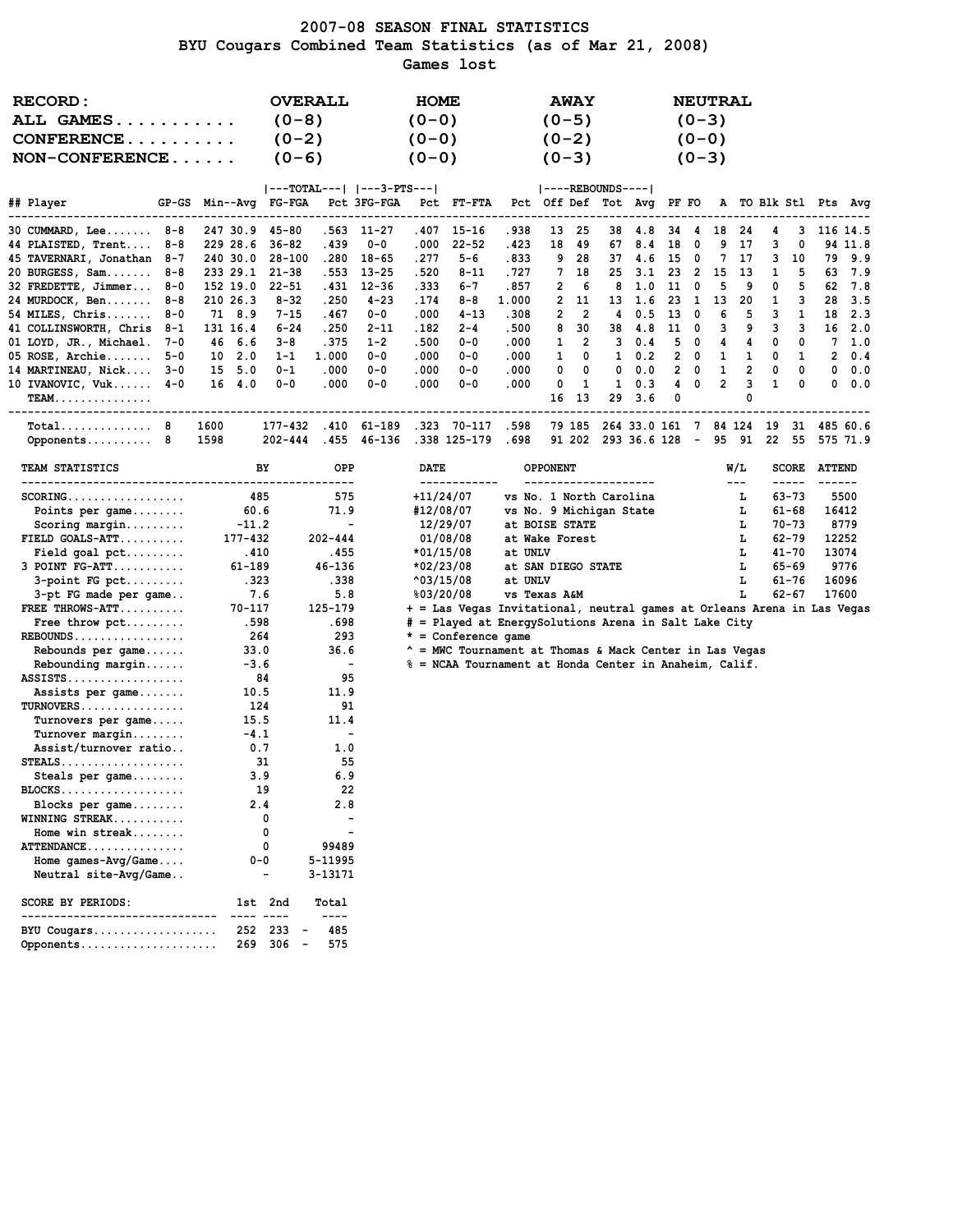#### BYU Cougars BYU Cougars Combined Team Statistics (as of Mar 05, 2008) Home games

| RECORD:          | <b>OVERALL</b>            | <b>HOME</b> | <b>AWAY</b>         | <b>NEUTRAL</b> |
|------------------|---------------------------|-------------|---------------------|----------------|
| ALL GAMES        | $(16-0)$                  | $(16-0)$    | $(0 - 0)$           | $(0 - 0)$      |
| $CONFERENCE$     | $(8-0)$                   | $(8-0)$     | $(0 - 0)$           | $(0 - 0)$      |
| $NON-CONFERENCE$ | $(8-0)$                   | $(8-0)$     | $(0 - 0)$           | $(0 - 0)$      |
|                  | ---TOTAL---   ---3-PTS--- |             | $ ----REBOUNDS--- $ |                |

| ## Player                                      |          |        | GP-GS Min--Avq FG-FGA |       | Pct 3FG-FGA  |       | Pct FT-FTA   |       |         |                   |     |                |                 |              |           |       |          |              |     | Pct Off Def Tot Avq PF FO A TO Blk Stl Pts Avq |
|------------------------------------------------|----------|--------|-----------------------|-------|--------------|-------|--------------|-------|---------|-------------------|-----|----------------|-----------------|--------------|-----------|-------|----------|--------------|-----|------------------------------------------------|
| 44 PLAISTED, Trent 16-16 439 27.4 104-181 .575 |          |        |                       |       | 0-0          | .000  | 79-138       | .572  |         | 35 100            |     | 135 8.4        | 36              | $\mathbf{1}$ | 32        | 36    | - 18     | 12           |     | 287 17.9                                       |
| 45 TAVERNARI, Jonathan 16-11 401 25.1 91-192   |          |        |                       | . 474 | 44-95        | . 463 | $21 - 24$    | .875  | 15      | 64                | 79  | 4.9            | 30              | - 0          | 31        | 29    | 11       | 24           |     | 247 15.4                                       |
| 30 CUMMARD, Lee 16-16 488 30.5 82-141          |          |        |                       | .582  | 27-50        | .540  | 48-58        | .828  | 37.     | -74               | 111 | 6.9            | 33              | - 0          | 68        | 30    | 22       | 23           |     | 239 14.9                                       |
| 20 BURGESS, Sam 16-16 407 25.4                 |          |        | 47-103                | . 456 | 28-64        | .438  | 28-33        | .848  |         | 6 53              | 59  | 3.7            | 45              | $\Omega$     | 32        | 27    | 5.       | -15          | 150 | 9.4                                            |
| 32 FREDETTE, Jimmer 16-0                       | 303 18.9 |        | 40-92                 | . 435 | $20 - 52$    | .385  | $25 - 28$    | .893  |         | 2 16              | 18  | 1.1            | 16              | - 0          | 37        | 19    | વ        | 20           | 125 | 7.8                                            |
| 10 IVANOVIC, $Vuk$ 8-0                         |          | 70 8.8 | 9-17                  | .529  | $0 - 0$      |       | $.000$ 12-19 | .632  |         | $9 \t13$          |     | $22 \quad 2.8$ | 14              | - 0          |           | g     |          | 2            | 30  | 3.8                                            |
| 24 MURDOCK, Ben 16-16                          | 428 26.8 |        | 16-46                 | .348  | $12 - 32$    | .375  | 12-17        | .706  |         | 2 34              |     | $36 \quad 2.3$ | -22             | - 0          | 62        | -17   |          | 11           |     | 56 3.5                                         |
| 41 COLLINSWORTH, Chris 16-5                    | 257 16.1 |        | 20-56                 | . 357 | $2 - 15$     | . 133 | $9 - 30$     | .300  |         | 24 54             |     | 78 4.9         | -23             | $\Omega$     |           | 12 15 |          |              |     | $51 \quad 3.2$                                 |
| 54 MILES, Chris 16-0                           | 124 7.8  |        | 18-35                 | .514  | 0-0          | .000  | $13 - 27$    | .481  |         | 11 13             |     | $24 \quad 1.5$ | -28             | - 0          |           | 11 16 | 5.       | 5            | 49  | 3.1                                            |
| 01 LOYD, JR., Michael. 16-0                    | 160 10.0 |        | 17-37                 | .459  | $6 - 17$     | . 353 | $9 - 11$     | .818  |         | 3 13              |     | 16, 1.0        | 8               | $\Omega$     | 24        | 22    |          |              |     | $49 \quad 3.1$                                 |
| $05$ ROSE, Archie $11-0$                       |          | 49 4.5 | $5 - 15$              | . 333 | $1 - 8$      | . 125 | $1 - 7$      | .143  |         | 2 12              | 14  | 1.3            | 12 <sup>1</sup> | - 0          | 4         | 8     |          | <sup>n</sup> |     | $12 \quad 1.1$                                 |
| 14 MARTINEAU, Nick 13-0                        |          | 74 5.7 | $3 - 11$              | . 273 | $1 - 5$      | .200  | $4 - 6$      | .667  |         | $\mathbf{2}$<br>3 | 5.  | 0.4            | 8               | $\Omega$     | 12        | 3     | $\Omega$ | ર            |     | 11 0.8                                         |
| <b>TEAM.</b>                                   |          |        |                       |       |              |       |              |       | 24      | -31               | 55  | 3.4            | $\Omega$        |              |           |       |          |              |     |                                                |
| $Total$ 16                                     | 3200     |        | 452-926               |       | .488 141-338 |       | .417 261-398 | . 656 |         | 172 480           |     | 652 40.8 275   |                 |              | 1 326 231 |       |          |              |     | 77 125 1306 81.6                               |
| Opponents 16                                   | 3200     |        | 354-955               | . 371 | 89-273       |       | .326 205-283 | . 724 | 163 379 |                   |     | 542 33.9 333   |                 |              | - 163 252 |       |          |              |     | 28 119 1002 62.6                               |

| TEAM STATISTICS       | BY      | <b>OPP</b>               | <b>DATE</b>                | <b>OPPONENT</b>      | W/L | <b>SCORE</b> | <b>ATTEND</b> |
|-----------------------|---------|--------------------------|----------------------------|----------------------|-----|--------------|---------------|
|                       |         |                          |                            | -----------------    | --- |              |               |
| $SCORING.$            | 1306    | 1002                     | 11/14/07                   | <b>IDAHO STATE</b>   | W   | $90 - 69$    | 12153         |
| Points per $game$     | 81.6    | 62.6                     | $+11/16/07$                | <b>JACKSON STATE</b> | W   | $100 - 61$   | 8643          |
| Scoring margin        | $+19.0$ |                          | $+11/20/07$                | <b>HARTFORD</b>      | W   | $97 - 73$    | 8917          |
| $FIELD GOALS-ATT$     | 452-926 | 354-955                  | 12/05/07                   | WEBER STATE          | W   | $72 - 57$    | 11459         |
| Field goal $pet$      | .488    | .371                     | 12/12/07                   | LAMAR                | W   | 88-66        | 8130          |
| 3 POINT FG-ATT        | 141-338 | 89-273                   | 12/15/07                   | PEPPERDINE           | W   | 86-67        | 11547         |
| $3$ -point FG pct     | .417    | .326                     | 12/21/07                   | <b>SOUTHERN UTAH</b> | W   | $70 - 55$    | 9742          |
| 3-pt FG made per game | 8.8     | 5.6                      | 01/03/08                   | LOYOLA MARYMOUNT     | W   | $91 - 62$    | 10360         |
| FREE THROWS-ATT       | 261-398 | 205-283                  | *01/12/08                  | COLORADO STATE       | W   | $92 - 73$    | 13135         |
| Free throw pct        | .656    | . 724                    | *01/23/08                  | SAN DIEGO STATE      | W   | $59 - 56$    | 12044         |
| $REBOUNDS$            | 652     | 542                      | $*01/26/08$                | NEW MEXICO           | W   | $83 - 66$    | 19932         |
| Rebounds per game     | 40.8    | 33.9                     | $*02/06/08$                | TCU                  | W   | $83 - 72$    | 16042         |
| $Rebounding margin$   | $+6.9$  | $\overline{\phantom{a}}$ | $*02/16/08$                | UNLV                 | W   | 74-48        | 22580         |
| $ASSISTS.$            | 326     | 163                      | $*02/20/08$                | <b>UTAH</b>          | W   | $67 - 59$    | 19460         |
| Assists per game      | 20.4    | 10.2                     | $*03/01/08$                | AIR FORCE            | W   | $76 - 57$    | 17427         |
| $TURNOVERS$           | 231     | 252                      | *03/05/08                  | WYOMING COWBOYS      | W   | 78-61        | 14724         |
| Turnovers per game    | 14.4    | 15.8                     | + = Las Vegas Invitational |                      |     |              |               |

Turnover margin........ +1.3 - \* = Conference game

Assist/turnover ratio.. 1.4 0.6 STEALS................... 125 119 Steals per game........ 7.8 7.4 BLOCKS................... 77 28 Blocks per game........ 4.8 1.8 WINNING STREAK........... 16 - Home win streak........ 16 - ATTENDANCE............... 216295 0 Home games-Avg/Game.... 16-13518 0-0 Neutral site-Avg/Game.. - - 0-0 SCORE BY PERIODS: 1st 2nd Total ------------------------------ ---- ---- ---- BYU Cougars................... 615 691 - 1306 Opponents..................... 421 581 - 1002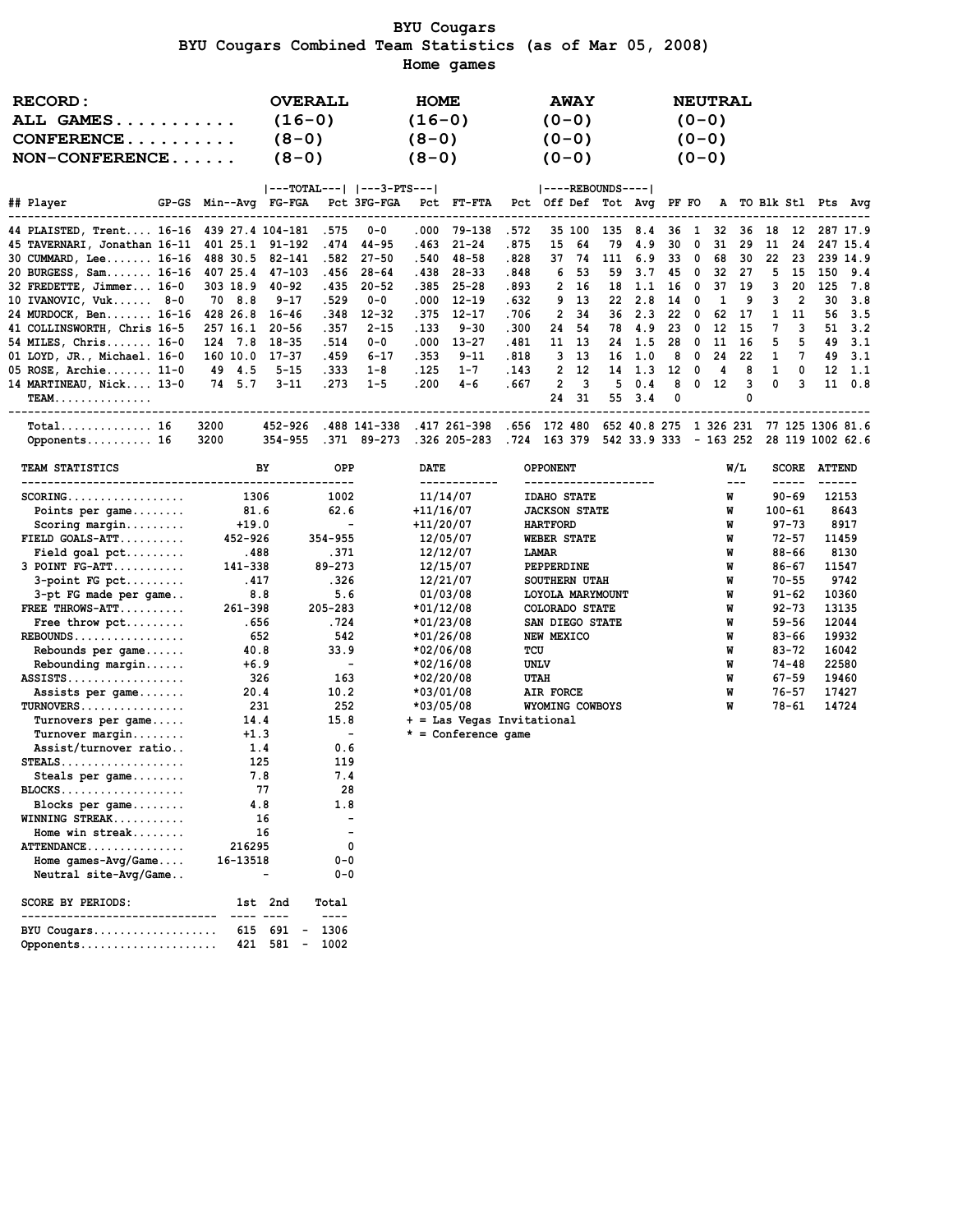BYU Cougars BYU Cougars Combined Team Statistics (as of Mar 16, 2008) Away games

| <b>RECORD:</b><br>ALL GAMES<br>$CONFERENCE$<br>$NON-CONFERENCE$ | <b>OVERALL</b><br>$(8 - 5)$<br>$(6-2)$<br>$(2-3)$ |           |                | <b>HOME</b><br>$(0-0)$<br>$(0 - 0)$<br>$(0 - 0)$ |                     |             |                                                                                                                                                                                                                                                                                                                     | <b>AWAY</b><br>$(8-5)$<br>$(6-2)$<br>$(2-3)$ |                 |             |                  |                                                | <b>NEUTRAL</b><br>$(0 - 0)$<br>$(0 - 0)$<br>$(0 - 0)$ |              |              |                        |              |                |                       |             |
|-----------------------------------------------------------------|---------------------------------------------------|-----------|----------------|--------------------------------------------------|---------------------|-------------|---------------------------------------------------------------------------------------------------------------------------------------------------------------------------------------------------------------------------------------------------------------------------------------------------------------------|----------------------------------------------|-----------------|-------------|------------------|------------------------------------------------|-------------------------------------------------------|--------------|--------------|------------------------|--------------|----------------|-----------------------|-------------|
|                                                                 |                                                   |           |                |                                                  |                     |             | ---TOTAL---   ---3-PTS---                                                                                                                                                                                                                                                                                           |                                              |                 |             | ----REBOUNDS---- |                                                |                                                       |              |              |                        |              |                |                       |             |
| ## Player<br>GP-GS Min--Avg FG-FGA Pct 3FG-FGA Pct FT-FTA       |                                                   |           |                |                                                  |                     |             |                                                                                                                                                                                                                                                                                                                     |                                              |                 |             |                  | Pct Off Def Tot Avg PF FO A TO Blk Stl Pts Avg |                                                       |              |              |                        |              |                |                       |             |
| 30 CUMMARD, Lee 13-13 442 34.0 87-153                           |                                                   |           |                |                                                  | .569 24-60          |             | $.400$ 35-40                                                                                                                                                                                                                                                                                                        | .875                                         | 26              | 59          |                  | 85 6.5 39                                      |                                                       | $\sim$ 4     | 39           | 34                     | 8            |                |                       | 7 233 17.9  |
| 44 PLAISTED, Trent 13-13 330 25.4 54-115                        |                                                   |           |                | .470                                             | $0 - 0$             | .000        | 45-90                                                                                                                                                                                                                                                                                                               | .500                                         | 27              | 60          | 87               | 6.7                                            | 35                                                    | $\mathbf{0}$ |              | 11 27                  | -9           | $\overline{2}$ |                       | 153 11.8    |
| 45 TAVERNARI, Jonathan 13-12 376 28.9 42-143                    |                                                   |           |                | . 294                                            | $23 - 88$           | . 261       | $14 - 17$                                                                                                                                                                                                                                                                                                           | .824                                         | 15              | 59          | 74               | 5.7                                            | 29                                                    | $\mathbf{1}$ | 18           | 20                     | 4            | 16             |                       | 121 9.3     |
| 20 BURGESS, Sam 13-13 365 28.1                                  |                                                   |           | 35-80          | .438                                             | $22 - 52$           | .423        | $15 - 19$                                                                                                                                                                                                                                                                                                           | .789                                         | 5               | 38          | 43               |                                                | $3.3$ $33$ 1                                          |              |              | 23 14                  | 3            | $\overline{7}$ | 107                   | 8.2         |
| 32 FREDETTE, Jimmer 13-0                                        |                                                   |           | 247 19.0 35-86 | .407                                             | $18 - 55$           | .327        | $9 - 10$                                                                                                                                                                                                                                                                                                            | .900                                         |                 | 5 7         | 12 <sup>12</sup> | 0.9                                            | $21 \quad 0$                                          |              | 15 19        |                        | 0            | 7              |                       | 97 7.5      |
| 24 MURDOCK, Ben 13-13 351 27.0 17-53                            |                                                   |           |                | .321                                             | $6 - 30$            | .200        | $17 - 22$                                                                                                                                                                                                                                                                                                           | . 773                                        | $\mathbf{4}$    | 30          | 34               | 2.6                                            | 27                                                    | $\mathbf{1}$ | 49           | 24                     | 0            | 8              |                       | 57, 4.4     |
| $10$ IVANOVIC, Vuk $4-0$                                        |                                                   | 28 7.0    | 6-8            | .750                                             | 0-0                 | .000        | $1 - 2$                                                                                                                                                                                                                                                                                                             | .500                                         | 5.              | - 6         | 11               | 2.8                                            | $\overline{\mathbf{3}}$                               | $\mathbf{0}$ | 4            | -4                     | 2            | 1              | 13                    | 3.3         |
| 41 COLLINSWORTH, Chris 13-1 200 15.4 14-42                      |                                                   |           |                | .333                                             | $3 - 13$            | .231        | $7 - 11$                                                                                                                                                                                                                                                                                                            | .636                                         |                 | 14 49       | 63               | 4.8                                            | 18 0                                                  |              |              | 1 12                   | 4            | $\overline{2}$ |                       | 38 2.9      |
| 54 MILES, Chris 13-0 129 9.9                                    |                                                   |           | $9 - 28$       | .321                                             | $0 - 0$             | .000.       | $6 - 16$                                                                                                                                                                                                                                                                                                            | .375                                         |                 | 7 17        |                  | 24 1.8                                         | 23 1                                                  |              | 6            | 8                      | 6            | 3              | 24                    | 1.8         |
| 01 LOYD, JR., Michael. 12-0                                     |                                                   | $100$ 8.3 | $4 - 13$       | .308                                             | $1 - 2$             | .500        | $1 - 2$                                                                                                                                                                                                                                                                                                             | .500                                         |                 | $2\quad 10$ |                  | $12 \quad 1.0$                                 | 80                                                    |              |              | 10 10                  | $\mathbf{1}$ | $\overline{2}$ |                       | $10 \t 0.8$ |
| $05$ ROSE, Archie $7-0$                                         |                                                   | 20 2.9    | $1 - 1$        | 1.000                                            | $0 - 0$             | .000.       | $1 - 2$                                                                                                                                                                                                                                                                                                             | .500                                         |                 | $1 \quad 0$ | $\mathbf{1}$     | 0.1                                            |                                                       | 2 0          | $\mathbf{3}$ | $\overline{4}$         | $\Omega$     | $\mathbf{3}$   |                       | $3 \t 0.4$  |
| 14 MARTINEAU, Nick 6-0                                          |                                                   | 376.2     | $1 - 3$        | .333                                             | $0 - 0$             | .000        | $0 - 0$                                                                                                                                                                                                                                                                                                             | .000                                         |                 | $0 \quad 3$ | $\overline{3}$   |                                                | $0.5$ 5 0                                             |              |              | 2 <sub>5</sub>         | $\Omega$     | $\Omega$       |                       | $2 \t 0.3$  |
| Team.                                                           |                                                   |           |                |                                                  |                     |             |                                                                                                                                                                                                                                                                                                                     |                                              |                 | 24 25       |                  | 49 3.8                                         | $\mathbf{0}$                                          |              |              | 0                      |              |                |                       |             |
| $Total$ 13                                                      | 2625                                              |           |                |                                                  | 305-725 .421 97-300 |             | .323 151-231 .654 135 363                                                                                                                                                                                                                                                                                           |                                              |                 |             |                  | 498 38.3 243 8 181 181 37                      |                                                       |              |              |                        |              |                |                       | 58 858 66.0 |
| Opponents 13                                                    | 2625                                              |           | 290-752        |                                                  | .386 66-242         |             | .273 165-237 .696 135 320                                                                                                                                                                                                                                                                                           |                                              |                 |             |                  | 455 35.0 235 - 143 150 37 85 811 62.4          |                                                       |              |              |                        |              |                |                       |             |
| TEAM STATISTICS                                                 |                                                   |           | BY             | OPP                                              |                     | <b>DATE</b> |                                                                                                                                                                                                                                                                                                                     |                                              | <b>OPPONENT</b> |             |                  |                                                |                                                       |              |              | W/L                    |              | <b>SCORE</b>   | <b>ATTEND</b>         |             |
| --------------------------------<br>$\frac{1}{2}$               |                                                   |           |                |                                                  |                     |             | $\frac{1}{2}$ $\frac{1}{2}$ $\frac{1}{2}$ $\frac{1}{2}$ $\frac{1}{2}$ $\frac{1}{2}$ $\frac{1}{2}$ $\frac{1}{2}$ $\frac{1}{2}$ $\frac{1}{2}$ $\frac{1}{2}$ $\frac{1}{2}$ $\frac{1}{2}$ $\frac{1}{2}$ $\frac{1}{2}$ $\frac{1}{2}$ $\frac{1}{2}$ $\frac{1}{2}$ $\frac{1}{2}$ $\frac{1}{2}$ $\frac{1}{2}$ $\frac{1}{2}$ |                                              |                 |             |                  |                                                |                                                       |              |              | $---$<br>$\sim$ $\sim$ |              |                | $H = 0.1$ $H = 0.000$ |             |

| $SCORING$                              | 858     | 811                      | 11/10/07              | at Long Beach State                       | W       | $74 - 34$ | 2777  |
|----------------------------------------|---------|--------------------------|-----------------------|-------------------------------------------|---------|-----------|-------|
| Points per $\texttt{game} \dots \dots$ | 66.0    | 62.4                     | 12/01/07              | at Portland                               | W       | $78 - 54$ | 3508  |
| $Scoring margin$                       | $+3.6$  |                          | 12/29/07              | at BOISE STATE                            | L       | 70-73     | 8779  |
| $FIELD GOLS-ATT$                       | 305-725 | 290-752                  | 01/08/08              | at Wake Forest                            | L       | $62 - 79$ | 12252 |
| Field goal $pet$                       | .421    | .386                     | $*01/15/08$           | at UNLV                                   | L       | $41 - 70$ | 13074 |
| 3 POINT FG-ATT                         | 97-300  | 66-242                   | $*01/19/08$           | at Utah                                   | W       | $55 - 52$ | 14224 |
| $3$ -point FG pct                      | .323    | .273                     | *01/30/08             | at Air Force                              | W       | $69 - 53$ | 4954  |
| 3-pt FG made per game                  | 7.5     | 5.1                      | *02/02/08             | at Wyoming                                | W       | 73-63     | 5956  |
| FREE THROWS-ATT                        | 151-231 | 165-237                  | $*02/13/08$           | at Colorado State                         | W       | 79-65     | 2728  |
| Free throw pct                         | .654    | .696                     | *02/23/08             | at SAN DIEGO STATE                        | L.      | 65-69     | 9776  |
| $REBOUNDS$                             | 498     | 455                      | $*02/26/08$           | at New Mexico                             | OT<br>W | $70 - 69$ | 18018 |
| Rebounds per game                      | 38.3    | 35.0                     | *03/08/08             | at TCU                                    | W       | $61 - 54$ | 5777  |
| Rebounding margin                      | $+3.3$  | $\overline{\phantom{a}}$ | $^{\wedge}03/15/08$   | at UNLV                                   | L.      | 61-76     | 16096 |
| $ASSISTS.$                             | 181     | 143                      |                       | + = Las Vegas Invitational                |         |           |       |
| Assists per game                       | 13.9    | 11.0                     | $* =$ Conference game |                                           |         |           |       |
| $TURNOVERS$                            | 181     | 150                      |                       | $^{\wedge}$ = MWC Tournament in Las Vegas |         |           |       |
| Turnovers per game                     | 13.9    | 11.5                     |                       |                                           |         |           |       |
| Turnover margin                        | $-2.4$  |                          |                       |                                           |         |           |       |

Assist/turnover ratio.. 1.0 1.0 STEALS................... 58 85 Steals per game........ 4.5 6.5 BLOCKS................... 37 37 Blocks per game........ 2.8 2.8 WINNING STREAK........... 0 - Home win streak........ 0 - ATTENDANCE............... 0 117919 Home games-Avg/Game.... 0-0 13-9071 Neutral site-Avg/Game.. - 0-0 SCORE BY PERIODS: 1st 2nd OT Total ------------------------------ ---- ---- ---- ---- BYU Cougars................... 415 436 7 - 858 Opponents..................... 378 427 6 - 811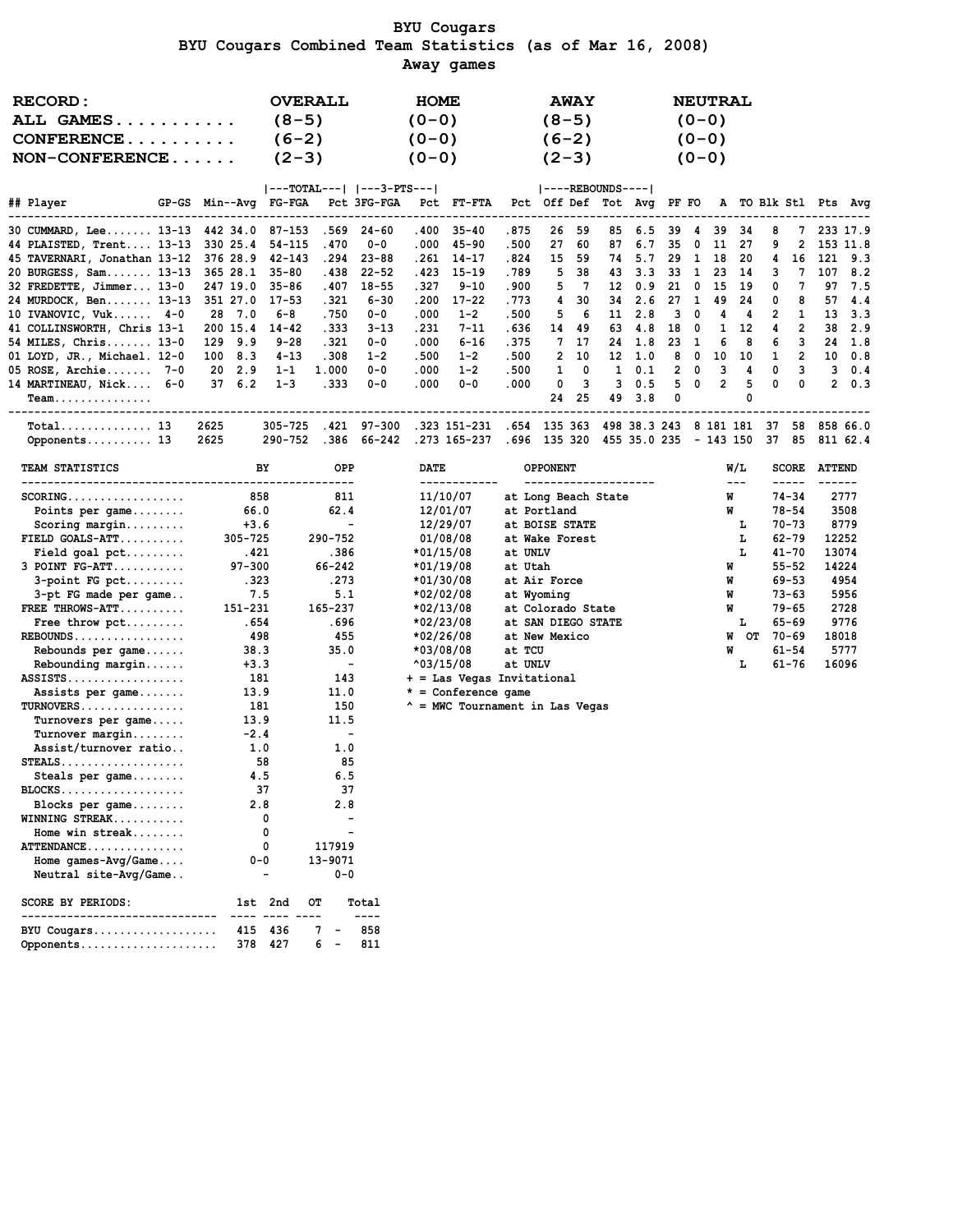### 2007-08 SEASON FINAL STATISTICS BYU Cougars Combined Team Statistics (as of Mar 21, 2008) Neutral site games

| $(3-3)$<br>$(0 - 0)$<br>$(0 - 0)$<br>$(3-3)$<br><b>ALL GAMES</b><br>$(0 - 0)$<br>$CONFERENCE$<br>$(0-0)$<br>$(0 - 0)$<br>$(0-0)$<br>$NON-CONFERENCE$<br>$(3-3)$<br>$(0 - 0)$<br>$(0 - 0)$<br>$(3-3)$<br>$ ---TOTAL--- $ $ ---3-PTS--- $<br>$ ----REBOUNDS--- $ |                                      |
|----------------------------------------------------------------------------------------------------------------------------------------------------------------------------------------------------------------------------------------------------------------|--------------------------------------|
|                                                                                                                                                                                                                                                                |                                      |
|                                                                                                                                                                                                                                                                |                                      |
|                                                                                                                                                                                                                                                                |                                      |
|                                                                                                                                                                                                                                                                |                                      |
|                                                                                                                                                                                                                                                                |                                      |
| ## Player<br>Pct 3FG-FGA<br>Pct Off Def Tot Avg PF FO<br>GP-GS<br>Min--Avg FG-FGA<br>Pct FT-FTA<br>A TO Blk Stl Pts Avg                                                                                                                                        |                                      |
|                                                                                                                                                                                                                                                                |                                      |
| 189 31.5<br>$44 - 77$<br>.571<br>$0 - 0$<br>.000<br>$17 - 32$<br>.531<br>13<br>34<br>0<br>21<br>44 PLAISTED, Trent 6-6<br>47<br>7.8<br>11<br>11<br>7                                                                                                           | 1<br>105 17.5                        |
| 27<br>1<br>189 31.5<br>$33 - 85$<br>.388<br>$21 - 51$<br>.412<br>$4 - 4$<br>1.000<br>4<br>31<br>5.2<br>11<br>0<br>10<br>45 TAVERNARI, Jonathan 6-6<br>4                                                                                                        | 8<br>91 15.2                         |
| .537<br>$9 - 17$<br>.529<br>$13 - 14$<br>. 929<br>20<br>21<br>30 CUMMARD, Lee<br>6-6<br>171 28.5<br>$29 - 54$<br>6<br>26<br>4.3<br>-2<br>16<br>15<br>5                                                                                                         | з<br>80 13.3                         |
| 20 BURGESS, Sam<br>198 33.0<br>$13 - 29$<br>.448<br>6-16<br>.842<br>12<br>-1<br>13<br>1<br>6-6<br>. 375<br>$16 - 19$<br>8<br>-14<br>22<br>3.7<br>11                                                                                                            | 7<br>8.0<br>48                       |
| .571<br>.200<br>.600<br>9<br>19<br>12<br>5<br>3<br>41 COLLINSWORTH, Chris<br>- 6–0<br>100 16.7<br>8-14<br>$1 - 5$<br>6-10<br>28<br>4.7<br>0<br>6                                                                                                               | 3.8<br>4<br>23                       |
| .333<br>171 28.5<br>$6 - 18$<br>4-14<br>.286<br>$7 - 11$<br>.636<br>13<br>13 2.2<br>14<br>0<br>11<br>2<br>24 MURDOCK, Ben<br>6-6<br>0<br>14                                                                                                                    | 0<br>23<br>3.8                       |
| 32 FREDETTE, Jimmer<br>$8 - 26$<br>.308<br>5-21<br>.238<br>$1 - 3$<br>. 333<br>7<br>7<br>9<br>3<br>6-0<br>97 16.2<br>1<br>6<br>1.2<br>0<br>0                                                                                                                   | 22<br>3.7<br>0                       |
| 2<br>7<br>54 MILES, Chris<br>38 7.6<br>4-9<br>.444<br>$0 - 0$<br>.000<br>3-8<br>.375<br>2<br>4<br>0.8<br>0<br>з<br>0<br>2<br>5-0                                                                                                                               | $11 \quad 2.2$<br>1                  |
| 2<br>10 IVANOVIC, Vuk<br>17 5.7<br>$1 - 3$<br>. 333<br>.000<br>$4 - 5$<br>.800<br>2<br>1<br>з<br>1<br>$3 - 0$<br>$0 - 0$<br>3<br>1.0<br>0<br>0                                                                                                                 | 2.0<br>0<br>6                        |
| .500<br>$0 - 2$<br>3<br>22 5.5<br>$2 - 3$<br>.667<br>$1 - 2$<br>.000<br>0<br>0<br>0<br>0.0<br>1<br>0<br>1<br>0<br>01 LOYD, JR., Michael. 4-0                                                                                                                   | 0<br>5 1.3                           |
| 1.000<br>0<br>05 ROSE, Archie 2-0<br>42.0<br>$1 - 1$<br>$0 - 0$<br>.000<br>$0 - 0$<br>.000<br>0<br>0<br>0.0<br>1<br>0<br>0<br>0<br>0                                                                                                                           | 0<br>2, 1.0                          |
| .000<br>.000<br>.000<br>0<br>1<br>14 MARTINEAU, Nick 1-0<br>$4 \quad 4.0$<br>$0 - 0$<br>$0 - 0$<br>$0 - 0$<br>0<br>0<br>0.0<br>0<br>0<br>0<br>0<br>0<br>0                                                                                                      | 0.0<br>0<br>0                        |
| 13<br>7<br>20<br>3.3<br><b>TEAM.</b>                                                                                                                                                                                                                           |                                      |
| $\texttt{Total} \dots \dots \dots \dots \quad 6$<br>1200<br>149-319<br>.467<br>$47 - 126$<br>.373<br>71-108<br>.657<br>58 143<br>201 33.5 100<br>3<br>80<br>80<br>21<br>24                                                                                     | 416 69.3                             |
| Opponents 6<br>148-328<br>.451 28-94<br>.298<br>76-111<br>.685<br>64 138<br>202 33.7 106<br>$\sim$ $-$<br>59 75<br>7 34<br>1198                                                                                                                                | 400 66.7                             |
|                                                                                                                                                                                                                                                                |                                      |
| OPP<br>DATE<br>W/L<br><b>TEAM STATISTICS</b><br>BY<br>OPPONENT<br>------------<br>--------------------<br>$- - -$<br>-----<br>----                                                                                                                             | <b>SCORE ATTEND</b><br>$\frac{1}{2}$ |
| $+11/23/07$<br>416<br>400<br>W<br>78-76<br>$SCORING.$<br>vs No. 6 Louisville                                                                                                                                                                                   | 4950                                 |
| 66.7<br>+11/24/07<br>Points per game<br>69.3<br>vs No. 1 North Carolina<br>63-73<br>L                                                                                                                                                                          | 5500                                 |
| #12/08/07<br>г<br>$+2.7$<br>$\overline{\phantom{a}}$<br>vs No. 9 Michigan State<br>61-68                                                                                                                                                                       | 16412                                |
| 148-328<br>$FIELD$ GOALS-ATT<br>149-319<br>$^{\circ}03/13/08$<br>vs Colorado State<br>89-62<br>W                                                                                                                                                               | 6843                                 |
| .451<br>$^{\wedge}03/14/08$<br>vs San Diego State<br>63-54<br>$Field goal pet \dots$<br>.467<br>W                                                                                                                                                              | 13913                                |
| $3$ POINT $FG-ATT$<br>$47 - 126$<br>28-94<br>vs Texas A&M<br>$62 - 67$<br>803/20/08<br>г                                                                                                                                                                       | 17600                                |
| .298<br>.373<br>+ = Las Vegas Invitational, neutral games at Orleans Arena in Las Vegas<br>$3$ -point FG pct                                                                                                                                                   |                                      |
| 4.7<br># = Played at EnergySolutions Arena in Salt Lake City<br>3-pt FG made per game<br>7.8<br>$71 - 108$<br>76-111<br>$* =$ Conference game                                                                                                                  |                                      |
| FREE THROWS-ATT<br>.657<br>. 685<br>* = MWC Tournament at Thomas & Mack Center in Las Vegas                                                                                                                                                                    |                                      |
| Free throw $\not\vdots$<br>$REBOUNDS$<br>201<br>202<br>% = NCAA Tournament at Honda Center in Anaheim, Calif.                                                                                                                                                  |                                      |
| 33.7<br>Rebounds per game<br>33.5                                                                                                                                                                                                                              |                                      |
| $-0.2$<br>Rebounding margin<br>$\overline{\phantom{a}}$                                                                                                                                                                                                        |                                      |
| 80<br>59<br>$ASSISTS \ldots \ldots \ldots \ldots$                                                                                                                                                                                                              |                                      |
| 13.3<br>9.8<br>Assists per game                                                                                                                                                                                                                                |                                      |
| TURNOVERS<br>80<br>75                                                                                                                                                                                                                                          |                                      |
| 12.5<br>Turnovers per game<br>13.3                                                                                                                                                                                                                             |                                      |
| $Turnover$ margin<br>$-0.8$<br>$\overline{\phantom{0}}$                                                                                                                                                                                                        |                                      |
| Assist/turnover ratio<br>1.0<br>0.8                                                                                                                                                                                                                            |                                      |
| $STEALS$<br>24<br>34                                                                                                                                                                                                                                           |                                      |
| 4.0<br>5.7<br>Steals per game                                                                                                                                                                                                                                  |                                      |
| BLOCKS<br>21                                                                                                                                                                                                                                                   |                                      |
| 3.5<br>1.2<br>Blocks per game                                                                                                                                                                                                                                  |                                      |
| 0<br>WINNING STREAK                                                                                                                                                                                                                                            |                                      |
| 0<br>Home win streak<br>0                                                                                                                                                                                                                                      |                                      |
| ATTENDANCE<br>65218<br>$0 - 0$<br>$0 - 0$                                                                                                                                                                                                                      |                                      |
| Home games- $Avg/Game$<br>Neutral site-Avg/Game<br>6-10870                                                                                                                                                                                                     |                                      |
| <b>SCORE BY PERIODS:</b><br>1st 2nd<br>Total                                                                                                                                                                                                                   |                                      |
| ------------------------<br>----                                                                                                                                                                                                                               |                                      |
| 202 214<br>416<br>BYU Cougars<br>188 212 -<br>400<br>Opponents                                                                                                                                                                                                 |                                      |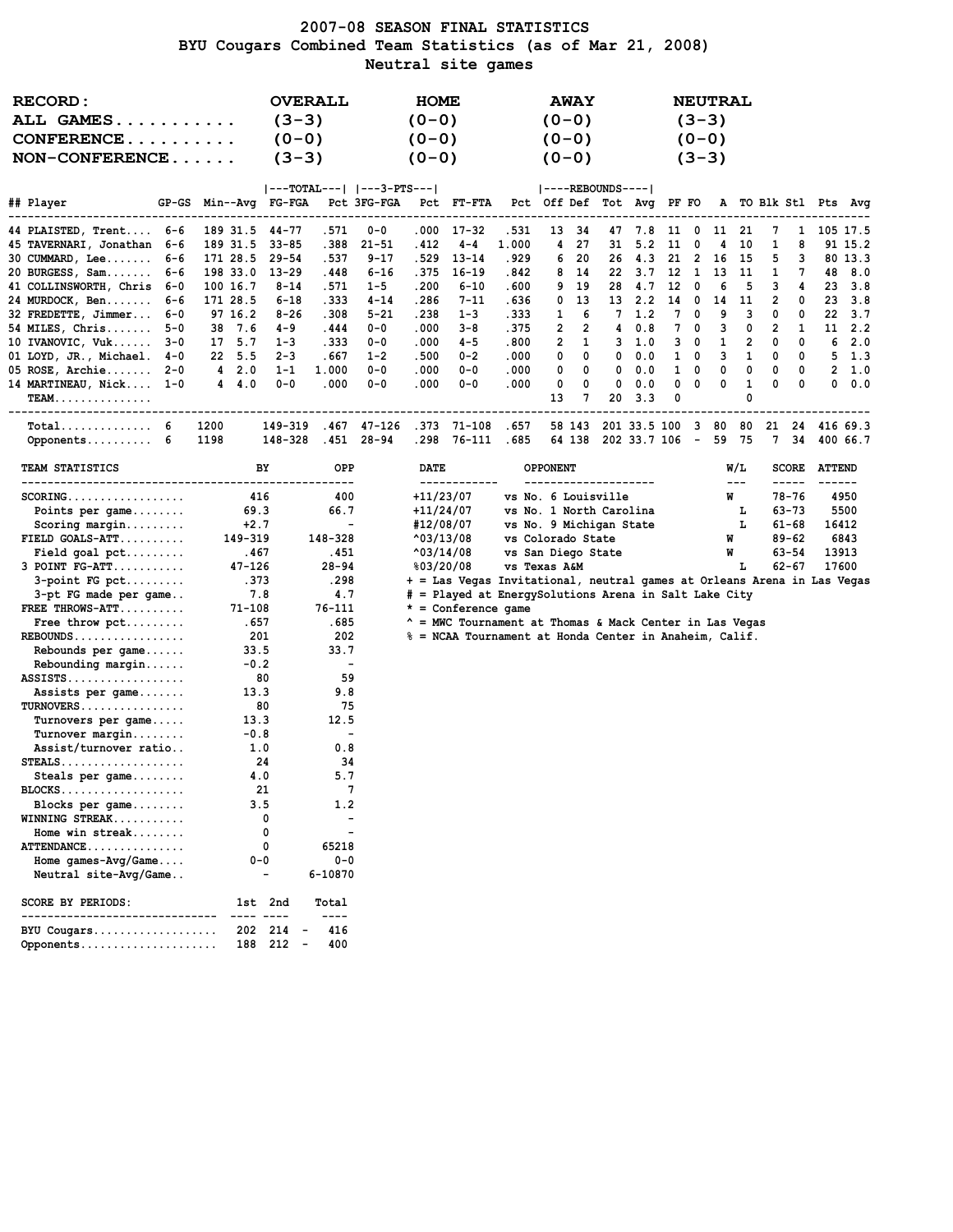2007-08 SEASON FINAL STATISTICS BYU Cougars Category Leaders (as of Mar 21, 2008) All games

| FG PERCENTAGE FG ATT                |                |             | Pct       | FIELD GOAL ATTEMPTS G Att Att/      |              |
|-------------------------------------|----------------|-------------|-----------|-------------------------------------|--------------|
|                                     |                |             |           |                                     |              |
| IVANOVIC, Vuk 16 28                 |                |             | .571      | TAVERNARI, Jonathan. 35<br>420      | 12.          |
| CUMMARD, Lee 198 348                |                |             | .569      | PLAISTED, Trent 35<br>373           | 10.          |
| PLAISTED, Trent 202 373             |                |             | .542      | $CUMMARD$ , Lee 35<br>348           | 9.           |
| BURGESS, Sam                        |                | 95 212      | .448      | BURGESS, Sam 35<br>212              | 6.           |
| LOYD, JR., Michael                  |                | 23 53       |           | FREDETTE, Jimmer 35<br>204          | 5.           |
|                                     |                |             | .434      |                                     |              |
| MILES, Chris                        |                | 31 72       | .431      |                                     |              |
| $ROSE$ , $Archie$                   |                | 717         | .412      | FIELD GOALS MADE G Made Made/       |              |
| FREDETTE, Jimmer 83 204             |                |             | .407      | _______________________________     |              |
| TAVERNARI, Jonathan. 166 420        |                |             | .395      | PLAISTED, Trent 35<br>202           | 5.           |
| COLLINSWORTH, Chris. 42 112         |                |             | .375      | CUMMARD, Lee 35<br>198              | 5.           |
| MURDOCK, Ben 39 117                 |                |             | .333      | TAVERNARI, Jonathan. 35<br>166      | 4.           |
| MARTINEAU, Nick 4 14                |                |             | .286      | BURGESS, Sam 35                     | 95<br>2.     |
|                                     |                |             |           | FREDETTE, Jimmer 35                 | 83<br>2.     |
| 3-POINT PERCENTAGE 3FG ATT          |                |             | Pct       | 3-POINT FG ATTEMPTS G Att Att/      |              |
| ----------------------------------- |                |             |           | ---------------------------------   |              |
| $CUMMARD, Lee.\dots.\dots 60 127$   |                |             | .472      | TAVERNARI, Jonathan. 35 234         | 6.           |
| BURGESS, Sam 56 132                 |                |             | .424      | BURGESS, Sam 35<br>132              | з.           |
| LOYD, JR., Michael                  |                | 821         | .381      | FREDETTE, Jimmer $35$ 128           | з.           |
| TAVERNARI, Jonathan.                |                | 88 234      | .376      | CUMMARD, Lee. 35                    | 127<br>3.    |
| $FREDETTE$ , $Jimmer$               |                | 43 128      | .336      | MURDOCK, Ben 35                     | 76<br>2.     |
| MURDOCK, Ben                        |                | 22 76       | .289      |                                     |              |
| MARTINEAU, Nick                     |                |             | 1 5 .200  | 3-POINT FGS MADE G Made Made/       |              |
| COLLINSWORTH, Chris. 6 33 .182      |                |             |           | ___________________________________ |              |
| ROSE, Archie                        |                | $1 \quad 8$ | .125      | TAVERNARI, Jonathan. 35<br>88       | 2.           |
|                                     |                |             |           | CUMMARD, Lee. 35<br>60              | 1.           |
|                                     |                |             |           |                                     |              |
|                                     |                |             |           | BURGESS, Sam 35<br>56               | 1.           |
|                                     |                |             |           | FREDETTE, Jimmer 35                 | 43<br>1.     |
|                                     |                |             |           | MURDOCK, Ben 35<br>22               | 0.           |
| <b>FT PERCENTAGE</b>                |                | FT ATT      | Pct       | FREE THROW ATTEMPTS G Att Att/      |              |
|                                     |                |             | $- - - -$ |                                     |              |
| TAVERNARI, Jonathan.                |                | 39 45       | .867      | PLAISTED, Trent 35<br>260           | 7.           |
| CUMMARD, Lee                        |                | 96 112      | .857      | CUMMARD, Lee. 35<br>112             | з.           |
| $FREDETTE$ , $Jimmer$               | 35             | 41          | .854      | BURGESS, Sam 35                     | 71<br>2.     |
| BURGESS, Sam                        |                | 59 71       | .831      | COLLINSWORTH, Chris. 35             | 51<br>1.     |
| MURDOCK, Ben                        | 36 -           | 50          | .720      | MILES, Chris 34<br>51               | 1.           |
| LOYD, JR., Michael                  | 10             | 15          | . 667     |                                     |              |
| MARTINEAU, Nick                     |                | 4 6         | .667      | <b>FREE THROWS MADE</b>             | G Made Made/ |
| IVANOVIC, Vuk 17 26 .654            |                |             |           |                                     |              |
| PLAISTED, Trent 141 260             |                |             |           |                                     |              |
| MILES, Chris                        |                |             | .542      | PLAISTED, Trent 35<br>141           | 4.           |
|                                     | 22             | 51          | .431      | $CUMMARD$ , Lee 35<br>96            | 2.           |
| COLLINSWORTH, Chris.                | 22             | 51          | .431      | BURGESS, Sam 35<br>59               | 1.           |
| $ROSE$ , $Archie$                   | $\overline{2}$ | 9           | .222      | TAVERNARI, Jonathan. 35<br>39       | 1.           |
|                                     |                |             |           | MURDOCK, Ben 35<br>36               | 1.           |
| <b>POINTS</b>                       | G              | Pts         | $P$ ts/G  | <b>SCORING AVERAGE</b><br>G         | Pts Avg/G    |
|                                     |                |             |           |                                     |              |
| CUMMARD, Lee 35 552                 |                |             | 15.8      | $CUMMARD$ , Lee 35<br>552           | 15.8         |
| PLAISTED, Trent 35                  |                | 545         | 15.6      | PLAISTED, Trent 35<br>545           | 15.6         |
| TAVERNARI, Jonathan. 35             |                | 459         | 13.1      | TAVERNARI, Jonathan. 35<br>459      | 13.1         |
| BURGESS, Sam 35                     |                | 305         | 8.7       | BURGESS, Sam 35<br>305              | 8.7          |
| FREDETTE, Jimmer 35                 |                | 244         | 7.0       | FREDETTE, Jimmer 35<br>244          | 7.0          |
| MURDOCK, Ben 35                     |                | 136         | 3.9       | MURDOCK, Ben 35<br>136              | 3.9          |
| COLLINSWORTH, Chris. 35             |                | 112         | 3.2       | IVANOVIC, Vuk 15<br>49              | 3.3          |
| MILES, Chris                        | 34             | 84          | 2.5       | COLLINSWORTH, Chris. 35<br>112      | 3.2          |
| LOYD, JR., Michael 32               |                | 64          | 2.0       | MILES, Chris 34<br>84               | 2.5          |
|                                     |                |             |           |                                     |              |
| IVANOVIC, Vuk 15                    |                | 49          | 3.3       | LOYD, JR., Michael 32<br>64         | 2.0          |
| ROSE, Archie 20                     |                | 17          | 0.9       | ROSE, Archie 20<br>17               | 0.9          |
| MARTINEAU, Nick 20                  |                | 13          | 0.7       | MARTINEAU, Nick 20<br>13            | 0.7          |

| IVANOVIC, Vuk 16 28<br>.571<br>TAVERNARI, Jonathan. 35<br>420<br>CUMMARD, Lee 198 348<br>PLAISTED, Trent 35<br>.569<br>373<br>PLAISTED, Trent 202 373<br>$CUMMARD, Lee.\dots.\dots 35$<br>348<br>.542<br>BURGESS, Sam 95 212<br>BURGESS, Sam 35<br>212<br>.448<br>LOYD, JR., Michael 23 53<br>.434<br>$FREDETTE$ , Jimmer 35<br>204<br>31 72<br>MILES, Chris<br>.431<br>$ROSE$ , Archie 7 17<br>.412<br>FIELD GOALS MADE G Made Made/G<br>FREDETTE, Jimmer 83 204<br>---------------------------------<br>.407<br>TAVERNARI, Jonathan. 166 420 .395<br>202<br>PLAISTED, Trent 35<br>COLLINSWORTH, Chris. 42 112 .375<br>$CUMMARD$ , Lee 35<br>198<br>166<br>TAVERNARI, Jonathan. 35<br>MURDOCK, Ben 39 117 .333<br>95<br><b>MARTINEAU, Nick 4 14 .286</b><br>BURGESS, Sam 35<br>$FREDETTE$ , Jimmer 35 83<br><b>3-POINT PERCENTAGE</b><br><b>3FG ATT</b><br>3-POINT FG ATTEMPTS G Att Att/G<br>Pct<br>----------------------------------<br>-----------------------------------<br>CUMMARD, Lee 60 127<br>.472<br>TAVERNARI, Jonathan. 35<br>234<br>BURGESS, Sam 56 132<br>.424<br>BURGESS, Sam 35<br>132<br>LOYD, JR., Michael 8 21<br>.381<br>FREDETTE, Jimmer 35<br>128<br>127<br>TAVERNARI, Jonathan.<br>88 234 .376<br>CUMMARD, Lee. 35<br>3.6<br>$\mathtt{FREDETTE}$ , Jimmer<br>43 128 .336<br>MURDOCK, Ben 35<br>76 —<br>22 76 .289<br>MURDOCK, Ben<br>MARTINEAU, Nick 1 5 .200<br>3-POINT FGS MADE G Made Made/G<br>COLLINSWORTH, Chris. 6 33 .182<br>---------------------<br>ROSE, Archie 1 8 .125<br>TAVERNARI, Jonathan. 35<br>88<br>CUMMARD, Lee. 35<br>60<br>BURGESS, Sam 35<br>56<br>FREDETTE, Jimmer 35<br>43<br>MURDOCK, Ben 35<br>22<br><b>ET ATT</b><br>FREE THROW ATTEMPTS G Att Att/G<br><b>FT PERCENTAGE</b><br>Pct<br>-----------------------------------<br>------------------------------------<br>TAVERNARI, Jonathan.<br>39 45<br>.867<br>PLAISTED, Trent 35<br>260<br>.857<br>CUMMARD, Lee 35<br>$\texttt{CUMMARD}$ , Lee<br>96 112<br>112<br>$\mathtt{FREDETTE}$ , Jimmer<br>35 41 .854<br>BURGESS, Sam 35<br>71<br>$\mathtt{BURGESS}$ , $\mathtt{Sam.}\ldots\ldots\ldots$<br>59 71 .831<br>51<br>COLLINSWORTH, Chris. 35<br>MURDOCK, Ben<br>36 50 .720<br>MILES, Chris 34<br>51<br>10 15 .667<br>LOYD, JR., Michael<br>MARTINEAU, Nick 4 6<br>. 667<br>FREE THROWS MADE G Made Made/G<br>17 26 .654<br><b>IVANOVIC, Vuk</b><br>-----------------------------------<br>PLAISTED, Trent 141 260<br>PLAISTED, Trent 35<br>141<br>.542<br>MILES, Chris 22<br>$CUMMARD$ , Lee 35<br>96<br>51<br>.431<br>COLLINSWORTH, Chris. 22<br>51<br>.431<br>BURGESS, Sam 35<br>59<br>1.7<br><b>ROSE, Archie</b><br>$\overline{\phantom{a}}$<br>9<br>.222<br>TAVERNARI, Jonathan. 35<br>39<br>1.1<br>MURDOCK, Ben 35<br>36<br><b>POINTS</b><br>G<br><b>Pts</b><br>Pts/G<br><b>SCORING AVERAGE</b><br>Pts Avg/G<br>G<br>CUMMARD, Lee 35<br>552<br>15.8<br>$CUMMARD$ , Lee 35<br>552<br>15.8<br><b>PLAISTED, Trent 35</b><br>15.6<br>PLAISTED, Trent 35<br>545<br>545<br>15.6<br>TAVERNARI, Jonathan. 35<br>459<br>13.1<br>TAVERNARI, Jonathan. 35<br>459<br>13.1<br>BURGESS, Sam 35<br>BURGESS, Sam 35<br>305<br>8.7<br>305<br>FREDETTE, Jimmer 35<br>FREDETTE, Jimmer 35<br>244<br>7.0<br>244<br>MURDOCK, Ben 35<br>3.9<br>MURDOCK, Ben 35<br>3.9<br>136<br>136<br>IVANOVIC, Vuk 15<br>COLLINSWORTH, Chris. 35<br>112<br>3.2<br>49<br>3.3<br>MILES, Chris 34<br>COLLINSWORTH, Chris. 35<br>3.2<br>84<br>2.5<br>112<br>LOYD, JR., Michael 32<br>MILES, Chris 34<br>84<br>2.5<br>64<br>2.0<br>IVANOVIC, Vuk 15<br>LOYD, JR., Michael 32<br>64<br>49<br>3.3<br>2.0<br>ROSE, Archie 20<br>$ROSE$ , $Archie$ 20<br>17<br>0.9<br>17<br>0.9<br><b>MARTINEAU, Nick 20</b><br>0.7<br>MARTINEAU, Nick 20<br>13<br>0.7<br>13 | FG PERCENTAGE <b>FG ATT</b><br>____________________________________ |  | Pct | FIELD GOAL ATTEMPTS G Att Att/G<br>------------------------------------- |      |
|---------------------------------------------------------------------------------------------------------------------------------------------------------------------------------------------------------------------------------------------------------------------------------------------------------------------------------------------------------------------------------------------------------------------------------------------------------------------------------------------------------------------------------------------------------------------------------------------------------------------------------------------------------------------------------------------------------------------------------------------------------------------------------------------------------------------------------------------------------------------------------------------------------------------------------------------------------------------------------------------------------------------------------------------------------------------------------------------------------------------------------------------------------------------------------------------------------------------------------------------------------------------------------------------------------------------------------------------------------------------------------------------------------------------------------------------------------------------------------------------------------------------------------------------------------------------------------------------------------------------------------------------------------------------------------------------------------------------------------------------------------------------------------------------------------------------------------------------------------------------------------------------------------------------------------------------------------------------------------------------------------------------------------------------------------------------------------------------------------------------------------------------------------------------------------------------------------------------------------------------------------------------------------------------------------------------------------------------------------------------------------------------------------------------------------------------------------------------------------------------------------------------------------------------------------------------------------------------------------------------------------------------------------------------------------------------------------------------------------------------------------------------------------------------------------------------------------------------------------------------------------------------------------------------------------------------------------------------------------------------------------------------------------------------------------------------------------------------------------------------------------------------------------------------------------------------------------------------------------------------------------------------------------------------------------------------------------------------------------------------------------------------------------------------------------------------------------------------------------------------------------------------------------------------------------------------------------------------------------------------------------------------------------------------------------------------------------------------------------|---------------------------------------------------------------------|--|-----|--------------------------------------------------------------------------|------|
|                                                                                                                                                                                                                                                                                                                                                                                                                                                                                                                                                                                                                                                                                                                                                                                                                                                                                                                                                                                                                                                                                                                                                                                                                                                                                                                                                                                                                                                                                                                                                                                                                                                                                                                                                                                                                                                                                                                                                                                                                                                                                                                                                                                                                                                                                                                                                                                                                                                                                                                                                                                                                                                                                                                                                                                                                                                                                                                                                                                                                                                                                                                                                                                                                                                                                                                                                                                                                                                                                                                                                                                                                                                                                                                                 |                                                                     |  |     |                                                                          | 12.0 |
|                                                                                                                                                                                                                                                                                                                                                                                                                                                                                                                                                                                                                                                                                                                                                                                                                                                                                                                                                                                                                                                                                                                                                                                                                                                                                                                                                                                                                                                                                                                                                                                                                                                                                                                                                                                                                                                                                                                                                                                                                                                                                                                                                                                                                                                                                                                                                                                                                                                                                                                                                                                                                                                                                                                                                                                                                                                                                                                                                                                                                                                                                                                                                                                                                                                                                                                                                                                                                                                                                                                                                                                                                                                                                                                                 |                                                                     |  |     |                                                                          | 10.7 |
|                                                                                                                                                                                                                                                                                                                                                                                                                                                                                                                                                                                                                                                                                                                                                                                                                                                                                                                                                                                                                                                                                                                                                                                                                                                                                                                                                                                                                                                                                                                                                                                                                                                                                                                                                                                                                                                                                                                                                                                                                                                                                                                                                                                                                                                                                                                                                                                                                                                                                                                                                                                                                                                                                                                                                                                                                                                                                                                                                                                                                                                                                                                                                                                                                                                                                                                                                                                                                                                                                                                                                                                                                                                                                                                                 |                                                                     |  |     |                                                                          | 9.9  |
|                                                                                                                                                                                                                                                                                                                                                                                                                                                                                                                                                                                                                                                                                                                                                                                                                                                                                                                                                                                                                                                                                                                                                                                                                                                                                                                                                                                                                                                                                                                                                                                                                                                                                                                                                                                                                                                                                                                                                                                                                                                                                                                                                                                                                                                                                                                                                                                                                                                                                                                                                                                                                                                                                                                                                                                                                                                                                                                                                                                                                                                                                                                                                                                                                                                                                                                                                                                                                                                                                                                                                                                                                                                                                                                                 |                                                                     |  |     |                                                                          | 6.1  |
|                                                                                                                                                                                                                                                                                                                                                                                                                                                                                                                                                                                                                                                                                                                                                                                                                                                                                                                                                                                                                                                                                                                                                                                                                                                                                                                                                                                                                                                                                                                                                                                                                                                                                                                                                                                                                                                                                                                                                                                                                                                                                                                                                                                                                                                                                                                                                                                                                                                                                                                                                                                                                                                                                                                                                                                                                                                                                                                                                                                                                                                                                                                                                                                                                                                                                                                                                                                                                                                                                                                                                                                                                                                                                                                                 |                                                                     |  |     |                                                                          | 5.8  |
|                                                                                                                                                                                                                                                                                                                                                                                                                                                                                                                                                                                                                                                                                                                                                                                                                                                                                                                                                                                                                                                                                                                                                                                                                                                                                                                                                                                                                                                                                                                                                                                                                                                                                                                                                                                                                                                                                                                                                                                                                                                                                                                                                                                                                                                                                                                                                                                                                                                                                                                                                                                                                                                                                                                                                                                                                                                                                                                                                                                                                                                                                                                                                                                                                                                                                                                                                                                                                                                                                                                                                                                                                                                                                                                                 |                                                                     |  |     |                                                                          |      |
|                                                                                                                                                                                                                                                                                                                                                                                                                                                                                                                                                                                                                                                                                                                                                                                                                                                                                                                                                                                                                                                                                                                                                                                                                                                                                                                                                                                                                                                                                                                                                                                                                                                                                                                                                                                                                                                                                                                                                                                                                                                                                                                                                                                                                                                                                                                                                                                                                                                                                                                                                                                                                                                                                                                                                                                                                                                                                                                                                                                                                                                                                                                                                                                                                                                                                                                                                                                                                                                                                                                                                                                                                                                                                                                                 |                                                                     |  |     |                                                                          |      |
|                                                                                                                                                                                                                                                                                                                                                                                                                                                                                                                                                                                                                                                                                                                                                                                                                                                                                                                                                                                                                                                                                                                                                                                                                                                                                                                                                                                                                                                                                                                                                                                                                                                                                                                                                                                                                                                                                                                                                                                                                                                                                                                                                                                                                                                                                                                                                                                                                                                                                                                                                                                                                                                                                                                                                                                                                                                                                                                                                                                                                                                                                                                                                                                                                                                                                                                                                                                                                                                                                                                                                                                                                                                                                                                                 |                                                                     |  |     |                                                                          |      |
|                                                                                                                                                                                                                                                                                                                                                                                                                                                                                                                                                                                                                                                                                                                                                                                                                                                                                                                                                                                                                                                                                                                                                                                                                                                                                                                                                                                                                                                                                                                                                                                                                                                                                                                                                                                                                                                                                                                                                                                                                                                                                                                                                                                                                                                                                                                                                                                                                                                                                                                                                                                                                                                                                                                                                                                                                                                                                                                                                                                                                                                                                                                                                                                                                                                                                                                                                                                                                                                                                                                                                                                                                                                                                                                                 |                                                                     |  |     |                                                                          |      |
|                                                                                                                                                                                                                                                                                                                                                                                                                                                                                                                                                                                                                                                                                                                                                                                                                                                                                                                                                                                                                                                                                                                                                                                                                                                                                                                                                                                                                                                                                                                                                                                                                                                                                                                                                                                                                                                                                                                                                                                                                                                                                                                                                                                                                                                                                                                                                                                                                                                                                                                                                                                                                                                                                                                                                                                                                                                                                                                                                                                                                                                                                                                                                                                                                                                                                                                                                                                                                                                                                                                                                                                                                                                                                                                                 |                                                                     |  |     |                                                                          | 5.8  |
|                                                                                                                                                                                                                                                                                                                                                                                                                                                                                                                                                                                                                                                                                                                                                                                                                                                                                                                                                                                                                                                                                                                                                                                                                                                                                                                                                                                                                                                                                                                                                                                                                                                                                                                                                                                                                                                                                                                                                                                                                                                                                                                                                                                                                                                                                                                                                                                                                                                                                                                                                                                                                                                                                                                                                                                                                                                                                                                                                                                                                                                                                                                                                                                                                                                                                                                                                                                                                                                                                                                                                                                                                                                                                                                                 |                                                                     |  |     |                                                                          | 5.7  |
|                                                                                                                                                                                                                                                                                                                                                                                                                                                                                                                                                                                                                                                                                                                                                                                                                                                                                                                                                                                                                                                                                                                                                                                                                                                                                                                                                                                                                                                                                                                                                                                                                                                                                                                                                                                                                                                                                                                                                                                                                                                                                                                                                                                                                                                                                                                                                                                                                                                                                                                                                                                                                                                                                                                                                                                                                                                                                                                                                                                                                                                                                                                                                                                                                                                                                                                                                                                                                                                                                                                                                                                                                                                                                                                                 |                                                                     |  |     |                                                                          | 4.7  |
|                                                                                                                                                                                                                                                                                                                                                                                                                                                                                                                                                                                                                                                                                                                                                                                                                                                                                                                                                                                                                                                                                                                                                                                                                                                                                                                                                                                                                                                                                                                                                                                                                                                                                                                                                                                                                                                                                                                                                                                                                                                                                                                                                                                                                                                                                                                                                                                                                                                                                                                                                                                                                                                                                                                                                                                                                                                                                                                                                                                                                                                                                                                                                                                                                                                                                                                                                                                                                                                                                                                                                                                                                                                                                                                                 |                                                                     |  |     |                                                                          | 2.7  |
|                                                                                                                                                                                                                                                                                                                                                                                                                                                                                                                                                                                                                                                                                                                                                                                                                                                                                                                                                                                                                                                                                                                                                                                                                                                                                                                                                                                                                                                                                                                                                                                                                                                                                                                                                                                                                                                                                                                                                                                                                                                                                                                                                                                                                                                                                                                                                                                                                                                                                                                                                                                                                                                                                                                                                                                                                                                                                                                                                                                                                                                                                                                                                                                                                                                                                                                                                                                                                                                                                                                                                                                                                                                                                                                                 |                                                                     |  |     |                                                                          | 2.4  |
|                                                                                                                                                                                                                                                                                                                                                                                                                                                                                                                                                                                                                                                                                                                                                                                                                                                                                                                                                                                                                                                                                                                                                                                                                                                                                                                                                                                                                                                                                                                                                                                                                                                                                                                                                                                                                                                                                                                                                                                                                                                                                                                                                                                                                                                                                                                                                                                                                                                                                                                                                                                                                                                                                                                                                                                                                                                                                                                                                                                                                                                                                                                                                                                                                                                                                                                                                                                                                                                                                                                                                                                                                                                                                                                                 |                                                                     |  |     |                                                                          |      |
|                                                                                                                                                                                                                                                                                                                                                                                                                                                                                                                                                                                                                                                                                                                                                                                                                                                                                                                                                                                                                                                                                                                                                                                                                                                                                                                                                                                                                                                                                                                                                                                                                                                                                                                                                                                                                                                                                                                                                                                                                                                                                                                                                                                                                                                                                                                                                                                                                                                                                                                                                                                                                                                                                                                                                                                                                                                                                                                                                                                                                                                                                                                                                                                                                                                                                                                                                                                                                                                                                                                                                                                                                                                                                                                                 |                                                                     |  |     |                                                                          | 6.7  |
|                                                                                                                                                                                                                                                                                                                                                                                                                                                                                                                                                                                                                                                                                                                                                                                                                                                                                                                                                                                                                                                                                                                                                                                                                                                                                                                                                                                                                                                                                                                                                                                                                                                                                                                                                                                                                                                                                                                                                                                                                                                                                                                                                                                                                                                                                                                                                                                                                                                                                                                                                                                                                                                                                                                                                                                                                                                                                                                                                                                                                                                                                                                                                                                                                                                                                                                                                                                                                                                                                                                                                                                                                                                                                                                                 |                                                                     |  |     |                                                                          | 3.8  |
|                                                                                                                                                                                                                                                                                                                                                                                                                                                                                                                                                                                                                                                                                                                                                                                                                                                                                                                                                                                                                                                                                                                                                                                                                                                                                                                                                                                                                                                                                                                                                                                                                                                                                                                                                                                                                                                                                                                                                                                                                                                                                                                                                                                                                                                                                                                                                                                                                                                                                                                                                                                                                                                                                                                                                                                                                                                                                                                                                                                                                                                                                                                                                                                                                                                                                                                                                                                                                                                                                                                                                                                                                                                                                                                                 |                                                                     |  |     |                                                                          | 3.7  |
|                                                                                                                                                                                                                                                                                                                                                                                                                                                                                                                                                                                                                                                                                                                                                                                                                                                                                                                                                                                                                                                                                                                                                                                                                                                                                                                                                                                                                                                                                                                                                                                                                                                                                                                                                                                                                                                                                                                                                                                                                                                                                                                                                                                                                                                                                                                                                                                                                                                                                                                                                                                                                                                                                                                                                                                                                                                                                                                                                                                                                                                                                                                                                                                                                                                                                                                                                                                                                                                                                                                                                                                                                                                                                                                                 |                                                                     |  |     |                                                                          |      |
|                                                                                                                                                                                                                                                                                                                                                                                                                                                                                                                                                                                                                                                                                                                                                                                                                                                                                                                                                                                                                                                                                                                                                                                                                                                                                                                                                                                                                                                                                                                                                                                                                                                                                                                                                                                                                                                                                                                                                                                                                                                                                                                                                                                                                                                                                                                                                                                                                                                                                                                                                                                                                                                                                                                                                                                                                                                                                                                                                                                                                                                                                                                                                                                                                                                                                                                                                                                                                                                                                                                                                                                                                                                                                                                                 |                                                                     |  |     |                                                                          |      |
|                                                                                                                                                                                                                                                                                                                                                                                                                                                                                                                                                                                                                                                                                                                                                                                                                                                                                                                                                                                                                                                                                                                                                                                                                                                                                                                                                                                                                                                                                                                                                                                                                                                                                                                                                                                                                                                                                                                                                                                                                                                                                                                                                                                                                                                                                                                                                                                                                                                                                                                                                                                                                                                                                                                                                                                                                                                                                                                                                                                                                                                                                                                                                                                                                                                                                                                                                                                                                                                                                                                                                                                                                                                                                                                                 |                                                                     |  |     |                                                                          | 2.2  |
|                                                                                                                                                                                                                                                                                                                                                                                                                                                                                                                                                                                                                                                                                                                                                                                                                                                                                                                                                                                                                                                                                                                                                                                                                                                                                                                                                                                                                                                                                                                                                                                                                                                                                                                                                                                                                                                                                                                                                                                                                                                                                                                                                                                                                                                                                                                                                                                                                                                                                                                                                                                                                                                                                                                                                                                                                                                                                                                                                                                                                                                                                                                                                                                                                                                                                                                                                                                                                                                                                                                                                                                                                                                                                                                                 |                                                                     |  |     |                                                                          |      |
|                                                                                                                                                                                                                                                                                                                                                                                                                                                                                                                                                                                                                                                                                                                                                                                                                                                                                                                                                                                                                                                                                                                                                                                                                                                                                                                                                                                                                                                                                                                                                                                                                                                                                                                                                                                                                                                                                                                                                                                                                                                                                                                                                                                                                                                                                                                                                                                                                                                                                                                                                                                                                                                                                                                                                                                                                                                                                                                                                                                                                                                                                                                                                                                                                                                                                                                                                                                                                                                                                                                                                                                                                                                                                                                                 |                                                                     |  |     |                                                                          |      |
|                                                                                                                                                                                                                                                                                                                                                                                                                                                                                                                                                                                                                                                                                                                                                                                                                                                                                                                                                                                                                                                                                                                                                                                                                                                                                                                                                                                                                                                                                                                                                                                                                                                                                                                                                                                                                                                                                                                                                                                                                                                                                                                                                                                                                                                                                                                                                                                                                                                                                                                                                                                                                                                                                                                                                                                                                                                                                                                                                                                                                                                                                                                                                                                                                                                                                                                                                                                                                                                                                                                                                                                                                                                                                                                                 |                                                                     |  |     |                                                                          |      |
|                                                                                                                                                                                                                                                                                                                                                                                                                                                                                                                                                                                                                                                                                                                                                                                                                                                                                                                                                                                                                                                                                                                                                                                                                                                                                                                                                                                                                                                                                                                                                                                                                                                                                                                                                                                                                                                                                                                                                                                                                                                                                                                                                                                                                                                                                                                                                                                                                                                                                                                                                                                                                                                                                                                                                                                                                                                                                                                                                                                                                                                                                                                                                                                                                                                                                                                                                                                                                                                                                                                                                                                                                                                                                                                                 |                                                                     |  |     |                                                                          | 2.5  |
|                                                                                                                                                                                                                                                                                                                                                                                                                                                                                                                                                                                                                                                                                                                                                                                                                                                                                                                                                                                                                                                                                                                                                                                                                                                                                                                                                                                                                                                                                                                                                                                                                                                                                                                                                                                                                                                                                                                                                                                                                                                                                                                                                                                                                                                                                                                                                                                                                                                                                                                                                                                                                                                                                                                                                                                                                                                                                                                                                                                                                                                                                                                                                                                                                                                                                                                                                                                                                                                                                                                                                                                                                                                                                                                                 |                                                                     |  |     |                                                                          | 1.7  |
|                                                                                                                                                                                                                                                                                                                                                                                                                                                                                                                                                                                                                                                                                                                                                                                                                                                                                                                                                                                                                                                                                                                                                                                                                                                                                                                                                                                                                                                                                                                                                                                                                                                                                                                                                                                                                                                                                                                                                                                                                                                                                                                                                                                                                                                                                                                                                                                                                                                                                                                                                                                                                                                                                                                                                                                                                                                                                                                                                                                                                                                                                                                                                                                                                                                                                                                                                                                                                                                                                                                                                                                                                                                                                                                                 |                                                                     |  |     |                                                                          | 1.6  |
|                                                                                                                                                                                                                                                                                                                                                                                                                                                                                                                                                                                                                                                                                                                                                                                                                                                                                                                                                                                                                                                                                                                                                                                                                                                                                                                                                                                                                                                                                                                                                                                                                                                                                                                                                                                                                                                                                                                                                                                                                                                                                                                                                                                                                                                                                                                                                                                                                                                                                                                                                                                                                                                                                                                                                                                                                                                                                                                                                                                                                                                                                                                                                                                                                                                                                                                                                                                                                                                                                                                                                                                                                                                                                                                                 |                                                                     |  |     |                                                                          | 1.2  |
|                                                                                                                                                                                                                                                                                                                                                                                                                                                                                                                                                                                                                                                                                                                                                                                                                                                                                                                                                                                                                                                                                                                                                                                                                                                                                                                                                                                                                                                                                                                                                                                                                                                                                                                                                                                                                                                                                                                                                                                                                                                                                                                                                                                                                                                                                                                                                                                                                                                                                                                                                                                                                                                                                                                                                                                                                                                                                                                                                                                                                                                                                                                                                                                                                                                                                                                                                                                                                                                                                                                                                                                                                                                                                                                                 |                                                                     |  |     |                                                                          | 0.6  |
|                                                                                                                                                                                                                                                                                                                                                                                                                                                                                                                                                                                                                                                                                                                                                                                                                                                                                                                                                                                                                                                                                                                                                                                                                                                                                                                                                                                                                                                                                                                                                                                                                                                                                                                                                                                                                                                                                                                                                                                                                                                                                                                                                                                                                                                                                                                                                                                                                                                                                                                                                                                                                                                                                                                                                                                                                                                                                                                                                                                                                                                                                                                                                                                                                                                                                                                                                                                                                                                                                                                                                                                                                                                                                                                                 |                                                                     |  |     |                                                                          |      |
|                                                                                                                                                                                                                                                                                                                                                                                                                                                                                                                                                                                                                                                                                                                                                                                                                                                                                                                                                                                                                                                                                                                                                                                                                                                                                                                                                                                                                                                                                                                                                                                                                                                                                                                                                                                                                                                                                                                                                                                                                                                                                                                                                                                                                                                                                                                                                                                                                                                                                                                                                                                                                                                                                                                                                                                                                                                                                                                                                                                                                                                                                                                                                                                                                                                                                                                                                                                                                                                                                                                                                                                                                                                                                                                                 |                                                                     |  |     |                                                                          |      |
|                                                                                                                                                                                                                                                                                                                                                                                                                                                                                                                                                                                                                                                                                                                                                                                                                                                                                                                                                                                                                                                                                                                                                                                                                                                                                                                                                                                                                                                                                                                                                                                                                                                                                                                                                                                                                                                                                                                                                                                                                                                                                                                                                                                                                                                                                                                                                                                                                                                                                                                                                                                                                                                                                                                                                                                                                                                                                                                                                                                                                                                                                                                                                                                                                                                                                                                                                                                                                                                                                                                                                                                                                                                                                                                                 |                                                                     |  |     |                                                                          |      |
|                                                                                                                                                                                                                                                                                                                                                                                                                                                                                                                                                                                                                                                                                                                                                                                                                                                                                                                                                                                                                                                                                                                                                                                                                                                                                                                                                                                                                                                                                                                                                                                                                                                                                                                                                                                                                                                                                                                                                                                                                                                                                                                                                                                                                                                                                                                                                                                                                                                                                                                                                                                                                                                                                                                                                                                                                                                                                                                                                                                                                                                                                                                                                                                                                                                                                                                                                                                                                                                                                                                                                                                                                                                                                                                                 |                                                                     |  |     |                                                                          | 7.4  |
|                                                                                                                                                                                                                                                                                                                                                                                                                                                                                                                                                                                                                                                                                                                                                                                                                                                                                                                                                                                                                                                                                                                                                                                                                                                                                                                                                                                                                                                                                                                                                                                                                                                                                                                                                                                                                                                                                                                                                                                                                                                                                                                                                                                                                                                                                                                                                                                                                                                                                                                                                                                                                                                                                                                                                                                                                                                                                                                                                                                                                                                                                                                                                                                                                                                                                                                                                                                                                                                                                                                                                                                                                                                                                                                                 |                                                                     |  |     |                                                                          | 3.2  |
|                                                                                                                                                                                                                                                                                                                                                                                                                                                                                                                                                                                                                                                                                                                                                                                                                                                                                                                                                                                                                                                                                                                                                                                                                                                                                                                                                                                                                                                                                                                                                                                                                                                                                                                                                                                                                                                                                                                                                                                                                                                                                                                                                                                                                                                                                                                                                                                                                                                                                                                                                                                                                                                                                                                                                                                                                                                                                                                                                                                                                                                                                                                                                                                                                                                                                                                                                                                                                                                                                                                                                                                                                                                                                                                                 |                                                                     |  |     |                                                                          | 2.0  |
|                                                                                                                                                                                                                                                                                                                                                                                                                                                                                                                                                                                                                                                                                                                                                                                                                                                                                                                                                                                                                                                                                                                                                                                                                                                                                                                                                                                                                                                                                                                                                                                                                                                                                                                                                                                                                                                                                                                                                                                                                                                                                                                                                                                                                                                                                                                                                                                                                                                                                                                                                                                                                                                                                                                                                                                                                                                                                                                                                                                                                                                                                                                                                                                                                                                                                                                                                                                                                                                                                                                                                                                                                                                                                                                                 |                                                                     |  |     |                                                                          | 1.5  |
|                                                                                                                                                                                                                                                                                                                                                                                                                                                                                                                                                                                                                                                                                                                                                                                                                                                                                                                                                                                                                                                                                                                                                                                                                                                                                                                                                                                                                                                                                                                                                                                                                                                                                                                                                                                                                                                                                                                                                                                                                                                                                                                                                                                                                                                                                                                                                                                                                                                                                                                                                                                                                                                                                                                                                                                                                                                                                                                                                                                                                                                                                                                                                                                                                                                                                                                                                                                                                                                                                                                                                                                                                                                                                                                                 |                                                                     |  |     |                                                                          | 1.5  |
|                                                                                                                                                                                                                                                                                                                                                                                                                                                                                                                                                                                                                                                                                                                                                                                                                                                                                                                                                                                                                                                                                                                                                                                                                                                                                                                                                                                                                                                                                                                                                                                                                                                                                                                                                                                                                                                                                                                                                                                                                                                                                                                                                                                                                                                                                                                                                                                                                                                                                                                                                                                                                                                                                                                                                                                                                                                                                                                                                                                                                                                                                                                                                                                                                                                                                                                                                                                                                                                                                                                                                                                                                                                                                                                                 |                                                                     |  |     |                                                                          |      |
|                                                                                                                                                                                                                                                                                                                                                                                                                                                                                                                                                                                                                                                                                                                                                                                                                                                                                                                                                                                                                                                                                                                                                                                                                                                                                                                                                                                                                                                                                                                                                                                                                                                                                                                                                                                                                                                                                                                                                                                                                                                                                                                                                                                                                                                                                                                                                                                                                                                                                                                                                                                                                                                                                                                                                                                                                                                                                                                                                                                                                                                                                                                                                                                                                                                                                                                                                                                                                                                                                                                                                                                                                                                                                                                                 |                                                                     |  |     |                                                                          |      |
|                                                                                                                                                                                                                                                                                                                                                                                                                                                                                                                                                                                                                                                                                                                                                                                                                                                                                                                                                                                                                                                                                                                                                                                                                                                                                                                                                                                                                                                                                                                                                                                                                                                                                                                                                                                                                                                                                                                                                                                                                                                                                                                                                                                                                                                                                                                                                                                                                                                                                                                                                                                                                                                                                                                                                                                                                                                                                                                                                                                                                                                                                                                                                                                                                                                                                                                                                                                                                                                                                                                                                                                                                                                                                                                                 |                                                                     |  |     |                                                                          |      |
|                                                                                                                                                                                                                                                                                                                                                                                                                                                                                                                                                                                                                                                                                                                                                                                                                                                                                                                                                                                                                                                                                                                                                                                                                                                                                                                                                                                                                                                                                                                                                                                                                                                                                                                                                                                                                                                                                                                                                                                                                                                                                                                                                                                                                                                                                                                                                                                                                                                                                                                                                                                                                                                                                                                                                                                                                                                                                                                                                                                                                                                                                                                                                                                                                                                                                                                                                                                                                                                                                                                                                                                                                                                                                                                                 |                                                                     |  |     |                                                                          | 4.0  |
|                                                                                                                                                                                                                                                                                                                                                                                                                                                                                                                                                                                                                                                                                                                                                                                                                                                                                                                                                                                                                                                                                                                                                                                                                                                                                                                                                                                                                                                                                                                                                                                                                                                                                                                                                                                                                                                                                                                                                                                                                                                                                                                                                                                                                                                                                                                                                                                                                                                                                                                                                                                                                                                                                                                                                                                                                                                                                                                                                                                                                                                                                                                                                                                                                                                                                                                                                                                                                                                                                                                                                                                                                                                                                                                                 |                                                                     |  |     |                                                                          | 2.7  |
|                                                                                                                                                                                                                                                                                                                                                                                                                                                                                                                                                                                                                                                                                                                                                                                                                                                                                                                                                                                                                                                                                                                                                                                                                                                                                                                                                                                                                                                                                                                                                                                                                                                                                                                                                                                                                                                                                                                                                                                                                                                                                                                                                                                                                                                                                                                                                                                                                                                                                                                                                                                                                                                                                                                                                                                                                                                                                                                                                                                                                                                                                                                                                                                                                                                                                                                                                                                                                                                                                                                                                                                                                                                                                                                                 |                                                                     |  |     |                                                                          |      |
|                                                                                                                                                                                                                                                                                                                                                                                                                                                                                                                                                                                                                                                                                                                                                                                                                                                                                                                                                                                                                                                                                                                                                                                                                                                                                                                                                                                                                                                                                                                                                                                                                                                                                                                                                                                                                                                                                                                                                                                                                                                                                                                                                                                                                                                                                                                                                                                                                                                                                                                                                                                                                                                                                                                                                                                                                                                                                                                                                                                                                                                                                                                                                                                                                                                                                                                                                                                                                                                                                                                                                                                                                                                                                                                                 |                                                                     |  |     |                                                                          |      |
|                                                                                                                                                                                                                                                                                                                                                                                                                                                                                                                                                                                                                                                                                                                                                                                                                                                                                                                                                                                                                                                                                                                                                                                                                                                                                                                                                                                                                                                                                                                                                                                                                                                                                                                                                                                                                                                                                                                                                                                                                                                                                                                                                                                                                                                                                                                                                                                                                                                                                                                                                                                                                                                                                                                                                                                                                                                                                                                                                                                                                                                                                                                                                                                                                                                                                                                                                                                                                                                                                                                                                                                                                                                                                                                                 |                                                                     |  |     |                                                                          |      |
|                                                                                                                                                                                                                                                                                                                                                                                                                                                                                                                                                                                                                                                                                                                                                                                                                                                                                                                                                                                                                                                                                                                                                                                                                                                                                                                                                                                                                                                                                                                                                                                                                                                                                                                                                                                                                                                                                                                                                                                                                                                                                                                                                                                                                                                                                                                                                                                                                                                                                                                                                                                                                                                                                                                                                                                                                                                                                                                                                                                                                                                                                                                                                                                                                                                                                                                                                                                                                                                                                                                                                                                                                                                                                                                                 |                                                                     |  |     |                                                                          | 1.0  |
|                                                                                                                                                                                                                                                                                                                                                                                                                                                                                                                                                                                                                                                                                                                                                                                                                                                                                                                                                                                                                                                                                                                                                                                                                                                                                                                                                                                                                                                                                                                                                                                                                                                                                                                                                                                                                                                                                                                                                                                                                                                                                                                                                                                                                                                                                                                                                                                                                                                                                                                                                                                                                                                                                                                                                                                                                                                                                                                                                                                                                                                                                                                                                                                                                                                                                                                                                                                                                                                                                                                                                                                                                                                                                                                                 |                                                                     |  |     |                                                                          |      |
|                                                                                                                                                                                                                                                                                                                                                                                                                                                                                                                                                                                                                                                                                                                                                                                                                                                                                                                                                                                                                                                                                                                                                                                                                                                                                                                                                                                                                                                                                                                                                                                                                                                                                                                                                                                                                                                                                                                                                                                                                                                                                                                                                                                                                                                                                                                                                                                                                                                                                                                                                                                                                                                                                                                                                                                                                                                                                                                                                                                                                                                                                                                                                                                                                                                                                                                                                                                                                                                                                                                                                                                                                                                                                                                                 |                                                                     |  |     |                                                                          |      |
|                                                                                                                                                                                                                                                                                                                                                                                                                                                                                                                                                                                                                                                                                                                                                                                                                                                                                                                                                                                                                                                                                                                                                                                                                                                                                                                                                                                                                                                                                                                                                                                                                                                                                                                                                                                                                                                                                                                                                                                                                                                                                                                                                                                                                                                                                                                                                                                                                                                                                                                                                                                                                                                                                                                                                                                                                                                                                                                                                                                                                                                                                                                                                                                                                                                                                                                                                                                                                                                                                                                                                                                                                                                                                                                                 |                                                                     |  |     |                                                                          |      |
|                                                                                                                                                                                                                                                                                                                                                                                                                                                                                                                                                                                                                                                                                                                                                                                                                                                                                                                                                                                                                                                                                                                                                                                                                                                                                                                                                                                                                                                                                                                                                                                                                                                                                                                                                                                                                                                                                                                                                                                                                                                                                                                                                                                                                                                                                                                                                                                                                                                                                                                                                                                                                                                                                                                                                                                                                                                                                                                                                                                                                                                                                                                                                                                                                                                                                                                                                                                                                                                                                                                                                                                                                                                                                                                                 |                                                                     |  |     |                                                                          |      |
|                                                                                                                                                                                                                                                                                                                                                                                                                                                                                                                                                                                                                                                                                                                                                                                                                                                                                                                                                                                                                                                                                                                                                                                                                                                                                                                                                                                                                                                                                                                                                                                                                                                                                                                                                                                                                                                                                                                                                                                                                                                                                                                                                                                                                                                                                                                                                                                                                                                                                                                                                                                                                                                                                                                                                                                                                                                                                                                                                                                                                                                                                                                                                                                                                                                                                                                                                                                                                                                                                                                                                                                                                                                                                                                                 |                                                                     |  |     |                                                                          | 8.7  |
|                                                                                                                                                                                                                                                                                                                                                                                                                                                                                                                                                                                                                                                                                                                                                                                                                                                                                                                                                                                                                                                                                                                                                                                                                                                                                                                                                                                                                                                                                                                                                                                                                                                                                                                                                                                                                                                                                                                                                                                                                                                                                                                                                                                                                                                                                                                                                                                                                                                                                                                                                                                                                                                                                                                                                                                                                                                                                                                                                                                                                                                                                                                                                                                                                                                                                                                                                                                                                                                                                                                                                                                                                                                                                                                                 |                                                                     |  |     |                                                                          | 7.0  |
|                                                                                                                                                                                                                                                                                                                                                                                                                                                                                                                                                                                                                                                                                                                                                                                                                                                                                                                                                                                                                                                                                                                                                                                                                                                                                                                                                                                                                                                                                                                                                                                                                                                                                                                                                                                                                                                                                                                                                                                                                                                                                                                                                                                                                                                                                                                                                                                                                                                                                                                                                                                                                                                                                                                                                                                                                                                                                                                                                                                                                                                                                                                                                                                                                                                                                                                                                                                                                                                                                                                                                                                                                                                                                                                                 |                                                                     |  |     |                                                                          |      |
|                                                                                                                                                                                                                                                                                                                                                                                                                                                                                                                                                                                                                                                                                                                                                                                                                                                                                                                                                                                                                                                                                                                                                                                                                                                                                                                                                                                                                                                                                                                                                                                                                                                                                                                                                                                                                                                                                                                                                                                                                                                                                                                                                                                                                                                                                                                                                                                                                                                                                                                                                                                                                                                                                                                                                                                                                                                                                                                                                                                                                                                                                                                                                                                                                                                                                                                                                                                                                                                                                                                                                                                                                                                                                                                                 |                                                                     |  |     |                                                                          |      |
|                                                                                                                                                                                                                                                                                                                                                                                                                                                                                                                                                                                                                                                                                                                                                                                                                                                                                                                                                                                                                                                                                                                                                                                                                                                                                                                                                                                                                                                                                                                                                                                                                                                                                                                                                                                                                                                                                                                                                                                                                                                                                                                                                                                                                                                                                                                                                                                                                                                                                                                                                                                                                                                                                                                                                                                                                                                                                                                                                                                                                                                                                                                                                                                                                                                                                                                                                                                                                                                                                                                                                                                                                                                                                                                                 |                                                                     |  |     |                                                                          |      |
|                                                                                                                                                                                                                                                                                                                                                                                                                                                                                                                                                                                                                                                                                                                                                                                                                                                                                                                                                                                                                                                                                                                                                                                                                                                                                                                                                                                                                                                                                                                                                                                                                                                                                                                                                                                                                                                                                                                                                                                                                                                                                                                                                                                                                                                                                                                                                                                                                                                                                                                                                                                                                                                                                                                                                                                                                                                                                                                                                                                                                                                                                                                                                                                                                                                                                                                                                                                                                                                                                                                                                                                                                                                                                                                                 |                                                                     |  |     |                                                                          |      |
|                                                                                                                                                                                                                                                                                                                                                                                                                                                                                                                                                                                                                                                                                                                                                                                                                                                                                                                                                                                                                                                                                                                                                                                                                                                                                                                                                                                                                                                                                                                                                                                                                                                                                                                                                                                                                                                                                                                                                                                                                                                                                                                                                                                                                                                                                                                                                                                                                                                                                                                                                                                                                                                                                                                                                                                                                                                                                                                                                                                                                                                                                                                                                                                                                                                                                                                                                                                                                                                                                                                                                                                                                                                                                                                                 |                                                                     |  |     |                                                                          |      |
|                                                                                                                                                                                                                                                                                                                                                                                                                                                                                                                                                                                                                                                                                                                                                                                                                                                                                                                                                                                                                                                                                                                                                                                                                                                                                                                                                                                                                                                                                                                                                                                                                                                                                                                                                                                                                                                                                                                                                                                                                                                                                                                                                                                                                                                                                                                                                                                                                                                                                                                                                                                                                                                                                                                                                                                                                                                                                                                                                                                                                                                                                                                                                                                                                                                                                                                                                                                                                                                                                                                                                                                                                                                                                                                                 |                                                                     |  |     |                                                                          |      |
|                                                                                                                                                                                                                                                                                                                                                                                                                                                                                                                                                                                                                                                                                                                                                                                                                                                                                                                                                                                                                                                                                                                                                                                                                                                                                                                                                                                                                                                                                                                                                                                                                                                                                                                                                                                                                                                                                                                                                                                                                                                                                                                                                                                                                                                                                                                                                                                                                                                                                                                                                                                                                                                                                                                                                                                                                                                                                                                                                                                                                                                                                                                                                                                                                                                                                                                                                                                                                                                                                                                                                                                                                                                                                                                                 |                                                                     |  |     |                                                                          |      |
|                                                                                                                                                                                                                                                                                                                                                                                                                                                                                                                                                                                                                                                                                                                                                                                                                                                                                                                                                                                                                                                                                                                                                                                                                                                                                                                                                                                                                                                                                                                                                                                                                                                                                                                                                                                                                                                                                                                                                                                                                                                                                                                                                                                                                                                                                                                                                                                                                                                                                                                                                                                                                                                                                                                                                                                                                                                                                                                                                                                                                                                                                                                                                                                                                                                                                                                                                                                                                                                                                                                                                                                                                                                                                                                                 |                                                                     |  |     |                                                                          |      |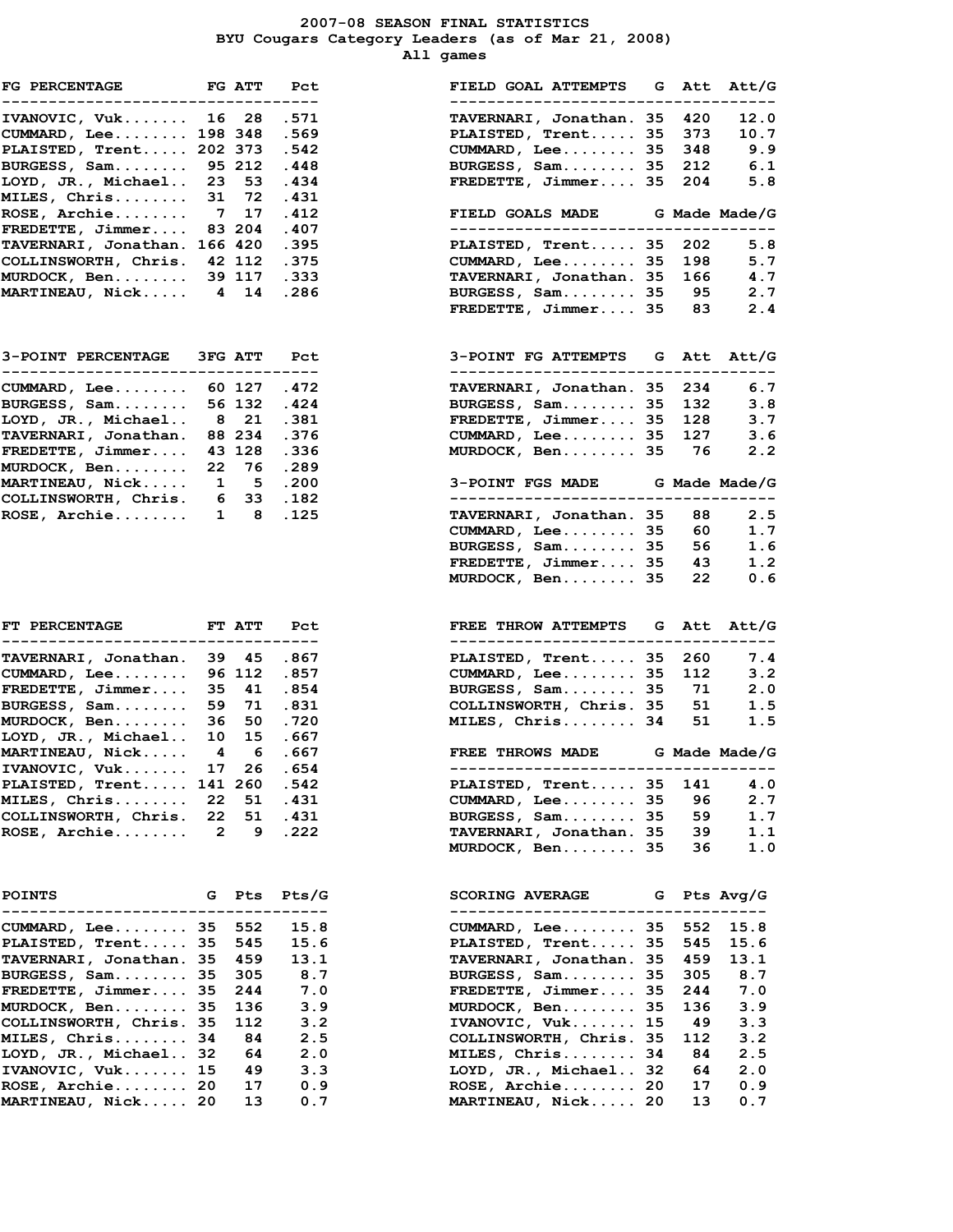#### 2007-08 SEASON FINAL STATISTICS BYU Cougars Category Leaders (as of Mar 21, 2008) All games

| <b>REBOUNDS</b><br>---------------------                                   |                 | G Reb Reb/   | $\cdot$ $ \cdot$ |
|----------------------------------------------------------------------------|-----------------|--------------|------------------|
| PLAISTED, Trent                                                            | 35              | 269          | 7.               |
| CUMMARD, Lee 35                                                            |                 | 222          | 6.               |
| TAVERNARI, Jonathan. 35                                                    |                 | 184          | 5.               |
| COLLINSWORTH, Chris. 35                                                    |                 | 169          | 4.               |
| BURGESS, Sam 35                                                            |                 | 124          | З.               |
| <b>REBOUND AVERAGE</b><br>----------------------------------               |                 | G Reb Avg/   |                  |
| PLAISTED, Trent 35                                                         |                 | 269          | 7.               |
| CUMMARD, Lee 35                                                            |                 | 222          | 6.               |
| TAVERNARI, Jonathan. 35                                                    |                 | 184          | 5.               |
| COLLINSWORTH, Chris. 35                                                    |                 | 169          | 4.               |
| BURGESS, Sam 35                                                            |                 | 124          | 3.               |
| OFFENSIVE REBOUNDS G No. Avg/<br>---------------------------------         |                 |              |                  |
| PLAISTED, Trent $35$ 75 2.                                                 |                 |              |                  |
|                                                                            |                 |              | 2.               |
| <b>FINING 2012</b><br>CUMMARD, Lee 35 69<br>COLLINSWORTH, Chris. 35 47     |                 |              | $\mathbf 1$ .    |
|                                                                            |                 |              |                  |
| TAVERNARI, Jonathan. 35 34 1.<br>MILES, Chris 34 20 0.                     |                 |              |                  |
| DEFENSIVE REBOUNDS G No. Avg/<br>---------------------------------         |                 |              |                  |
| PLAISTED, Trent 35 194 5.<br>CUMMARD, Lee 35 153 4.                        |                 |              |                  |
|                                                                            |                 |              |                  |
| CUMMARD, Dee<br>TAVERNARI, Jonathan. 35 150<br>COLLINSWORTH, Chris. 35 122 |                 |              | 4.               |
|                                                                            |                 |              | 3.               |
| BURGESS, Sam 35 105 3.                                                     |                 |              |                  |
| <b>FOULS</b>                                                               |                 | G No. Per/   |                  |
| -----------<br>-------<br>$CUMMARD$ , Lee 35                               |                 | 93           | 2.               |
| BURGESS, $Sam$ 35                                                          |                 | 90           | 2.               |
| PLAISTED, Trent 35                                                         |                 | 82           | 2.               |
| TAVERNARI, Jonathan. 35                                                    |                 | 70           | 2.               |
| MURDOCK, Ben 35                                                            |                 | 63           | $\mathbf 1$ .    |
| <b>FOULOUTS</b><br>. _ _ _ _ _ _ _ _ _ _ _ _<br>-------                    |                 | G No.<br>--  |                  |
| $CUMMARD$ , Lee 35 6                                                       |                 |              |                  |
| BURGESS, Sam                                                               | $\frac{35}{25}$ | -2           |                  |
| MURDOCK, Ben 35                                                            |                 | 1            |                  |
|                                                                            |                 | 1            |                  |
| MILES, Chris 34<br>PLAISTED, Trent 35                                      |                 | $\mathbf{1}$ |                  |
| TAVERNARI, Jonathan.                                                       | 35              | $\mathbf{1}$ |                  |

| <b>G</b> Reb Reb/G<br><b>REBOUNDS</b><br>-----------------     |       | ---               | <b>ASSISTS</b><br>----------------------               |   | G No. | A/G   |
|----------------------------------------------------------------|-------|-------------------|--------------------------------------------------------|---|-------|-------|
| PLAISTED, Trent 35                                             | 269   | 7.7               | MURDOCK, Ben 35                                        |   | 125   | 3.6   |
| $CUMMARD$ , Lee 35                                             | 222   | 6.3               | $CUMMARD$ , Lee 35                                     |   | 123   | 3.5   |
| TAVERNARI, Jonathan. 35                                        | 184   | 5.3               | BURGESS, Sam 35                                        |   | 68    | 1.9   |
| COLLINSWORTH, Chris. 35                                        | 169   | 4.8               | FREDETTE, Jimmer 35                                    |   | 61    | 1.7   |
| BURGESS, Sam 35                                                | 124   | 3.5               | PLAISTED, Trent 35                                     |   | 54    | 1.5   |
| <b>REBOUND AVERAGE</b><br>------------------                   | G Reb | Avq/G             | <b>STEALS</b><br>-----------------                     | G | No.   | S/G   |
| PLAISTED, Trent 35                                             | 269   | 7.7               | TAVERNARI, Jonathan. 35                                |   | 48    | 1.4   |
| $CUMMARD$ , Lee 35                                             | 222   | 6.3               | CUMMARD, Lee 35                                        |   | 33    | 0.9   |
| TAVERNARI, Jonathan. 35                                        | 184   | 5.3               | BURGESS, Sam 35                                        |   | 29    | 0.8   |
| COLLINSWORTH, Chris. 35                                        | 169   | 4.8               | FREDETTE, Jimmer 35                                    |   | 27    | 0.8   |
| BURGESS, Sam 35                                                | 124   | 3.5               | MURDOCK, Ben 35                                        |   | 19    | 0.5   |
| <b>OFFENSIVE REBOUNDS</b><br>--------------------------------- | G No. | Avq/G             | BLOCKED SHOTS G<br>_______________________________     |   | No.   | Blk/G |
| PLAISTED, Trent 35                                             | 75    | 2.1               | $CUMMARD$ , Lee 35                                     |   | 35    | 1.0   |
| CUMMARD, Lee. 35                                               | 69    | 2.0               | PLAISTED, Trent 35                                     |   | 34    | 1.0   |
| COLLINSWORTH, Chris. 35                                        | 47    | 1.3               | TAVERNARI, Jonathan. 35                                |   | 16    | 0.5   |
| TAVERNARI, Jonathan. 35                                        | 34    | 1.0               | COLLINSWORTH, Chris. 35                                |   | 14    | 0.4   |
| MILES, Chris 34                                                | 20    | 0.6               | MILES, Chris 34                                        |   | 13    | 0.4   |
| DEFENSIVE REBOUNDS G No. Avq/G                                 |       |                   | <b>MINUTES</b>                                         | G | No.   | Min/G |
| PLAISTED, Trent 35                                             | 194   | ----------<br>5.5 | CUMMARD, Lee 35 1101                                   |   |       | 31.5  |
| CUMMARD, Lee 35                                                | 153   | 4.4               | BURGESS, Sam 35                                        |   | 970   | 27.7  |
| TAVERNARI, Jonathan. 35                                        | 150   | 4.3               | TAVERNARI, Jonathan. 35                                |   | 966   | 27.6  |
| COLLINSWORTH, Chris. 35                                        | 122   | 3.5               | PLAISTED, Trent 35                                     |   | 958   | 27.4  |
| BURGESS, Sam 35                                                | 105   | 3.0               | MURDOCK, Ben 35                                        |   | 950   | 27.1  |
| FOULS                                                          |       | G No. Per/G       | <b>TURNOVERS</b><br><b>Example 19 Second Grand No.</b> |   |       | TO/G  |
| CUMMARD, Lee 35                                                | 93    | 2.7               | PLAISTED, Trent 35                                     |   | 84    | 2.4   |
| BURGESS, Sam 35                                                | 90    | 2.6               | $CUMMARD$ , Lee 35                                     |   | 79    | 2.3   |
| PLAISTED, Trent 35                                             | 82    | 2.3               | TAVERNARI, Jonathan. 35                                |   | 59    | 1.7   |
| TAVERNARI, Jonathan. 35                                        | 70    | 2.0               | BURGESS, Sam 35                                        |   | 52    | 1.5   |
| MURDOCK, Ben 35                                                | 63    | 1.8               | MURDOCK, Ben 35                                        |   | 52    | 1.5   |
|                                                                |       |                   |                                                        |   |       |       |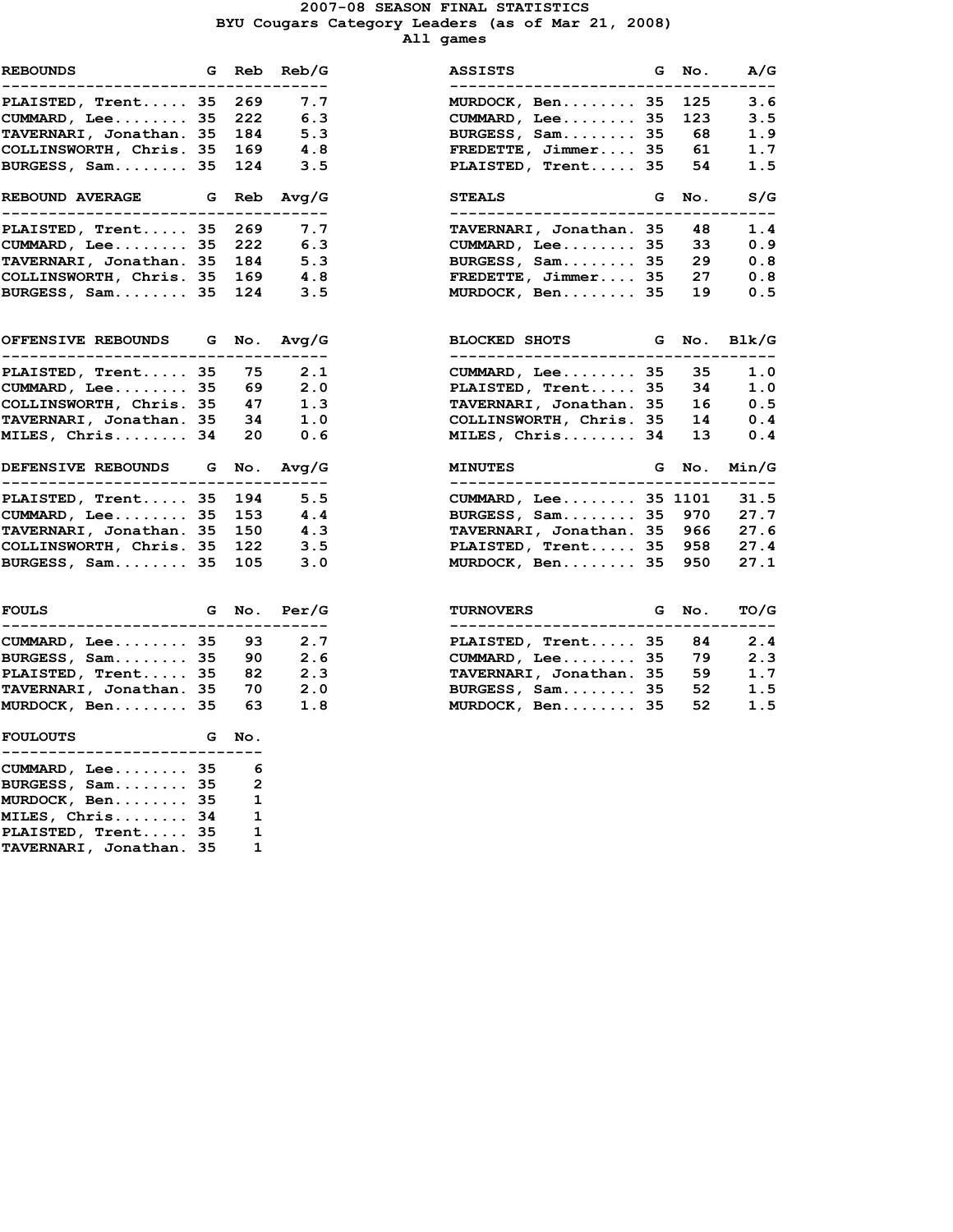#### 2007-08 SEASON FINAL STATISTICS BYU Cougars Overall/Conference Statistics (as of Mar 21, 2008) All games

| <b>SUMMARY</b>                    | GP-GS Min/G       |              |      | ----------------OVERALL STATISTICS----------------- <br>FG% 3PT%                                       |                   | $FT$ <sup>8</sup> R/G A/G STL BLK PTS/G |                |       |                |                |           |             | ----------------CONFERENCE STATISTICS-------------- <br>GP-GS Min/G |      | $FG\$ 3PT $\%$   |      |                    |                |           |                | $FT$ <sup>8</sup> R/G A/G STL BLK PTS/G |
|-----------------------------------|-------------------|--------------|------|--------------------------------------------------------------------------------------------------------|-------------------|-----------------------------------------|----------------|-------|----------------|----------------|-----------|-------------|---------------------------------------------------------------------|------|------------------|------|--------------------|----------------|-----------|----------------|-----------------------------------------|
| CUMMARD, Lee 35-35                |                   | 31.5         | .569 | .472                                                                                                   | .857              | 6.3                                     | 3.5            | 33    |                | 35 15.8        |           |             | $16-16$ 32.8                                                        | .548 | .483             | .814 |                    | 7.1 3.4 12     |           | 17             | 15.5                                    |
| PLAISTED, Trent 35-35             |                   | 27.4         | .542 | .000                                                                                                   | .542              | 7.7                                     | 1.5            | 15    | 34             | 15.6           | $16 - 16$ |             | 27.4                                                                | .525 | .000             | .516 | 6.7                | 1.0            | 10        | 16             | 15.8                                    |
| TAVERNARI, Jonathan. 35-29        |                   | 27.6         | .395 | .376                                                                                                   | .867              | 5.3                                     | 1.5            | 48    | 16             | 13.1           | $16 - 15$ |             | 28.4                                                                | .402 | .394             | .917 | 4.9                | 2.1            | 25        | 7              | 13.1                                    |
| BURGESS, Sam 35-35                |                   | 27.7         | .448 | .424                                                                                                   | .831              | 3.5                                     | 1.9            | 29    | 9              | 8.7            | $16 - 16$ |             | 28.4                                                                | .406 | .373             | .857 | 3.9                | 1.8            | 12        | 6              | 8.6                                     |
| FREDETTE, Jimmer 35-0             |                   | 18.5         | .407 | .336                                                                                                   | .854              | 1.1                                     | 1.7            | 27    | 3              | 7.0            | $16 - 0$  |             | 18.8                                                                | .398 | .365             | .867 | 1.3                | 2.1            | 6         | 3              | 6.4                                     |
| MURDOCK, Ben 35-35                |                   | 27.1         | .333 | .289                                                                                                   | .720              | 2.4                                     | 3.6            | 19    | з              | 3.9            | 16-16     |             | 28.1                                                                | .286 | .242             | .741 | 2.4                | 3.6            | 10        | 1              | 3.8                                     |
| IVANOVIC, Vuk 15-0                |                   | 7.7          | .571 | .000                                                                                                   | .654              | 2.4                                     | 0.4            | з     | 5              | 3.3            |           |             |                                                                     |      |                  |      |                    |                |           |                |                                         |
| COLLINSWORTH, Chris. 35-6         |                   | 15.9         | .375 | .182                                                                                                   | .431              | 4.8                                     | 0.5            | 9     | 14             | 3.2            | $16 - 1$  |             | 15.1                                                                | .351 | .200             | .350 | 5.3                | 0.4            | 4         | 5              | 3.1                                     |
| MILES, Chris 34-0                 |                   | 8.6          | .431 | .000                                                                                                   | .431              | 1.5                                     | 0.6            | 9     | 13             | 2.5            | $16 - 0$  |             | 10.4                                                                | .452 | .000             | .375 | 1.8                | 0.6            | 4         | 5              | 2.9                                     |
| LOYD, JR., Michael 32-0           |                   | 8.8          | .434 | .381                                                                                                   | .667              | 0.9                                     | 1.2            | 9     | $\overline{2}$ | 2.0            | $16 - 0$  |             | 8.9                                                                 | .368 | .333             | .500 | 1.0                | 1.2            | 4         | 1              | 1.1                                     |
| $ROSE$ , Archie 20-0              |                   | 3.7          | .412 | .125                                                                                                   | .222              | 0.8                                     | 0.4            | 3     | 1              | 0.9            | $6 - 0$   |             | 4.3                                                                 | .200 | .000             | .000 | 1.2                | 0.3            | 0         | 1              | 0.3                                     |
| MARTINEAU, Nick 20-0              |                   | 5.8          | .286 | .200                                                                                                   | .667              | 0.4                                     | 0.7            | з     | 0              | 0.7            | $7 - 0$   |             | 3.4                                                                 | .000 | .000             | .000 | 0.1                | 0.0            | 2         | 0              | 0.0                                     |
| Total 35                          |                   |              | .460 | .373                                                                                                   |                   | .655 38.6 16.8 207 135                  |                |       |                | 73.7           | 16        |             |                                                                     | .440 | .370             |      | .633 38.6 16.2     |                | 89        | 62             | 70.3                                    |
| Opponents 35                      |                   |              | .389 | .300                                                                                                   |                   | .707 34.3 10.4 238                      |                |       | 72             | 63.2           | 16        |             |                                                                     | .379 | .283             |      | .725 35.3 10.0 106 |                |           | 44             | 61.7                                    |
|                                   |                   |              |      |                                                                                                        |                   |                                         |                |       |                |                |           |             |                                                                     |      |                  |      |                    |                |           |                |                                         |
|                                   |                   |              |      | -----------------OVERALL STATISTICS------------------                                                  |                   |                                         |                |       |                |                |           |             | ---------------CONFERENCE STATISTICS--------------                  |      |                  |      |                    |                |           |                |                                         |
| <b>SCORING</b>                    | <b>FG-FGA</b>     |              |      | FG% 3FG-FGA 3PT%                                                                                       |                   |                                         | <b>FT-FTA</b>  |       |                | FT% PTS PTS/G  |           | $FG-FGA$    |                                                                     |      | FG% 3FG-FGA 3PT% |      | <b>FT-FTA</b>      |                |           |                | FT% PTS PTS/G                           |
| $CUMMARD$ , Lee                   | 198-348           |              | .569 | $60 - 127$ . 472                                                                                       |                   |                                         | $96 - 112$     | .857  | 552            | 15.8           |           | 86-157      | .548                                                                |      | $28 - 58$        | .483 | $48 - 59$          |                | .814      | 248            | 15.5                                    |
| PLAISTED, Trent                   | $202 - 373$       |              | .542 | $0 - 0$                                                                                                | .000              | 141-260                                 |                | .542  | 545            | 15.6           |           | $93 - 177$  | .525                                                                |      | $0 - 0$          | .000 | 66-128             |                | .516      | 252            | 15.8                                    |
| TAVERNARI, Jonathan.              | 166-420           |              | .395 | 88-234.376                                                                                             |                   | $39 - 45$                               |                | .867  | 459            | 13.1           |           | $74 - 184$  | .402                                                                |      | $39 - 99$        | .394 | $22 - 24$          |                | .917      | 209            | 13.1                                    |
| $BURGES$ , $Sam$                  | 95-212            |              | .448 | 56-132.424                                                                                             |                   | $59 - 71$                               |                | .831  | 305            | 8.7            |           | 41-101      | .406                                                                |      | $25 - 67$        | .373 | $30 - 35$          |                | .857      | 137            | 8.6                                     |
| FREDETTE, Jimmer                  | $83 - 204$        |              | .407 | 43-128.336                                                                                             |                   | $35 - 41$                               |                | .854  | 244            | 7.0            |           | $35 - 88$   | .398                                                                |      | $19 - 52$        | .365 | $13 - 15$          |                | .867      | 102            | 6.4                                     |
| MURDOCK, Ben                      | $39 - 117$        |              | .333 | $22 - 76$                                                                                              | .289              | $36 - 50$                               |                | .720  | 136            | 3.9            |           | $16 - 56$   | .286                                                                |      | $8 - 33$         | .242 | $20 - 27$          |                | .741      | 60             | 3.8                                     |
| IVANOVIC, Vuk                     | $16 - 28$         |              | .571 | 0-0                                                                                                    | .000              | $17 - 26$                               |                | .654  | 49             | 3.3            |           |             |                                                                     |      |                  |      |                    |                |           |                |                                         |
| COLLINSWORTH, Chris.              | $42 - 112$        |              | .375 | 6-33                                                                                                   | .182              | $22 - 51$                               |                | .431  | 112            | 3.2            |           | $20 - 57$   | . 351                                                               |      | $3 - 15$         | .200 | $7 - 20$           |                | .350      | 50             | 3.1                                     |
| MILES, Chris                      | $31 - 72$         |              | .431 | $0 - 0$                                                                                                | .000              | $22 - 51$                               |                | .431  | 84             | 2.5            |           | $19 - 42$   | .452                                                                |      | $0 - 0$          | .000 | $9 - 24$           |                | .375      | 47             | 2.9                                     |
| LOYD, JR., Michael                | $23 - 53$         |              | .434 | $8 - 21$                                                                                               | .381              | $10 - 15$                               |                | .667  | 64             | 2.0            |           | $7 - 19$    | .368                                                                |      | 2-6              | .333 | $2 - 4$            |                | .500      | 18             | 1.1                                     |
| $ROSE$ , $Archie$                 | $7 - 17$          |              | .412 | $1 - 8$                                                                                                | .125              | $2 - 9$                                 |                | . 222 | 17             | 0.9            |           | $1 - 5$     | .200                                                                |      | $0 - 3$          | .000 | $0 - 5$            |                | .000      | $\overline{2}$ | 0.3                                     |
| MARTINEAU, Nick                   | $4 - 14$          |              | .286 | $1 - 5$                                                                                                | .200              | $4 - 6$                                 |                | . 667 | 13             | 0.7            |           | $0 - 4$     | .000                                                                |      | $0 - 2$          | .000 | $0 - 2$            |                | .000      | 0              | 0.0                                     |
| $Total$                           |                   | 906-1970.460 |      | 285-764.373                                                                                            |                   | 483-737                                 |                |       | .655 2580      | 73.7           |           | 392-890     | .440                                                                |      | 124-335.370      |      | $217 - 343$        |                | .633 1125 |                | 70.3                                    |
| Opponents                         |                   | 792-2035.389 |      | 183-609                                                                                                | .300              | 446-631                                 |                |       | .707 2213      | 63.2           |           | $351 - 926$ | .379                                                                |      | 77-272.283       |      | 208-287            |                | .725      | 987            | 61.7                                    |
|                                   |                   |              |      | ----------------OVERALL STATISTICS-----------------   --------------CONFERENCE STATISTICS------------- |                   |                                         |                |       |                |                |           |             |                                                                     |      |                  |      |                    |                |           |                |                                         |
| <b>TOTALS</b><br>---------------- | O-REB D-REB TOTAL |              |      | PF FO                                                                                                  |                   | А                                       | TO A/TO Hi Pts |       |                | -------------- |           |             | O-REB D-REB TOTAL                                                   |      | PF FO            |      | А                  | TO A/TO Hi Pts |           |                |                                         |
| CUMMARD, Lee                      | 69                | 153          | 222  | 93                                                                                                     | 6                 | 123                                     | 79             | 1.6   |                | 27             |           | 32          | 81                                                                  | 113  | 40               | 2    | 54                 | 36             | 1.5       |                | 25                                      |
| PLAISTED, Trent                   | 75                | 194          | 269  | 82                                                                                                     | 1                 | 54                                      | 84             | 0.6   |                | 27             |           | 33          | 74                                                                  | 107  | 37               | 0    | 16                 | 32             | 0.5       |                | 27                                      |
| TAVERNARI, Jonathan.              | 34                | 150          | 184  | 70                                                                                                     | 1                 | 53                                      | 59             | 0.9   |                | 29             |           | 13          | 66                                                                  | 79   | 34               | 1    | 33                 | 21             | 1.6       |                | 25                                      |
| $BURGES$ , $Sam$                  | 19                | 105          | 124  | 90                                                                                                     | $\overline{2}$    | 68                                      | 52             | 1.3   |                | 18             |           | 6           | 56                                                                  | 62   | 48               | 1    | 28                 | 21             | 1.3       |                | 15                                      |
| FREDETTE, Jimmer                  | 8                 | 29           | 37   | 44                                                                                                     | 0                 | 61                                      | 41             | 1.5   |                | 19             |           | 3           | 17                                                                  | 20   | 24               | 0    | 34                 | 21             | 1.6       |                | 14                                      |
| MURDOCK, Ben                      | 6                 | 77           | 83   | 63                                                                                                     | $\mathbf{1}$      | 125                                     | 52             | 2.4   |                | 13             |           | 4           | 34                                                                  | 38   | 19               | 0    | 57                 | 21             | 2.7       |                | 13                                      |
| IVANOVIC, Vuk                     | 16                | 20           | 36   | 20                                                                                                     | $\Omega$          | 6                                       | 15             | 0.4   |                | 10             |           |             |                                                                     |      |                  |      |                    |                |           |                |                                         |
| COLLINSWORTH, Chris.              | 47                | 122          | 169  | 53                                                                                                     | 0                 | 19                                      | 32             | 0.6   |                | 12             |           | 23          | 61                                                                  | 84   | 19               | 0    | 6                  | 9              | 0.7       |                | 9                                       |
| MILES, Chris                      | 20                | 32           | 52   | 58                                                                                                     | 1                 | 20                                      | 24             | 0.8   |                | 9              |           | 12          | 17                                                                  | 29   | 32               | 1    | 10                 | 12             | 0.8       |                | 9                                       |
| LOYD, JR., Michael                | 5                 | 23           | 28   | 17                                                                                                     | 0                 | 37                                      | 33             | 1.1   |                | 15             |           | 3           | 13                                                                  | 16   | 13               | 0    | 19                 | 16             | 1.2       |                | 6                                       |
| $ROSE$ , $Archie$                 | з                 | 12           | 15   | 15                                                                                                     | 0                 | 7                                       | 12             | 0.6   |                | 3              |           | 1           | 6                                                                   | 7    | 7                | 0    | $\overline{2}$     | 6              | 0.3       |                | 2                                       |
| MARTINEAU, Nick                   | $\overline{2}$    | 6            | 8    | 13                                                                                                     | 0                 | 14                                      | 9              | 1.6   |                | 6              |           | 0           | $\mathbf{1}$                                                        | 1    | $\overline{2}$   | 0    | $\mathbf 0$        | 3              | 0.0       |                | $\mathbf 0$                             |
| $Total$                           | 365               | 986          | 1351 | 618                                                                                                    | $12 \overline{ }$ | 587                                     | 492            | 1.2   | 100            |                |           | 155         | 463                                                                 | 618  | 275              | 5    | 259                | 198            | 1.3       |                | 92                                      |
| Opponents                         | 362               | 837          | 1199 | 674                                                                                                    |                   | 365                                     | 477            | 0.8   |                | 79             |           | 155         | 410                                                                 | 565  | 316              | 12   | 160                | 188            | 0.9       |                | 73                                      |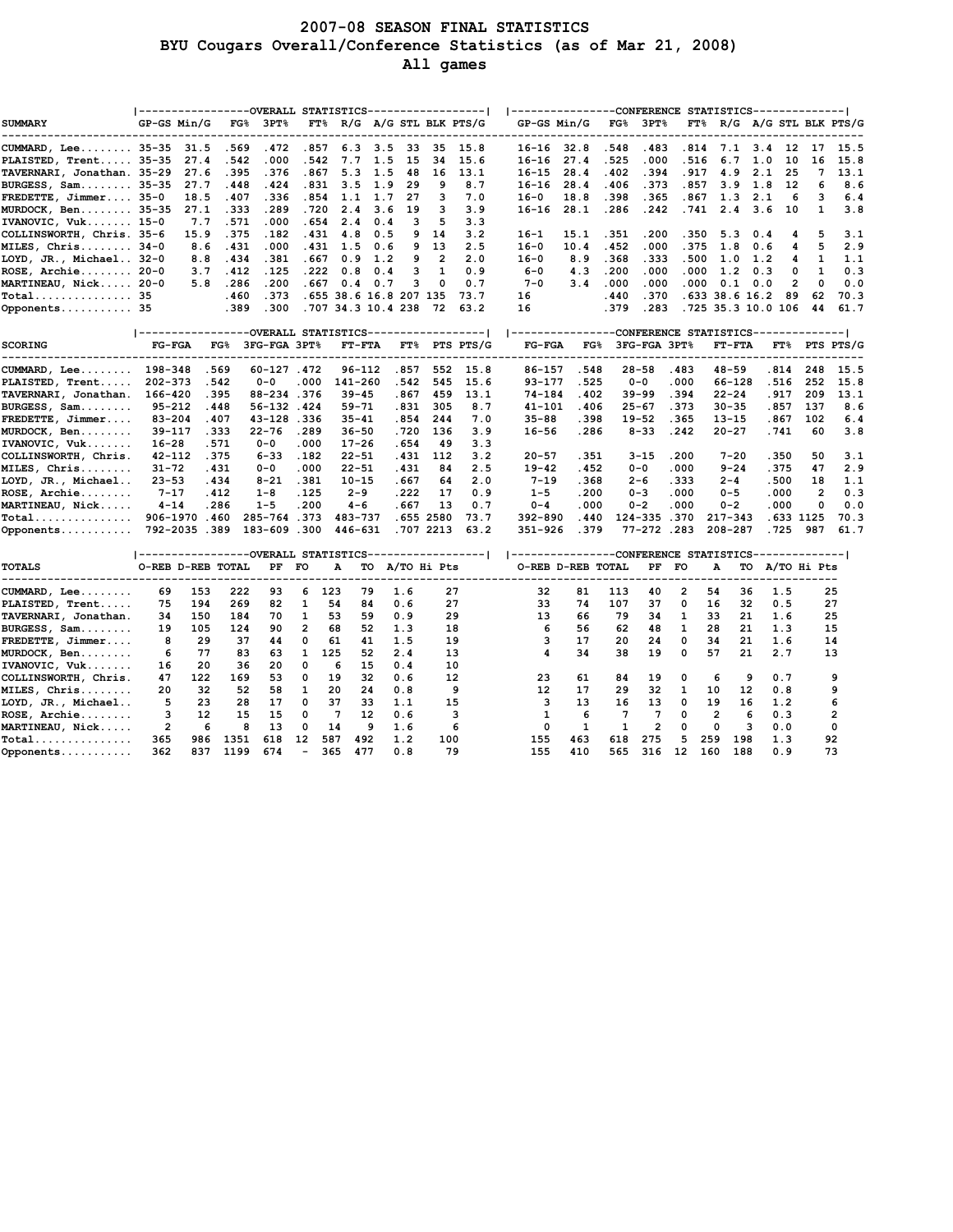### 2007-08 SEASON FINAL STATISTICS BYU Cougars Team Game-by-Game (as of Mar 21, 2008) All games

TEAM STATISTICS

|                                |                 |           |     | $ ---TOTAL--- $ $ --3-PTRS-- $       |       |                                            |       |           |       |    |      | ----REBOUNDS---- |                                            |      |    |     |                |                |             |                        |
|--------------------------------|-----------------|-----------|-----|--------------------------------------|-------|--------------------------------------------|-------|-----------|-------|----|------|------------------|--------------------------------------------|------|----|-----|----------------|----------------|-------------|------------------------|
| Opponent                       | Date            | Score     | W/L | FG-FGA                               |       | Pct 3FG-FGA Pct FT-FTA Pct Off Def Tot Avg |       |           |       |    |      |                  |                                            | PF   |    |     |                |                |             | A TO Blk Stl Pts---Avg |
| at Long Beach State            | 11/10/07 74-34  |           | W   | $27 - 62$                            | .435  | $7 - 20$                                   | .350  | $13 - 19$ | .684  | 15 | 40   |                  | 55 55.0                                    | 16   | 19 | 18  | 1              | 6              | 74          | 74.0                   |
| <b>IDAHO STATE</b>             | 11/14/07        | $90 - 69$ | W   | $31 - 59$                            | . 525 | $12 - 25$                                  | .480  | $16 - 22$ | .727  | 9  | 24   |                  | 33 44.0                                    | 22   | 24 | 13  | 1              | 8              | 90          | 82.0                   |
| <b>JACKSON STATE</b>           | 11/16/07 100-61 |           | W   | 36-65                                | .554  | $6 - 15$                                   | .400  | $22 - 28$ | .786  | 14 | 35   |                  | 49 45.7                                    | 21   | 25 | 13  | 7              | 14             | 100         | 88.0                   |
| <b>HARTFORD</b>                | 11/20/07        | $97 - 73$ | W   | $29 - 48$                            | . 604 | $13 - 22$                                  | .591  | $26 - 32$ | . 813 | 9  | 29   |                  | 38 43.8                                    | 17   | 19 | 19  | 0              | 7              | 97          | 90.2                   |
| vs No. 6 Louisville            | 11/23/07        | 78-76     | W   | 28-63                                | . 444 | $7 - 22$                                   | .318  | $15 - 20$ | .750  | 12 | 25   |                  | 37 42.4                                    | 20   | 12 | 10  | 1              | 4              | 78          | 87.8                   |
| vs No. 1 North Caroli 11/24/07 |                 | 63-73     | L   | $25 - 62$                            | .403  | $7 - 23$                                   | .304  | 6-9       | . 667 | 14 | 29   |                  | 43 42.5                                    | 24   | 6  | 21  | 2              | 4              | 63          | 83.7                   |
| at Portland                    | 12/01/07        | 78-54     | W   | $30 - 57$                            | .526  | $9 - 22$                                   | .409  | 9-16      | .563  | 10 | 31   |                  | 41 42.3                                    | 15   | 23 | 14  | 3              | 7              | 78          | 82.9                   |
| <b>WEBER STATE</b>             | 12/05/07        | $72 - 57$ | W   | $24 - 57$                            | .421  | 7-24                                       | .292  | $17 - 25$ | .680  | 11 | 32   |                  | 43 42.4                                    | 20   | 17 | 13  | 8              | 8              | 72          |                        |
| vs No. 9 Michigan Sta 12/08/07 |                 | 61-68     | L   | $21 - 47$                            | .447  | $9 - 24$                                   | .375  | $10 - 16$ | . 625 | 12 | 17   |                  | 29 40.9                                    | 17   | 13 | 15  | 4              | 1              | 61          | 79.2                   |
| <b>LAMAR</b>                   | 12/12/07        | $88 - 66$ | W   | $30 - 67$                            | .448  | $11 - 28$                                  | .393  | $17 - 30$ | .567  | 17 | 33   |                  | 50 41.8                                    | 20   | 23 | 14  | 4              | 4              | 88          | 80.1                   |
| PEPPERDINE                     | 12/15/07        | 86-67     | W   | $37 - 65$                            | .569  | $7 - 23$                                   | .304  | $5 - 12$  | .417  | 13 | 33   | 46               | 42.2                                       | 16   | 24 | 29  | 9              | 9              | 86          | 80.6                   |
| <b>SOUTHERN UTAH</b>           | 12/21/07        | $70 - 55$ | W   | $26 - 47$                            | . 553 | $5 - 15$                                   | .333  | $13 - 22$ | .591  | 7  | 27   |                  | 34 41.5                                    | 19   | 18 | 22  | 9              | 10             | 70          | 79.8                   |
| at BOISE STATE                 | 12/29/07        | 70-73     | L   | $23 - 57$                            | .404  | $8 - 27$                                   | .296  | $16 - 21$ | .762  | 8  | 26   |                  | 34 40.9                                    | 19   | 14 | -14 | 6              | 4              | 70          | 79.0                   |
| LOYOLA MARYMOUNT               | 01/03/08        | $91 - 62$ | W   | $29 - 68$                            | .426  | $12 - 33$                                  | .364  | $21 - 28$ | .750  | 17 | 29   |                  | 46 41.3                                    | 18   | 21 | 11  | $\overline{2}$ | q              | 91          | 79.9                   |
| at Wake Forest                 | 01/08/08        | $62 - 79$ | L   | $23 - 64$                            | .359  | $10 - 31$                                  | .323  | $6 - 12$  | .500  | 16 | 22   |                  | 38 41.1                                    | 18   | 13 | 22  | $\mathbf{1}$   | 5              | 62          | 78.7                   |
| COLORADO STATE                 | 01/12/08        | $92 - 73$ | W   | $33 - 67$                            | .493  | $10 - 26$                                  | .385  | $16 - 31$ | .516  | 16 | 30   |                  | 46 41.4                                    | 17   | 23 | 11  | 3              | 3              | 92          | 79.5                   |
| at UNLV                        | 01/15/08        | $41 - 70$ | L   | $15 - 45$                            | . 333 | $3 - 21$                                   | .143  | $8 - 20$  | .400  | 6  | 29   |                  | 35 41.0                                    | 20   | 5  | 19  | 2              | 3              | 41          | 77.2                   |
| at Utah                        | 01/19/08        | $55 - 52$ | W   | $20 - 60$                            | .333  | $3 - 17$                                   | .176  | $12 - 15$ | .800  | 12 | 30   |                  | 42 41.1                                    | -14  | 8  | 10  | 3              | 5              | 55          | 76.0                   |
| SAN DIEGO STATE                | 01/23/08        | $59 - 56$ | W   | $21 - 61$                            | .344  | 5-21                                       | .238  | $12 - 22$ | .545  | 13 | 28   |                  | 41 41.1                                    | 13   | 14 | 11  | 3              | 6              | 59          | 75.1                   |
| NEW MEXICO                     | 01/26/08        | $83 - 66$ | W   | $27 - 53$                            | .509  | $13 - 16$                                  | .813  | $16 - 29$ | . 552 | 10 | 32   |                  | 42 41.1                                    | 19   | 25 | 13  | 4              | 3              | 83          |                        |
| at Air Force                   | 01/30/08        | $69 - 53$ | W   | $26 - 52$                            | .500  | $10 - 27$                                  | .370  | $7 - 10$  | .700  | 8  | 26   |                  | 34 40.8                                    | 18   | 17 | 10  | 1              | 4              | 69          | 75.2                   |
| at Wyoming                     | 02/02/08        | 73-63     | W   | $24 - 60$                            | .400  | $8 - 23$                                   | .348  | $17 - 22$ | .773  | 13 | 28   |                  | 41 40.8                                    | 21   | 16 | 13  | 1              | $\overline{2}$ | 73          | 75.1                   |
| TCU                            | 02/06/08        | 83-72     | W   | $33 - 55$                            | .600  | $8 - 21$                                   | .381  | $9 - 11$  | .818  | 4  | 24   | 28               | 40.2                                       | 9    | 27 | 14  | 5              | 7              | 83          | 75.4                   |
| at Colorado State              | 02/13/08        | 79-65     | W   | $30 - 55$                            | .545  | $8 - 23$                                   | .348  | $11 - 19$ | .579  | 12 | 26   |                  | 38 40.1                                    | 15   | 16 | 10  | 4              | 5              | 79          | 75.6                   |
| UNLV                           | 02/16/08        | $74 - 48$ | W   | 26–57                                | . 456 | $5 - 13$                                   | .385  | $17 - 26$ | . 654 | 11 | 35   |                  | 4640.4                                     | 17   | 15 | -14 | 8              | 10             | 74          | 75.5                   |
| <b>UTAH</b>                    | 02/20/08        | $67 - 59$ | W   | $19 - 48$                            | . 396 | $7 - 15$                                   | .467  | $22 - 32$ | . 688 | 7  | 31   |                  | 38 40.3                                    | 13   | 11 | 13  | 4              | 8              | 67          | 75.2                   |
| at SAN DIEGO STATE             | 02/23/08        | $65 - 69$ | L   | $26 - 58$                            | .448  | $10 - 23$                                  | .435  | $3 - 6$   | .500  | 9  | 26   |                  | 35 40.1                                    | 26   | 12 | 14  | $\overline{2}$ | 5              | 65          | 74.8                   |
| at New Mexico                  | 02/26/08        | $70 - 69$ | Wot | $22 - 56$                            | .393  | $7 - 23$                                   | .304  | $19 - 28$ | . 679 | 9  | 31   |                  | 40 40.1                                    | 22   | 15 | 14  | 5              | 3              | 70          | 74.6                   |
| AIR FORCE                      | 03/01/08        | $76 - 57$ | W   | 26-53                                | . 491 | $11 - 20$                                  | .550  | $13 - 18$ | . 722 | 5  | 33   |                  | 38 40.0                                    | 20   | 21 | 14  | 6              | 5              | 76          |                        |
| WYOMING                        | 03/05/08        | 78-61     | W   | $25 - 56$                            | .446  | $9 - 21$                                   | . 429 | $19 - 30$ | . 633 | 9  | 25   |                  | 34 39.8                                    | 14   | 19 | 7   | 4              | 14             | 78          |                        |
| at TCU                         | 03/08/08        | $61 - 54$ | W   | $19 - 54$                            | .352  | 7-25                                       | .280  | $16 - 24$ | .667  | 11 | 29   |                  | 4039.8                                     | 17   | 15 | 11  | 7              | 6              | 61          | 74.4                   |
| vs Colorado State              | 03/13/08        | $89 - 62$ | W   | $30 - 46$                            | . 652 | $12 - 20$                                  | .600  | $17 - 28$ | . 607 | 6  | 26   |                  | 32 39.6                                    | 14   | 23 | 13  | 7              | 6              | 89          | 74.8                   |
| vs San Diego State             | 03/14/08        | $63 - 54$ | W   | $21 - 47$                            | .447  | $5 - 15$                                   | .333  | $16 - 21$ | .762  | 6  | 29   |                  | 35 39.4                                    | 10   | 13 | 14  | 6              | 3              | 63          | 74.5                   |
| at UNLV                        | 03/15/08        | $61 - 76$ | L   | $20 - 45$                            | . 444 | 7-18                                       | .389  | $14 - 19$ | .737  | 6  | 19   |                  | 25 39.0                                    | 22   | 8  | 12  | 1              | 3              | 61          | 74.1                   |
| vs Texas A&M                   | 03/20/08        | $62 - 67$ | L   | $24 - 54$                            | .444  | $7 - 22$                                   | .318  | $7 - 14$  | .500  |    | 8 17 |                  | 25 38.6                                    | - 15 | 13 | 7   | 1              | 6              | 62          | 73.7                   |
| <b>BYU</b> Cougars             |                 | 2580      |     | 906-1970                             |       | .460 285-764 .373 483-737 .655             |       |           |       |    |      |                  | 365 986 1351 38.6 618 587 492 135 207 2580 |      |    |     |                |                |             | 73.7                   |
| Opponents                      |                 | 2213      |     | 792-2035.389 183-609.300 446-631.707 |       |                                            |       |           |       |    |      |                  | 362 837 1199 34.3 674 365 477              |      |    |     |                |                | 72 238 2213 | 63.2                   |

Games played: 35 and 50 and 50 and 50 and 50 and 50 and 50 and 50 and 50 and 50 and 50 and 50 and 50 and 50 and 50 and 50 and 50 and 50 and 50 and 50 and 50 and 50 and 50 and 50 and 50 and 50 and 50 and 50 and 50 and 50 an FT Pct: 65.5 Steals/game: 5.9

Points/game: 73.7 Assists/game: 16.8 FG Pct: 46.0 Turnovers/game: 14.1 3FG Pct: 37.3 Assist/turnover ratio: 1.2 Blocks/game: 3.9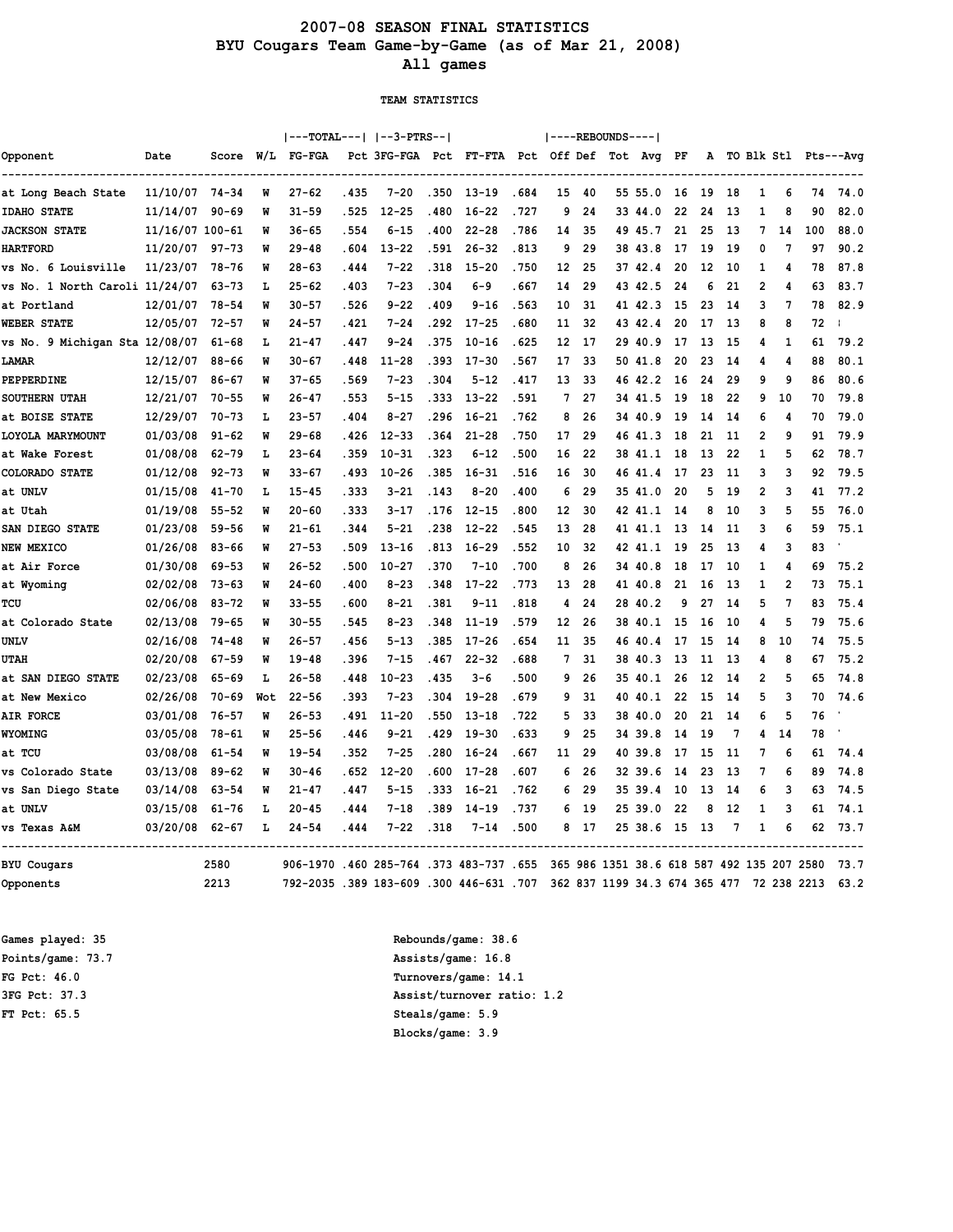### 2007-08 SEASON FINAL STATISTICS BYU Cougars Opponent Game-by-Game (as of Mar 21, 2008) All games

OPPONENT STATISTICS

|                                |                 |           |     | ---TOTAL---   --3-PTRS--                |       |                                               |       |           |       |                 |     | ----REBOUNDS---- |                                            |    |    |     |                |                |             |                        |
|--------------------------------|-----------------|-----------|-----|-----------------------------------------|-------|-----------------------------------------------|-------|-----------|-------|-----------------|-----|------------------|--------------------------------------------|----|----|-----|----------------|----------------|-------------|------------------------|
| Opponent                       | Date            | Score     | W/L | FG-FGA                                  |       | Pct 3FG-FGA Pct FT-FTA Pct Off Def Tot Avg PF |       |           |       |                 |     |                  |                                            |    |    |     |                |                |             | A TO Blk Stl Pts---Avg |
| at Long Beach State            | 11/10/07 74-34  |           | W   | $13 - 68$                               | .191  | $2 - 22$                                      | .091  | $6 - 9$   | . 667 | 17              | 23  |                  | 40 40.0                                    | 18 | 6  | 15  | 3              | 5              | 34          | 34.0                   |
| <b>IDAHO STATE</b>             | 11/14/07        | $90 - 69$ | W   | $23 - 53$                               | .434  | $5 - 14$                                      | .357  | $18 - 23$ | .783  | 8               | 23  |                  | 31 35.5                                    | 22 | 9  | 17  | $\mathbf{1}$   | 6              | 69          | 51.5                   |
| <b>JACKSON STATE</b>           | 11/16/07 100-61 |           | W   | $23 - 69$                               | . 333 | $7 - 21$                                      | .333  | $8 - 16$  | .500  | 16              | 18  |                  | 34 35.0                                    | 20 | 13 | 18  | 0              | 6              | 61          | 54.7                   |
| <b>HARTFORD</b>                | 11/20/07        | 97-73     | W   | $26 - 58$                               | .448  | $11 - 25$                                     | .440  | $10 - 18$ | . 556 | 7               | 12  |                  | 19 31.0                                    | 23 | 12 | 16  | 0              | 11             | 73          | 59.2                   |
| vs No. 6 Louisville            | 11/23/07        | 78-76     | W   | $28 - 55$                               | .509  | $5 - 17$                                      | .294  | $15 - 24$ | . 625 | 12 <sup>2</sup> | 27  |                  | 39 32.6                                    | 20 | 6  | 16  | 0              | 4              | 76          | 62.6                   |
| vs No. 1 North Caroli 11/24/07 |                 | 63-73     | L   | $24 - 59$                               | .407  | $2 - 11$                                      | .182  | $23 - 30$ | .767  | 13              | 26  |                  | 39 33.7                                    | 13 | 6  | 10  | 3              | 9              | 73          | 64.3                   |
| at Portland                    | 12/01/07        | $78 - 54$ | W   | $21 - 58$                               | .362  | $7 - 21$                                      | .333  | 5-8       | . 625 | 7               | 20  |                  | 27 32.7                                    | 16 | 15 | -14 | 1              | 5              | 54          | 62.9                   |
| <b>WEBER STATE</b>             | 12/05/07        | $72 - 57$ | W   | $20 - 60$                               | .333  | $5 - 16$                                      | .313  | $12 - 16$ | .750  | 10              | 27  |                  | 37 33.2                                    | 24 | 9  | 15  | 1              | 6              | 57          |                        |
| vs No. 9 Michigan Sta 12/08/07 |                 | $61 - 68$ | L   | $26 - 58$                               | .448  | $3 - 14$                                      | .214  | $13 - 16$ | .813  | 18              | 19  |                  | 37 33.7                                    | 17 | 10 | 12  | $\overline{2}$ | 7              | 68          | 62.8                   |
| LAMAR                          | 12/12/07        | 88-66     | W   | $24 - 63$                               | .381  | $5 - 18$                                      | .278  | $13 - 20$ | .650  | 8               | 26  |                  | 34 33.7                                    | 24 | 11 | -14 | 4              | 9              | 66          | 63.1                   |
| PEPPERDINE                     | 12/15/07        | $86 - 67$ | W   | $22 - 70$                               | . 314 | $5 - 14$                                      | .357  | $18 - 23$ | .783  | 16              | 21  |                  | 37 34.0                                    | 17 | 8  | 24  | 1              | 14             | 67          | 63.5                   |
| SOUTHERN UTAH                  | 12/21/07        | $70 - 55$ | W   | $21 - 56$                               | . 375 | $4 - 15$                                      | .267  | $9 - 16$  | .563  | 13              | 20  |                  | 33 33.9                                    | 18 | 14 | 24  | 0              | 11             | 55          | 62.8                   |
| at BOISE STATE                 | 12/29/07        | 70-73     | L   | $26 - 57$                               | . 456 | $7 - 24$                                      | . 292 | $14 - 21$ | . 667 | 10              | 26  |                  | 36 34.1                                    | 15 | 19 | -14 | $\overline{2}$ | 4              | 73          | 63.5                   |
| LOYOLA MARYMOUNT               | 01/03/08        | $91 - 62$ | W   | $21 - 56$                               | . 375 | $6 - 19$                                      | .316  | $14 - 19$ | .737  | 9               | 24  |                  | 33 34.0                                    | 22 | 12 | 19  | $\mathbf{1}$   | 4              | 62          | 63.4                   |
| at Wake Forest                 | 01/08/08        | $62 - 79$ | L   | $30 - 58$                               | . 517 | $5 - 14$                                      | .357  | $14 - 16$ | .875  | 7               | 28  |                  | 35 34.1                                    | 15 | 12 | 17  | 6              | 11             | 79          | 64.5                   |
| <b>COLORADO STATE</b>          | 01/12/08        | $92 - 73$ | W   | $23 - 58$                               | .397  | $9 - 21$                                      | .429  | $18 - 21$ | . 857 | 6               | 26  |                  | 32 33.9                                    | 29 | 12 | -14 | $\overline{2}$ | 5              | 73          | 65.0                   |
| at UNLV                        | 01/15/08        | $41 - 70$ | L   | $23 - 57$                               | .404  | $10 - 25$                                     | .400  | $14 - 21$ | .667  | 8               | 30  |                  | 38 34.2                                    | 19 | 16 | 8   | 3              | 9              | 70          | 65.3                   |
| at Utah                        | 01/19/08        | $55 - 52$ | W   | $22 - 57$                               | . 386 | $3 - 14$                                      | .214  | $5 - 8$   | . 625 | 6               | 30  |                  | 36 34.3                                    | 16 | 7  | 10  | 4              | 4              | 52          | 64.6                   |
| SAN DIEGO STATE                | 01/23/08        | $59 - 56$ | W   | $21 - 57$                               | .368  | $4 - 17$                                      | .235  | $10 - 11$ | .909  | 8               | 33  |                  | 41 34.6                                    | 20 | 6  | 14  | 4              | 5              | 56          | 64.1                   |
| <b>NEW MEXICO</b>              | 01/26/08        | $83 - 66$ | W   | $22 - 64$                               | . 344 | $6 - 18$                                      | .333  | $16 - 21$ | .762  | 11              | 23  |                  | 34 34.6                                    | 21 | 7  | 6   | $\overline{2}$ | 9              | 66          |                        |
| at Air Force                   | 01/30/08        | $69 - 53$ | W   | $16 - 41$                               | .390  | $5 - 15$                                      | .333  | $16 - 24$ | . 667 | 4               | 19  |                  | 23 34.0                                    | 14 | 8  | 10  | $\mathbf{1}$   | 8              | 53          | 63.7                   |
| at Wyoming                     | 02/02/08        | $73 - 63$ | W   | $25 - 60$                               | .417  | $0 - 15$                                      | .000  | $13 - 19$ | .684  | 10              | 26  | 36               | 34.1                                       | 19 | 15 | 14  | 5              | 7              | 63          | 63.6                   |
| TCU                            | 02/06/08        | $83 - 72$ | W   | $29 - 66$                               | .439  | $8 - 21$                                      | .381  | $6 - 9$   | . 667 | 14              | 20  |                  | 34 34.1                                    | 12 | 14 | 15  | 0              | 9              | 72          | 64.0                   |
| at Colorado State              | 02/13/08        | 79-65     | W   | $22 - 54$                               | .407  | $6 - 16$                                      | .375  | $15 - 17$ | .882  | 8               | 18  |                  | 26 33.8                                    | 23 | 12 | 10  | 0              | 6              | 65          | 64.0                   |
| <b>UNLV</b>                    | 02/16/08        | $74 - 48$ | W   | $18 - 62$                               | .290  | $3 - 8$                                       | .375  | $9 - 14$  | . 643 | 13              | 25  |                  | 38 34.0                                    | 22 | 10 | 15  | 1              | 8              | 48          | 63.4                   |
| <b>UTAH</b>                    | 02/20/08        | $67 - 59$ | W   | $22 - 59$                               | . 373 | $6 - 20$                                      | .300  | $9 - 10$  | .900  | 7               | 27  |                  | 34 34.0                                    | 25 | 10 | 13  | 5              | 5              | 59          | 63.2                   |
| at SAN DIEGO STATE             | 02/23/08        | 65-69     | L   | $25 - 54$                               | .463  | $2 - 12$                                      | .167  | $17 - 30$ | .567  | 11              | 24  |                  | 35 34.0                                    | 16 | 8  | 10  | 5              | 7              | 69          | 63.4                   |
| at New Mexico                  | 02/26/08        | $70 - 69$ | Wot | $26 - 71$                               | . 366 | $3 - 21$                                      | .143  | $14 - 22$ | . 636 | 14              | 28  |                  | 42 34.3                                    | 24 | 12 | 7   | 3              | 4              | 69          | 63.6                   |
| <b>AIR FORCE</b>               | 03/01/08        | $76 - 57$ | W   | $17 - 54$                               | .315  | $1 - 12$                                      | .083  | $22 - 28$ | .786  | 9               | 26  |                  | 35 34.3                                    | 15 | 7  | 11  | 3              | 7              | 57          |                        |
| <b>WYOMING</b>                 | 03/05/08        | 78-61     | W   | $22 - 50$                               | .440  | $4 - 14$                                      | .286  | $13 - 18$ | .722  | 8               | 28  |                  | 36 34.4                                    | 19 | 9  | 17  | 3              | 4              | 61          |                        |
| at TCU                         | 03/08/08        | $61 - 54$ | W   | $18 - 62$                               | .290  | $7 - 23$                                      | .304  | $11 - 14$ | .786  | 18              | 27  |                  | 45 34.7                                    | 22 | 7  | 14  | 3              | 9              | 54          | 63.0                   |
| vs Colorado State              | 03/13/08        | $89 - 62$ | W   | $23 - 57$                               | .404  | $7 - 19$                                      | .368  | $9 - 10$  | .900  | 7               | -17 |                  | 24 34.4                                    | 21 | 9  | 13  | 0              | Δ              | 62          | 63.0                   |
| vs San Diego State             | 03/14/08        | $63 - 54$ | W   | $22 - 53$                               | .415  | $3 - 17$                                      | .176  | $7 - 14$  | .500  | 5               | 21  |                  | 26 34.1                                    | 20 | 10 | 11  | $\overline{2}$ | 8              | 54          | 62.7                   |
| at UNLV                        | 03/15/08        | $61 - 76$ | г   | $23 - 55$                               | .418  | $9 - 20$                                      | .450  | $21 - 28$ | .750  | 15              | 21  |                  | 36 34.2                                    | 18 | 6  | 7   | 1              | 6              | 76          | 63.1                   |
| vs Texas A&M                   | 03/20/08        | $62 - 67$ | L   | $25 - 46$                               | .543  | $8 - 16$                                      | .500  | $9 - 17$  | .529  | 9               | 28  |                  | 37 34.3 15                                 |    | 18 | 13  | 0              | $\overline{2}$ | 67          | 63.2                   |
| Opponents                      |                 | 2213      |     | 792-2035 .389 183-609 .300 446-631 .707 |       |                                               |       |           |       |                 |     |                  | 362 837 1199 34.3 674 365 477              |    |    |     |                |                | 72 238 2213 | 63.2                   |
| <b>BYU Cougars</b>             |                 | 2580      |     | 906-1970.460 285-764.373 483-737.655    |       |                                               |       |           |       |                 |     |                  | 365 986 1351 38.6 618 587 492 135 207 2580 |    |    |     |                |                |             | 73.7                   |

Games played: 35 and the set of the set of the Rebounds/game: 34.3 FT Pct: 70.7 Steals/game: 6.8

Points/game: 63.2 Assists/game: 10.4 FG Pct: 38.9 Turnovers/game: 13.6 3FG Pct: 30.0 Assist/turnover ratio: 0.8 Blocks/game: 2.1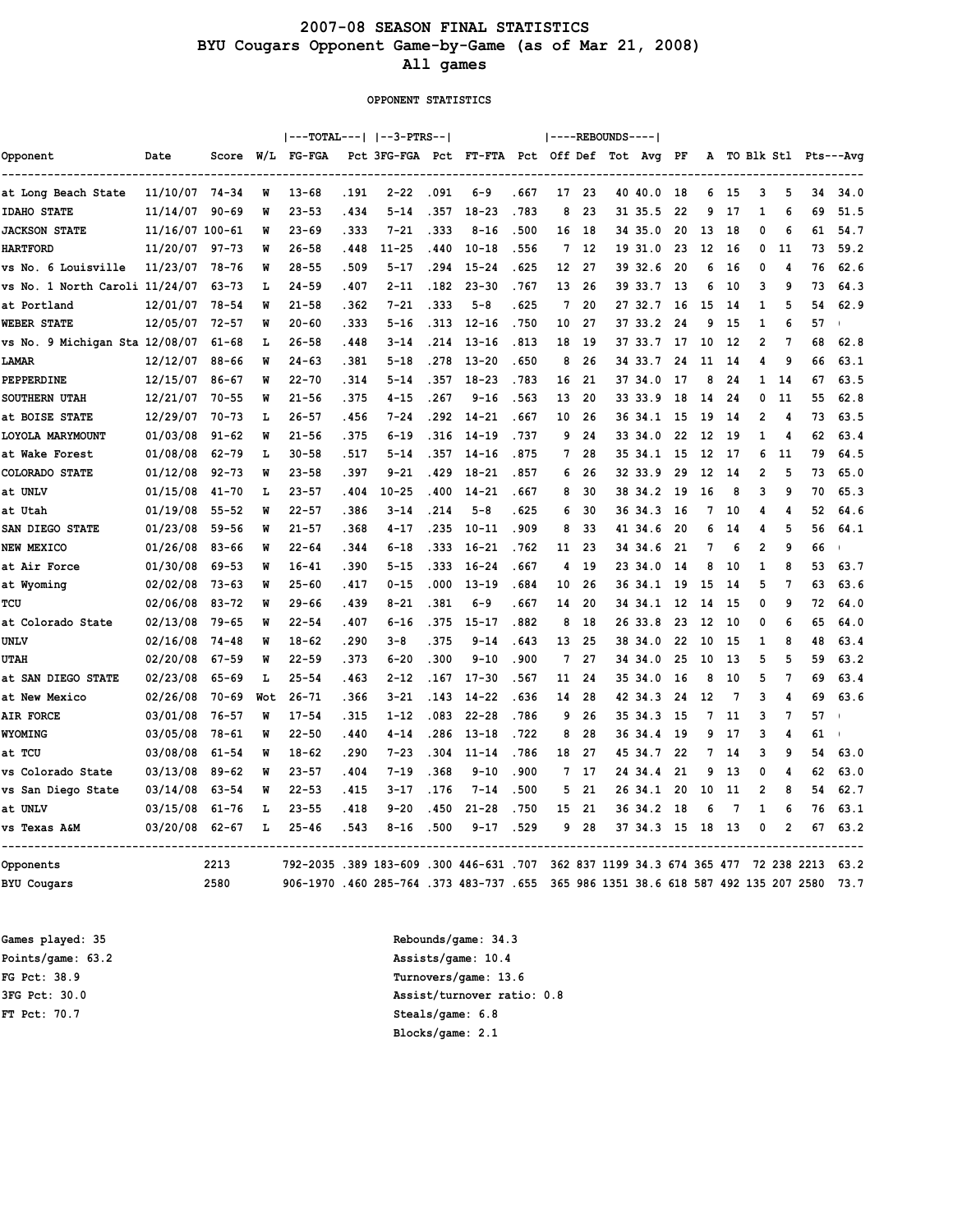### 2007-08 SEASON FINAL STATISTICS BYU Cougars Game-by-Game Points-Rebounds-Assists (as of Mar 21, 2008) All games

|                                 |                   |           |           | 01               | 05               | 10            | 14                                                                        | 20                | 24                          | 30                | 32                | 41            |
|---------------------------------|-------------------|-----------|-----------|------------------|------------------|---------------|---------------------------------------------------------------------------|-------------------|-----------------------------|-------------------|-------------------|---------------|
| Opponent                        | Date<br>$- - - -$ | Score     |           | WL LOYD, JR,     |                  |               | ROSE, ARCH IVANOVIC, MARTINEAU BURGESS, S MURDOCK, B CUMMARD, L FREDETTE, |                   |                             |                   |                   | COLLINSWO     |
| at Long Beach State             | 11/10/07          | $74 - 34$ | W         | $0 - 3 - 0$      | $0 - 0 - 2$      | $8 - 5 - 1$   | $2 - 2 - 0$                                                               | $3 - 4 - 3$       | 8-5-5                       | $15 - 9 - 2$      | $9 - 1 - 3$       | 9-6-0         |
| <b>IDAHO STATE</b>              | 11/14/07          | $90 - 69$ | W         | $0 - 0 - 0$      | $0 - 0 - 1$      | $7 - 3 - 1$   | $3 - 0 - 3$                                                               | $18 - 4 - 5$      | 5-0-<br>5                   | $13 - 10 - 4$     | $10 - 0 - 1$      | $0 - 1 - 2$   |
| <b>JACKSON STATE</b>            | 11/16/07 100-61   |           | W         | $15 - 4 - 3$     | <b>DNP</b>       | $10 - 2 - 0$  | $2 - 2 - 2$                                                               | $7 - 5 - 1$       | $2 - 3 -$<br>8              | $14 - 4 - 3$      | $7 - 2 - 4$       | $1 - 10 - 1$  |
| <b>HARTFORD</b>                 | 11/20/07          | $97 - 73$ | W         | $0 - 1 - 2$      | $2 - 2 - 1$      | $1 - 0 - 0$   | $0 - 0 - 0$                                                               | $13 - 5 - 2$      | 3- 1-<br>-3                 | $20 - 6 - 3$      | $19 - 0 - 2$      | $3 - 3 - 1$   |
| vs No. 6 Louisville             | 11/23/07          | 78-76     | W         | $0 - 0 - 3$      | <b>DNP</b>       | $6 - 3 - 1$   | <b>DNP</b>                                                                | $4 - 3 - 1$       | $7 - 3 - 5$                 | $9 - 2 - 0$       | $0 - 0 - 0$       | $2 - 5 - 0$   |
| vs No. 1 North Carolina11/24/07 |                   | $63 - 73$ | L         | $0 - 0 - 0$      | $0 - 0 - 0$      | $0 - 0 - 0$   | <b>DNP</b>                                                                | 9-4-1             | $2 - 0 - 1$                 | $10 - 8 - 1$      | $0 - 0 - 0$       | $0 - 4 - 0$   |
| at Portland                     | 12/01/07          | $78 - 54$ | W         | <b>DNP</b>       | $1 - 0 - 0$      | $5 - 5 - 1$   | $0 - 1 - 1$                                                               | $8 - 2 - 2$       | $4 - 4 - 10$                | $18 - 4 - 6$      | $11 - 2 - 1$      | $1 - 5 - 0$   |
| <b>WEBER STATE</b>              | 12/05/07          | $72 - 57$ | W         | $3 - 0 - 3$      | 2- 1- 0          | $1 - 4 - 0$   | $0 - 0 - 0$                                                               | $16 - 2 - 1$      | $2 - 2 - 4$                 | $14 - 6 - 3$      | $0 - 2 - 2$       | 4 –           |
| vs No. 9 Michigan State12/08/07 |                   | $61 - 68$ | L         | $0 - 0 - 0$      | DNP              | $0 - 0 - 0$   | <b>DNP</b>                                                                | $3 - 4$<br>$12 -$ | $8 - 2 -$<br>3              | $2 - 2$<br>9 –    | $3 - 0 - 1$       | $4 - 3 - 0$   |
| LAMAR                           | 12/12/07          | $88 - 66$ | W         | $5 - 0 - 2$      | $1 - 2 - 0$      | $2 - 9 - 0$   | $0 - 1 - 1$                                                               | $6 - 1 - 2$       | $0 - 3 -$<br>$\overline{2}$ | $27 - 10 - 8$     | $7 - 0 - 2$       | 5- 6- 0       |
| PEPPERDINE                      | 12/15/07          | $86 - 67$ | W         | $8 - 2 - 3$      | $2 - 0 - 0$      | $2 - 2 - 0$   | $0 - 0 - 0$                                                               | $7 - 2 - 5$       | $7 - 2 - 4$                 | $21 -$<br>$6 - 5$ | $5 - 0 - 0$       | 6-4-2         |
| <b>SOUTHERN UTAH</b>            | 12/21/07          | $70 - 55$ | W         | $3 - 1 - 1$      | 3-0-0            | $2 - 0 - 0$   | $0 - 0 - 2$                                                               | $10 - 5 - 1$      | $6 - 2 -$<br>-3             | $12 -$<br>$7 - 8$ | $2 - 0 - 0$       | $0 - 1 - 0$   |
| at BOISE STATE                  | 12/29/07          | $70 - 73$ | L         | $0 -$<br>$1 - 1$ | $0 - 0 - 1$      | $0 - 1 - 2$   | $0 - 0 - 0$                                                               | $2 - 3$<br>$11 -$ | $4 - 2 -$<br>$\overline{2}$ | $6 - 2$<br>$26 -$ | $11 - 1 - 0$      | $2 - 4 - 0$   |
| LOYOLA MARYMOUNT                | 01/03/08          | $91 - 62$ | W         | $0 - 0$<br>$4-$  | $3 - 0$<br>$2 -$ | $2 - 0$<br>5- | $6 - 1 - 4$                                                               | $9 - 3 - 2$       | $6 - 3 -$<br>3              | $18 - 6 - 3$      | $1 - 2$<br>7-     | 3-4-1         |
| at Wake Forest                  | 01/08/08          | $62 - 79$ | L         | $3 - 0 - 0$      | $0 - 0 - 0$      | $0 - 0 - 0$   | $0 - 1$<br>$0 -$                                                          | $3 - 3 - 0$       | $3-$<br>6-<br>4             | $15 - 5 - 2$      | $15 - 0 - 0$      | $0 - 4 - 0$   |
| COLORADO STATE                  | 01/12/08          | $92 - 73$ | W         | $0 - 0 - 1$      | $0 - 0 - 0$      | DNP           | $0 - 0$<br>$0 -$                                                          | $9 - 3 - 1$       | $6 - 2 -$<br>6              | $9 - 7$<br>$10 -$ | $3 - 0 - 4$       | 9-9-0         |
| at UNLV                         | 01/15/08          | $41 - 70$ | L         | $0 - 0 - 1$      | $2 - 1 - 0$      | <b>DNP</b>    | $0 - 0 - 0$                                                               | $2 - 4 - 2$       | $6 - 1 -$<br>$\overline{2}$ | $11 -$<br>$5 - 0$ | $3 - 0 - 0$       | $0 - 11 - 0$  |
| at Utah                         | 01/19/08          | $55 - 52$ | W         | $0 - 1 - 1$      | DNP              | <b>DNP</b>    | DNP                                                                       | $12 - 4 - 0$      | 2-0-<br>4                   | $19 -$<br>$9 - 1$ | $8 - 4 - 0$       | $6 - 8 - 0$   |
| SAN DIEGO STATE                 | 01/23/08          | $59 - 56$ | W         | $0 - 1 - 0$      | <b>DNP</b>       | <b>DNP</b>    | <b>DNP</b>                                                                | $4 - 4 - 4$       | 5-5-<br>3                   | $12 -$<br>$6 - 2$ | $11 - 1 - 0$      | $0 - 4 - 0$   |
| NEW MEXICO                      | 01/26/08          | $83 - 66$ | W         | $1 - 2 - 2$      | $0 - 3 - 1$      | <b>DNP</b>    | $0 - 1 - 0$                                                               | $15 - 2 - 1$      | $0 - 1 -$<br>5              | $20 -$<br>$5 - 5$ | $6 - 1 - 6$       | 4 –           |
| at Air Force                    | 01/30/08          | $69 - 53$ | W         | $0 - 1 - 1$      | DNP              | <b>DNP</b>    | <b>DNP</b>                                                                | $3 - 2 - 3$       | 2- 1-<br>2                  | $7 - 5$<br>$21 -$ | $10 - 0 - 2$      | $2 - 3 - 0$   |
| at Wyoming                      | 02/02/08          | $73 - 63$ | W         | $0 - 0 - 1$      | $0 - 0 - 0$      | <b>DNP</b>    | DNP                                                                       | $10 - 2 - 0$      | -5<br>4-6-                  | $25 - 8 - 2$      | $3 - 0 - 4$       | $2 - 0 - 0$   |
| TCU                             | 02/06/08          | $83 - 72$ | W         | $2 - 1 - 1$      | <b>DNP</b>       | <b>DNP</b>    | <b>DNP</b>                                                                | $7 - 4 - 2$       | 2- 1-<br>5                  | $7 - 6$<br>4-     | $10 - 0 - 5$      | $7 - 7 - 0$   |
| at Colorado State               | 02/13/08          | $79 - 65$ | W         | $0 - 0 - 0$      | <b>DNP</b>       | <b>DNP</b>    | $0 - 0 - 0$                                                               | $10 - 2 - 2$      | $13 - 3 -$<br>6             | $22 - 8 - 5$      | $0 - 0 - 1$       | 3-4-0         |
| UNLV                            | 02/16/08          | $74 - 48$ | W         | $0 - 1 - 2$      | $0 - 2 - 0$      | <b>DNP</b>    | $0 - 0 - 0$                                                               | $7 - 3 - 1$       | $1 - 4 -$<br>1              | $18 - 3 - 1$      | $9 - 3 - 4$       | $5 - 9 - 0$   |
| <b>UTAH</b>                     | 02/20/08          | $67 - 59$ | W         | $0 - 0 - 0$      | DNP              | <b>DNP</b>    | <b>DNP</b>                                                                | $0 - 8 - 0$       | 5-3-<br>4                   | $14 - 11 - 2$     | $14 - 3 - 0$      | $0 - 1 - 1$   |
| at SAN DIEGO STATE              | 02/23/08          | $65 - 69$ | L         | $4 - 2 - 2$      | <b>DNP</b>       | <b>DNP</b>    | DNP                                                                       | $11 - 5 - 4$      | $2 - 2 - 0$                 | $20 - 5 - 4$      | $3 - 1 - 0$       | $3 - 6 - 0$   |
| at New Mexico                   | 02/26/08          | $70 - 69$ | <b>WO</b> | $0 - 0 - 0$      | <b>DNP</b>       | <b>DNP</b>    | <b>DNP</b>                                                                | $12 - 8 - 2$      | $3 - 2 -$<br>3              | $14 - 7 - 4$      | $7 - 1 - 2$       | $5 - 5 - 1$   |
| AIR FORCE                       | 03/01/08          | $76 - 57$ | W         | $3 - 3$<br>6-    | $0 - 1 - 1$      | <b>DNP</b>    | $0 - 0 -$<br>- 0                                                          | $9 - 5 - 2$       | $3 - 2 -$<br>4              | $10 -$<br>$8 - 3$ | $10 - 3 - 1$      | $2 -$         |
| <b>WYOMING</b>                  | 03/05/08          | $78 - 61$ | W         | $2 - 0 - 1$      | DNP              | <b>DNP</b>    | $\mathbf 0$<br>$0 - 0 -$                                                  | $13 -$<br>$3 - 2$ | $3 - 2 -$<br>$\overline{2}$ | $12 -$<br>$7 - 5$ | $2 - 4$<br>5-     | $2 - 1$       |
| at TCU                          | 03/08/08          | $61 - 54$ | W         | $3 - 4 - 3$      | <b>DNP</b>       | <b>DNP</b>    | <b>DNP</b>                                                                | $13 -$<br>$3 - 2$ | $3 - 3 -$<br>5              | $16 -$<br>$8 - 2$ | $0 - 1 - 1$       | $0 - 5 - 0$   |
| vs Colorado State               | 03/13/08          | $89 - 62$ | W         | $5 - 0 - 0$      | $2 - 0 - 0$      | <b>DNP</b>    | $0 - 0 - 0$                                                               | $13 - 6 - 4$      | $\overline{2}$<br>4-4-      | $4 - 7$<br>$18 -$ | $1 - 3$<br>9-     | $12 - 10 - 3$ |
| vs San Diego State              | 03/14/08          | $63 - 54$ | W         | <b>DNP</b>       | DNP              | <b>DNP</b>    | <b>DNP</b>                                                                | $4 - 4 - 2$       | $2 - 3 -$<br>3              | $20 -$<br>$7 - 3$ | $0 - 1 - 2$       | $3 - 2 - 0$   |
| at UNLV                         | 03/15/08          | $61 - 76$ | L         | $0 - 0 -$<br>- 0 | $0 - 0 - 0$      | <b>DNP</b>    | <b>DNP</b>                                                                | $2 - 0$<br>9-     | 0-<br>$2 -$<br>1            | $11 -$<br>4       | $17 -$<br>$1 - 1$ | 5-<br>$2 - 0$ |
| vs Texas A&M                    | 03/20/08          | $62 - 67$ | L         | DNP              | <b>DNP</b>       | <b>DNP</b>    | <b>DNP</b>                                                                | $6 - 2 - 1$       | $0 - 1 - 0$                 | $14 - 3 - 3$      | $10 - 5 - 3$      | $2 - 4 - 3$   |

|                                 |                             |           |    | 44                           | 45                          | 54                                |
|---------------------------------|-----------------------------|-----------|----|------------------------------|-----------------------------|-----------------------------------|
| Opponent                        | Date                        | Score     |    |                              |                             | WL PLAISTED, TAVERNARI MILES, CHR |
|                                 | ----                        | -----     |    |                              |                             |                                   |
| at Long Beach State             | 11/10/07                    | $74 - 34$ | W  | $12 - 1 - 2$                 | $6 - 9 - 1$<br>$17 - 4 - 1$ | $2 - 3 - 0$                       |
| <b>IDAHO STATE</b>              | 11/14/07                    | $90 - 69$ | M  | $17 - 8 - 1$<br>$21 - 7 - 2$ | $13 - 4 - 1$                | $0 - 0 - 0$<br>$8 - 3 - 0$        |
| <b>JACKSON STATE</b>            | 11/16/07 100-61<br>11/20/07 |           | W  |                              | $16 - 8 - 0$                |                                   |
| <b>HARTFORD</b>                 |                             | $97 - 73$ | M  | $16 - 7 - 5$                 |                             | $4 - 0 - 0$                       |
| vs No. 6 Louisville             | 11/23/07                    | $78 - 76$ | M  | $21 - 12 - 1$                | $29 - 7 - 1$                | <b>DNP</b>                        |
| vs No. 1 North Carolina11/24/07 |                             | $63 - 73$ | Ŀ  | $24-17-2$                    | $18 - 4 - 0$                | $0 - 1 - 1$                       |
| at Portland                     | 12/01/07                    | $78 - 54$ | W  | $16 - 8 - 2$                 | $13 - 3 - 0$                | $1 - 5 - 0$                       |
| <b>WEBER STATE</b>              | 12/05/07                    | $72 - 57$ | W  | $14 - 15 - 2$                | $14 - 3 - 2$                | $2 - 1 -$                         |
| vs No. 9 Michigan State12/08/07 |                             | $61 - 68$ | L  | $17 - 8 - 2$                 | $8 - 4 - 0$                 | $0 - 0 - 1$                       |
| LAMAR                           | 12/12/07                    | $88 - 66$ | W  | $22 - 7 - 5$                 | $11 - 8 - 1$                | $2 - 1 - 0$                       |
| PEPPERDINE                      | 12/15/07                    | $86 - 67$ | W  | $18 - 18 - 2$                | $10 - 4 - 2$                | $0 - 0 - 1$                       |
| <b>SOUTHERN UTAH</b>            | 12/21/07                    | $70 - 55$ | W  | $11 - 9 - 1$                 | $19 - 6 - 2$                | $2 - 0 - 0$                       |
| at BOISE STATE                  | 12/29/07                    | $70 - 73$ | L  | $12 - 9 - 2$                 | $4 - 6 - 1$                 | $0 - 1 - 0$                       |
| LOYOLA MARYMOUNT                | 01/03/08                    | $91 - 62$ | W  | $12 - 7 - 2$                 | $17 - 8 - 2$                | $2 - 4 - 2$                       |
| at Wake Forest                  | 01/08/08                    | $62 - 79$ | L  | $8 - 10 - 1$                 | $9 - 8 - 1$                 | $3 - 1 - 4$                       |
| COLORADO STATE                  | 01/12/08                    | $92 - 73$ | W  | $25 - 5 - 2$                 | $25 - 6 - 1$                | $5 - 6 - 1$                       |
| at UNLV                         | 01/15/08                    | $41 - 70$ | Ŀ  | $5 - 6 - 0$                  | $3 - 3 - 0$                 | $9 - 1 - 0$                       |
| at Utah                         | 01/19/08                    | $55 - 52$ | M  | $6 - 4 - 2$                  | $0 - 5 - 0$                 | $2 - 3 - 0$                       |
| SAN DIEGO STATE                 | 01/23/08                    | $59 - 56$ | W  | $17 - 11 - 1$                | $10 - 3 - 1$                | $0 - 0 - 3$                       |
| <b>NEW MEXICO</b>               | 01/26/08                    | $83 - 66$ | M  | $13 - 13 - 3$                | $19 - 4 - 1$                | $5 - 3 -$                         |
| at Air Force                    | 01/30/08                    | $69 - 53$ | M  | $9 - 10 - 0$                 | $22 - 4 - 4$                | $0 - 3 - 0$                       |
| at Wyoming                      | 02/02/08                    | $73 - 63$ | M  | $17 - 10 - 2$                | $10 - 10 - 2$               | $2 - 1 - 0$                       |
| TCU                             | 02/06/08                    | $83 - 72$ | M  | $27 - 4 - 1$                 | $20 - 2 - 5$                | $4 - 0 - 2$                       |
| at Colorado State               | 02/13/08                    | $79 - 65$ | M  | $21 - 5 - 0$                 | $10 - 10 - 1$               | $0 - 1 - 1$                       |
| UNLV                            | 02/16/08                    | $74 - 48$ | M  | $22 - 7 - 2$                 | $6 - 7 - 4$                 | $6 - 2 - 0$                       |
| <b>UTAH</b>                     | 02/20/08                    | $67 - 59$ | M  | $9 - 3 - 1$                  | $20 - 4 - 3$                | $5 - 2 - 0$                       |
| at SAN DIEGO STATE              | 02/23/08                    | $65 - 69$ | Ŀ  | $6 - 3 - 0$                  | $12 - 6 - 2$                | $4 - 0 - 0$                       |
| at New Mexico                   | 02/26/08                    | $70 - 69$ | WΟ | $23 - 6 - 0$                 | $5 - 3 - 2$                 | $1 - 1 - 1$                       |
| <b>AIR FORCE</b>                | 03/01/08                    | $76 - 57$ | M  | $20 - 3 - 1$                 | $12 - 3 - 3$                | $4 - 2 -$                         |
| <b>WYOMING</b>                  | 03/05/08                    | $78 - 61$ | W  | $23 - 11 - 1$                | $18 - 5 - 2$                | $0 - 0 -$                         |
| at TCU                          | 03/08/08                    | $61 - 54$ | M  | $9 - 6 - 0$                  | $17 - 4 - 2$                | $0 - 4 - 0$                       |
| vs Colorado State               | 03/13/08                    | $89 - 62$ | W  | $11 - 2 - 3$                 | $12 - 3 - 1$                | $3 - 2 - 0$                       |
| vs San Diego State              | 03/14/08                    | $63 - 54$ | W  | $19 - 3 - 1$                 | $9 - 10 - 1$                | $6 - 1 - 1$                       |
| at UNLV                         | 03/15/08                    | $61 - 76$ | L  | $9 - 9 - 0$                  | $10 - 3 - 2$                | $0 - 0 - 0$                       |
| vs Texas A&M                    | 03/20/08                    | $62 - 67$ | L  | $13 - 5 - 2$                 | $15 - 3 - 1$                | $2 - 0 - 0$                       |
|                                 |                             |           |    |                              |                             |                                   |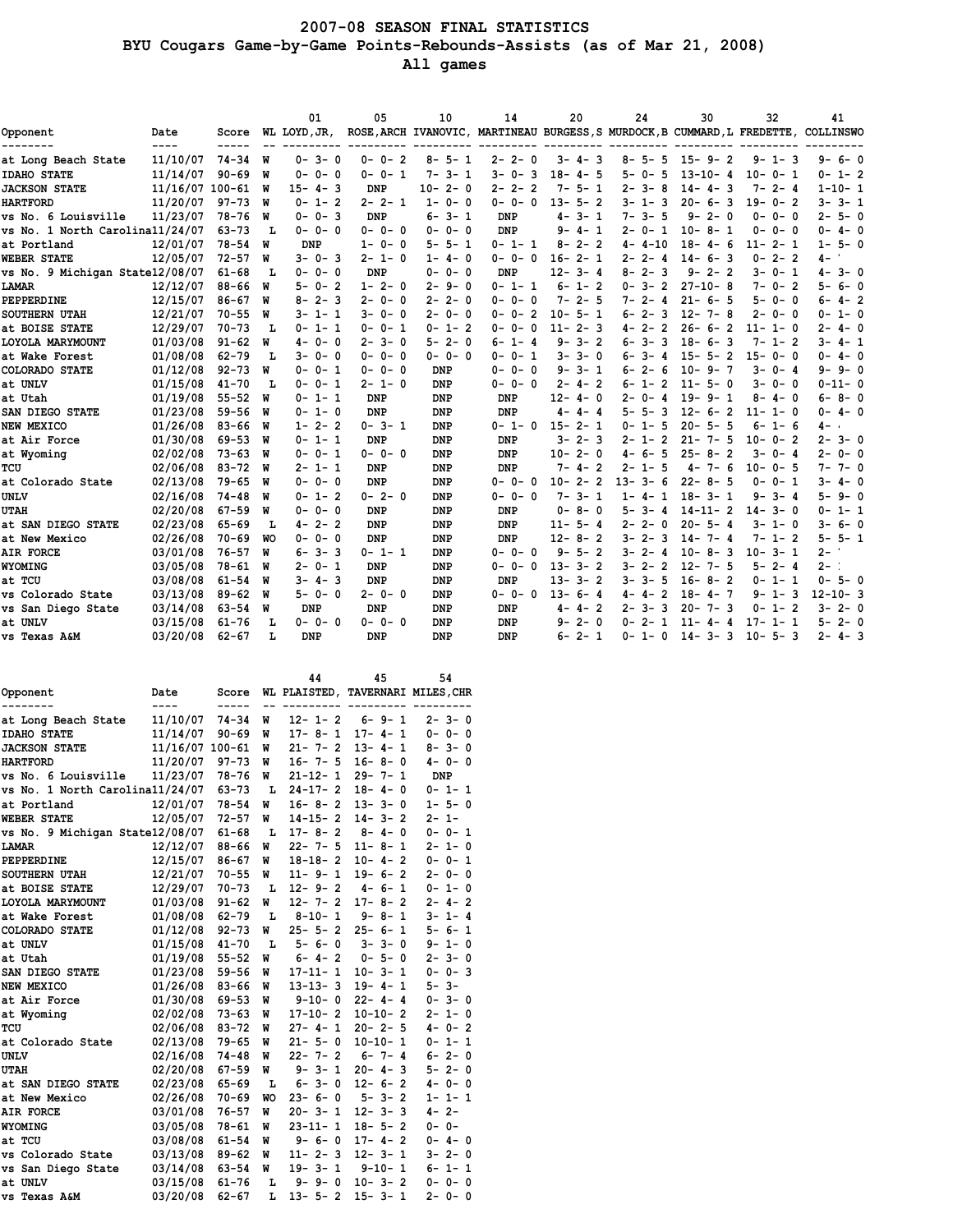### 2007-08 SEASON FINAL STATISTICS BYU Cougars Game-by-Game Highs (as of Mar 21, 2008) All games

| Opponent                | Date                | Score WL |     | <b>POINTS</b>                   | <b>REBOUNDS</b>                                                                   | ASSISTS                                                        | <b>STEALS</b>                                               | <b>BLOCKED SHOTS</b>                                                     |
|-------------------------|---------------------|----------|-----|---------------------------------|-----------------------------------------------------------------------------------|----------------------------------------------------------------|-------------------------------------------------------------|--------------------------------------------------------------------------|
| at Long Beach State     | $11/10/07$ 74-34 W  |          |     | 15-CUMMARD, Lee                 | 9-TAVERNARI, Jo 5-MURDOCK, Ben<br>CUMMARD, Lee                                    |                                                                | 2-TAVERNARI, Jo 1-BURGESS, Sam                              |                                                                          |
| <b>IDAHO STATE</b>      | $11/14/07$ 90-69 W  |          |     | 18-BURGESS, Sam 10-CUMMARD, Lee |                                                                                   | 5-MURDOCK, Ben<br>BURGESS, Sam                                 | 2-TAVERNARI, Jo 1-COLLINSWORTH,<br>CUMMARD, Lee             |                                                                          |
| <b>JACKSON STATE</b>    | $11/16/07$ 100-61 W |          |     |                                 | 21-PLAISTED, Tre 10-COLLINSWORTH,                                                 | 8-MURDOCK, Ben                                                 | 4-FREDETTE, Jim 2-MILES, Chris<br>CUMMARD, Lee              |                                                                          |
| <b>HARTFORD</b>         | 11/20/07 97-73 W    |          |     | 20-CUMMARD, Lee                 | 8-TAVERNARI, Jo 5-PLAISTED, Tre                                                   |                                                                | 4-FREDETTE, Jim None                                        |                                                                          |
| vs No. 6 Louisville     | 11/23/07 78-76 W    |          |     |                                 | 29-TAVERNARI, Jo 12-PLAISTED, Tre 5-MURDOCK, Ben                                  |                                                                | BURGESS, Sam                                                | 2-TAVERNARI, Jo 1-PLAISTED, Tre                                          |
| vs No. 1 North Carolina | 11/24/07 63-73      |          | л.  |                                 | 24-PLAISTED, Tre 17-PLAISTED, Tre 2-PLAISTED, Tre 2-TAVERNARI, Jo 1-PLAISTED, Tre |                                                                |                                                             | TAVERNARI, Jo                                                            |
| at Portland             | $12/01/07$ 78-54 W  |          |     | 18-CUMMARD, Lee                 | 8-PLAISTED, Tre 10-MURDOCK, Ben                                                   |                                                                | 2-TAVERNARI, Jo 1-MILES, Chris<br>MURDOCK, Ben              | IVANOVIC, Vuk<br>CUMMARD, Lee                                            |
| <b>WEBER STATE</b>      | 12/05/07 72-57 W    |          |     |                                 | 16-BURGESS, Sam 15-PLAISTED, Tre 4-MURDOCK, Ben                                   |                                                                | 2-FREDETTE, Jim 5-PLAISTED,<br>MURDOCK, Ben<br>BURGESS, Sam |                                                                          |
| vs No. 9 Michigan State |                     |          |     |                                 | 12/08/07 61-68 L 17-PLAISTED, Tre 8-PLAISTED, Tre 4-BURGESS, Sam                  |                                                                | 1-TAVERNARI, Jo 1-CUMMARD, Lee                              | BURGESS, Sam<br>PLAISTED, Tre<br>MURDOCK, Ben                            |
| LAMAR                   | $12/12/07$ 88-66 W  |          |     |                                 | 27-CUMMARD, Lee 10-CUMMARD, Lee 8-CUMMARD, Lee                                    |                                                                | 2-FREDETTE, Jim 1-CUMMARD, Lee                              | <b>COLLINSWORTH,</b><br>PLAISTED, Tre<br>TAVERNARI, Jo                   |
| PEPPERDINE              | $12/15/07$ 86-67 W  |          |     |                                 | 21-CUMMARD, Lee 18-PLAISTED, Tre 5-CUMMARD, Lee                                   | BURGESS, Sam                                                   | 2-PLAISTED, Tre<br>BURGESS, Sam<br>CUMMARD, Lee             | 4-CUMMARD, Lee                                                           |
| SOUTHERN UTAH           | 12/21/07 70-55 W    |          |     |                                 | 19-TAVERNARI, Jo 9-PLAISTED, Tre 8-CUMMARD, Lee                                   |                                                                | 5-CUMMARD, Lee                                              | 2-PLAISTED, Tre<br>TAVERNARI, Jo<br><b>COLLINSWORTH,</b><br>CUMMARD, Lee |
| at BOISE STATE          | 12/29/07 70-73      |          | - L | 26-CUMMARD, Lee                 | 9-PLAISTED, Tre 3-BURGESS, Sam                                                    |                                                                | 2-FREDETTE, Jim 2-CUMMARD, Lee                              |                                                                          |
| LOYOLA MARYMOUNT        | $01/03/08$ 91-62 W  |          |     | 18-CUMMARD, Lee                 |                                                                                   | 8-TAVERNARI, Jo 4-MARTINEAU, Ni 3-TAVERNARI, Jo 1-MILES, Chris |                                                             | CUMMARD, Lee                                                             |
| at Wake Forest          | 01/08/08 62-79 L    |          |     | CUMMARD, Lee                    | 15-FREDETTE, Jim 10-PLAISTED, Tre 4-MILES, Chris                                  | MURDOCK, Ben                                                   | 2-FREDETTE, Jim 1-MILES, Chris                              |                                                                          |
| COLORADO STATE          | $01/12/08$ 92-73 W  |          |     | TAVERNARI, Jo                   | 25-PLAISTED, Tre 9-COLLINSWORTH, 7-CUMMARD, Lee<br>CUMMARD, Lee                   |                                                                | 2-BURGESS, Sam                                              | 1-FREDETTE, Jim<br>CUMMARD, Lee<br>BURGESS, Sam                          |
| at UNLV                 | $01/15/08$ 41-70 L  |          |     |                                 | 11-CUMMARD, Lee 11-COLLINSWORTH, 2-BURGESS, Sam                                   | MURDOCK, Ben                                                   | 2-TAVERNARI, Jo 1-PLAISTED, Tre                             | TAVERNARI, Jo                                                            |
| at Utah                 | $01/19/08$ 55-52 W  |          |     | 19-CUMMARD, Lee                 | 9-CUMMARD, Lee                                                                    | 4-MURDOCK, Ben                                                 | 2-CUMMARD, Lee                                              | 1-PLAISTED, Tre<br>MILES, Chris<br>LOYD, JR., Mi                         |
| SAN DIEGO STATE         | $01/23/08$ 59-56 W  |          |     |                                 | 17-PLAISTED, Tre 11-PLAISTED, Tre 4-BURGESS, Sam                                  |                                                                | 2-CUMMARD, Lee                                              | 2-PLAISTED, Tre                                                          |
| <b>NEW MEXICO</b>       | 01/26/08 83-66 W    |          |     |                                 | 20-CUMMARD, Lee 13-PLAISTED, Tre 6-FREDETTE, Jim 1-MARTINEAU, Ni                  |                                                                | TAVERNARI, Jo<br>PLAISTED, Tre                              | 1-ROSE, Are<br>BURGESS, Sam<br>FREDETTE, Jim<br>PLAISTED, Tre            |
| at Air Force            | $01/30/08$ 69-53 W  |          |     |                                 | 22-TAVERNARI, Jo 10-PLAISTED, Tre 5-CUMMARD, Lee                                  |                                                                | 3-TAVERNARI, Jo 1-CUMMARD, Lee                              |                                                                          |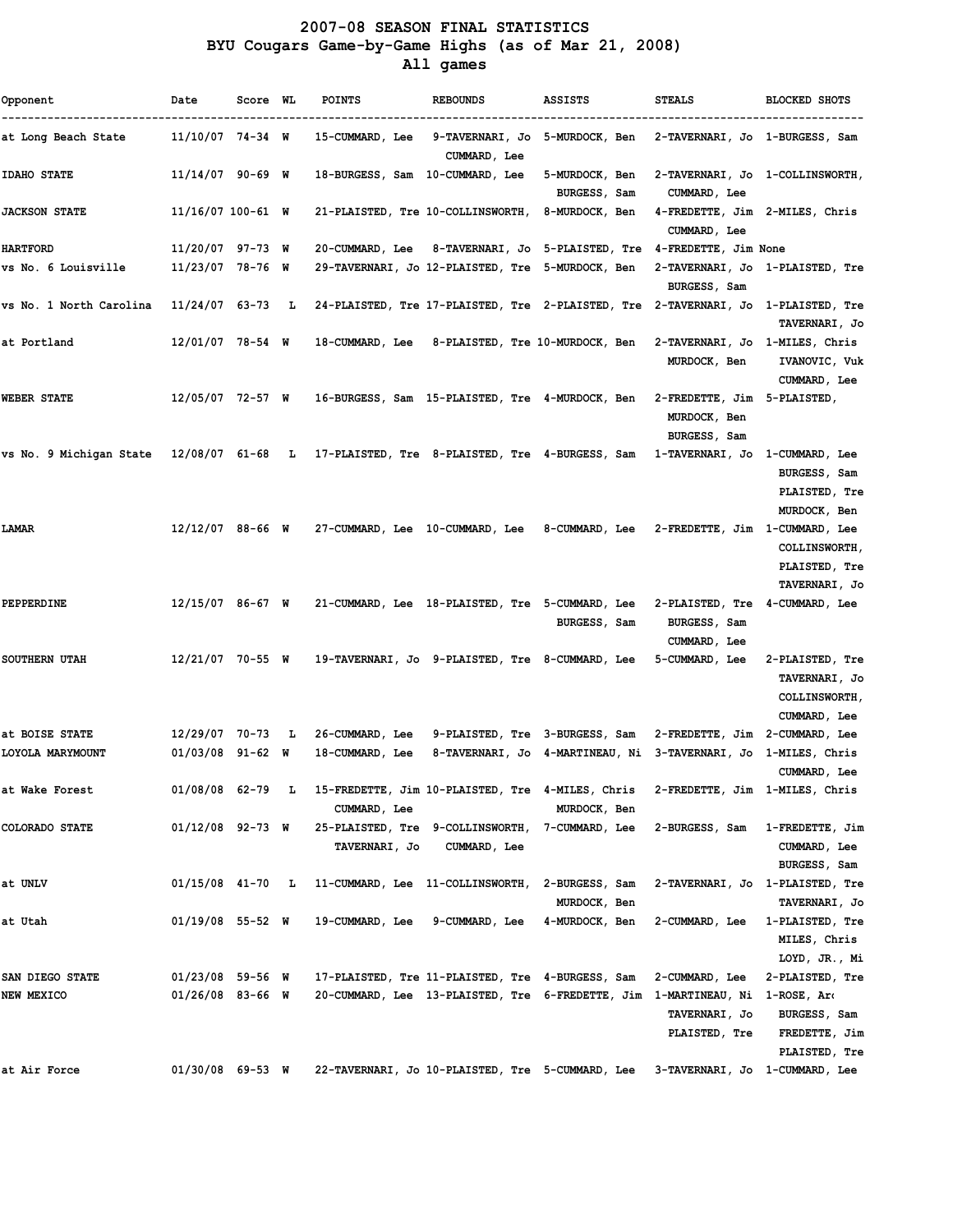#### 2007-08 SEASON FINAL STATISTICS BYU Cougars Game-by-Game Highs (as of Mar 21, 2008) All games

| Opponent           | Date                | Score WL |     | <b>POINTS</b>                    | <b>REBOUNDS</b>                                                                  | <b>ASSISTS</b>                       | <b>STEALS</b>                                                                    | <b>BLOCKED SHOTS</b>                                    |
|--------------------|---------------------|----------|-----|----------------------------------|----------------------------------------------------------------------------------|--------------------------------------|----------------------------------------------------------------------------------|---------------------------------------------------------|
| at Wyoming         | $02/02/08$ 73-63 W  |          |     |                                  | 25-CUMMARD, Lee 10-PLAISTED, Tre 5-MURDOCK, Ben<br>TAVERNARI, Jo                 |                                      | 1-BURGESS, Sam<br>CUMMARD, Lee                                                   | 1-TAVERNARI, Jo                                         |
| TCU                | $02/06/08$ 83-72 W  |          |     | 27-PLAISTED, Tre 7-CUMMARD, Lee  | <b>COLLINSWORTH,</b>                                                             | 6-CUMMARD, Lee                       | 2-TAVERNARI, Jo<br>PLAISTED, Tre                                                 | 2-CUMMARD, Lee                                          |
| at Colorado State  | $02/13/08$ 79-65 W  |          |     |                                  | 22-CUMMARD, Lee 10-TAVERNARI, Jo                                                 | 6-MURDOCK, Ben                       | 1-BURGESS, Sam<br>MILES, Chris<br>COLLINSWORTH,<br>PLAISTED, Tre<br>CUMMARD, Lee | 2-BURGESS, Sam<br><b>COLLINSWORTH,</b>                  |
| <b>UNLV</b>        | $02/16/08$ 74-48 W  |          |     |                                  | 22-PLAISTED, Tre 9-COLLINSWORTH, 4-TAVERNARI, Jo 2-PLAISTED, Tre 2-CUMMARD, Lee  | FREDETTE, Jim                        | BURGESS, Sam<br>CUMMARD, Lee                                                     | MILES, Chris<br>TAVERNARI, Jo                           |
| UTAH               | $02/20/08$ 67-59 W  |          |     | 20-TAVERNARI, Jo 11-CUMMARD, Lee |                                                                                  | 4-MURDOCK, Ben                       | 4-MURDOCK, Ben                                                                   | 3-CUMMARD, Lee                                          |
| at SAN DIEGO STATE | $02/23/08$ 65-69    |          | L   | 20-CUMMARD, Lee                  | 6-TAVERNARI, Jo<br><b>COLLINSWORTH,</b>                                          | 4-BURGESS, Sam<br>CUMMARD, Lee       | 3-TAVERNARI, Jo                                                                  | 1-COLLINSWORTH,<br>MILES, Chris                         |
| at New Mexico      | $02/26/08$ 70-69 WO |          |     | 23-PLAISTED, Tre 8-BURGESS, Sam  |                                                                                  | 4-CUMMARD, Lee                       | 1-FREDETTE, Jim 5-PLAISTED, Tre<br>MILES, Chris<br>BURGESS, Sam                  |                                                         |
| <b>AIR FORCE</b>   | 03/01/08 76-57 W    |          |     | 20-PLAISTED, Tre 8-CUMMARD, Lee  |                                                                                  | 4-MURDOCK, Ben                       | 1-MURDOCK, Ben<br>TAVERNARI, Jo<br>BURGESS, Sam<br>CUMMARD, Lee<br>FREDETTE, Jim | 3-CUMMARD,                                              |
| <b>WYOMING</b>     | $03/05/08$ 78-61 W  |          |     |                                  | 23-PLAISTED, Tre 11-PLAISTED, Tre 5-CUMMARD, Lee                                 |                                      | 5-TAVERNARI, Jo                                                                  | 2-CUMMARD,                                              |
| at TCU             | $03/08/08$ 61-54 W  |          |     | 17-TAVERNARI, Jo 8-CUMMARD, Lee  |                                                                                  | 5-MURDOCK, Ben                       | 2-MURDOCK, Ben<br>LOYD, JR., Mi<br>TAVERNARI, Jo                                 | 3-CUMMARD, Lee                                          |
| vs Colorado State  | $03/13/08$ 89-62 W  |          |     |                                  | 18-CUMMARD, Lee 10-COLLINSWORTH, 7-CUMMARD, Lee                                  |                                      | 2-BURGESS, Sam                                                                   | 2-PLAISTED, Tre<br><b>COLLINSWORTH,</b><br>CUMMARD, Lee |
| vs San Diego State | $03/14/08$ 63-54 W  |          |     |                                  | 20-CUMMARD, Lee 10-TAVERNARI, Jo 3-CUMMARD, Lee                                  | MURDOCK, Ben                         | 1-TAVERNARI, Jo 2-PLAISTED, Tre<br>MILES, Chris<br>BURGESS, Sam                  | CUMMARD, Lee                                            |
| at UNLV            | 03/15/08 61-76      |          | - L |                                  | 17-FREDETTE, Jim 9-PLAISTED, Tre 4-CUMMARD, Lee                                  |                                      | 1-CUMMARD, Lee<br>FREDETTE, Jim<br>ROSE, Archie                                  | 1-CUMMARD, Lee                                          |
| vs Texas A&M       | $03/20/08$ 62-67    |          | - L |                                  | 15-TAVERNARI, Jo 5-PLAISTED, Tre 3-FREDETTE, Jim 2-BURGESS, Sam<br>FREDETTE, Jim | <b>COLLINSWORTH,</b><br>CUMMARD, Lee | <b>COLLINSWORTH,</b>                                                             | 1-COLLINSWORTH,                                         |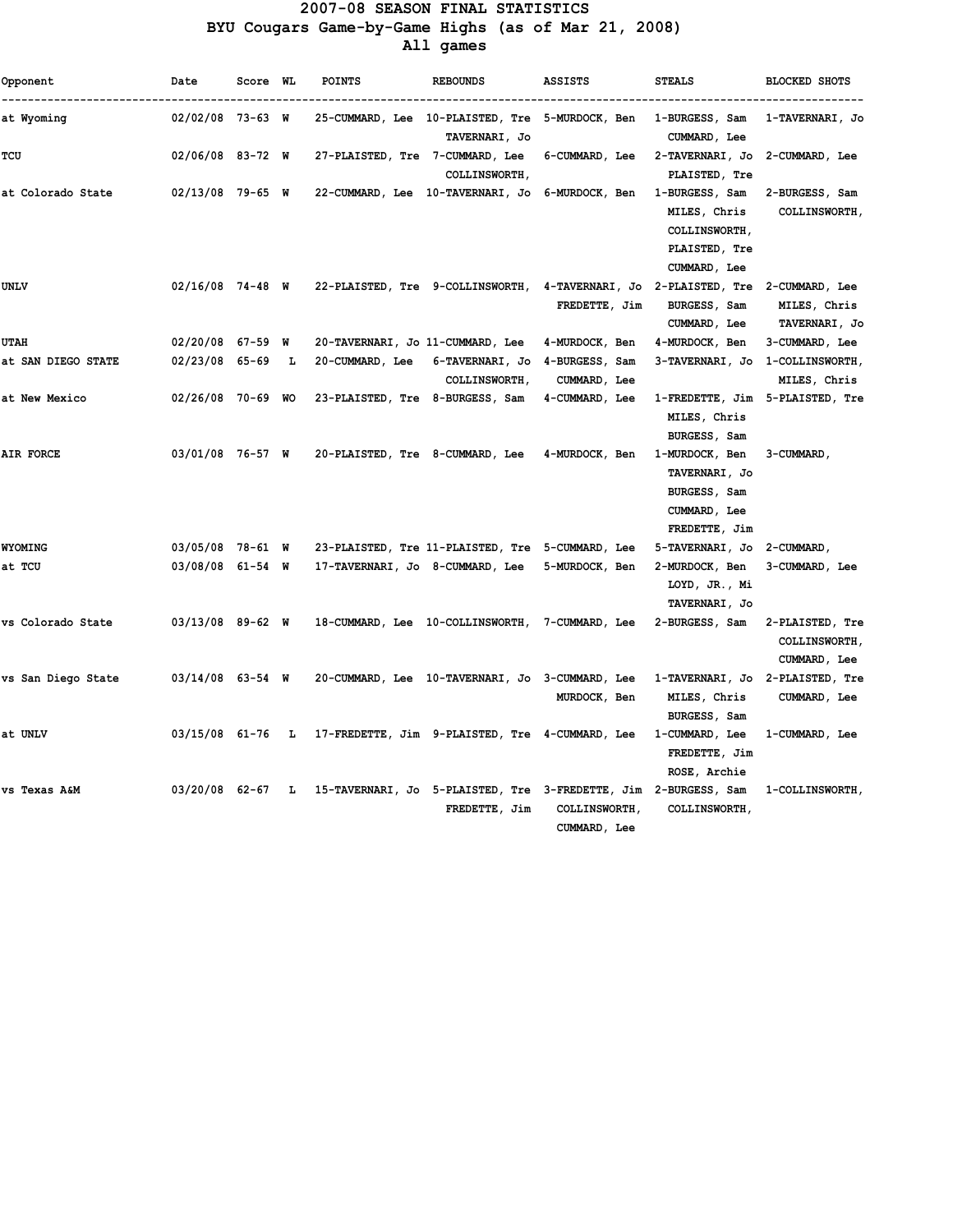### BYU Cougars - TEAM GAME HIGHS

| $POINTS$              | 100 |  | vs Jackson State $(11/16/07)$             |
|-----------------------|-----|--|-------------------------------------------|
|                       | 97  |  | vs Hartford $(11/20/07)$                  |
|                       | 92  |  | vs Colorado State (01/12/08)              |
|                       | 91  |  | vs Loyola Marymount (01/03/08)            |
|                       | 90  |  | vs Idaho State (11/14/07)                 |
| FIELD GOALS MADE      | 37  |  | $vs$ PEPPERDINE $(12/15/07)$              |
|                       | 36  |  | vs Jackson State (11/16/07)               |
| FIELD GOAL ATTEMPTS   | 68  |  | vs Loyola Marymount (01/03/08)            |
|                       | 67  |  | vs Colorado State (01/12/08)              |
|                       | 67  |  | vs Lamar (12/12/07)                       |
| FIELD GOAL PERCENTAGE |     |  | .652 (30-46) vs Colorado State (03/13/08) |
|                       |     |  | $.604$ (29-48) vs Hartford (11/20/07)     |
| 3 PT FIELD GOALS MADE | 13  |  | vs New Mexico $(01/26/08)$                |
|                       | 13  |  | vs Hartford $(11/20/07)$                  |
| 3 PT FG ATTEMPTS      | 33  |  | vs Loyola Marymount (01/03/08)            |
|                       | 31  |  | at Wake Forest (01/08/08)                 |
| 3 PT FG PERCENTAGE    |     |  | .813 (13-16) vs New Mexico (01/26/08)     |
|                       |     |  | .600 (12-20) vs Colorado State (03/13/08) |
| FREE THROWS MADE      | 26  |  | vs Hartford $(11/20/07)$                  |
|                       | 22  |  | vs Utah (02/20/08)                        |
|                       | 22  |  | vs Jackson State (11/16/07)               |
| FREE THROW ATTEMPTS   | 32  |  | vs Utah (02/20/08)                        |
|                       | 32  |  | vs Hartford $(11/20/07)$                  |
| FREE THROW PERCENTAGE |     |  | $.818$ ( 9-11) vs TCU (02/06/08)          |
|                       |     |  | $.813$ (26-32) vs Hartford (11/20/07)     |
| $REBOUNDS$            | 55  |  | at Long Beach State (11/10/07)            |
|                       | 50  |  | vs Lamar (12/12/07)                       |
| $ASSISTS.$            | 27  |  | vs TCU (02/06/08)                         |
|                       | 25  |  | vs New Mexico $(01/26/08)$                |
|                       | 25  |  | vs Jackson State (11/16/07)               |
| STEALS                | 14  |  | vs Wyoming (03/05/08)                     |
|                       | 14  |  | vs Jackson State (11/16/07)               |
| BLOCKED SHOTS         | 9   |  | vs Southern Utah (12/21/07)               |
|                       | 9   |  | $vs$ PEPPERDINE $(12/15/07)$              |
| $TURNOVERS$           | 29  |  | vs PEPPERDINE $(12/15/07)$                |
|                       | 22  |  | at Wake Forest (01/08/08)                 |
|                       | 22  |  | vs Southern Utah (12/21/07)               |
| $FOULS$               | 26  |  | at SAN DIEGO STATE (02/23/08)             |
|                       | 24  |  | vs No. 1 North Carolina $(11/24/07)$      |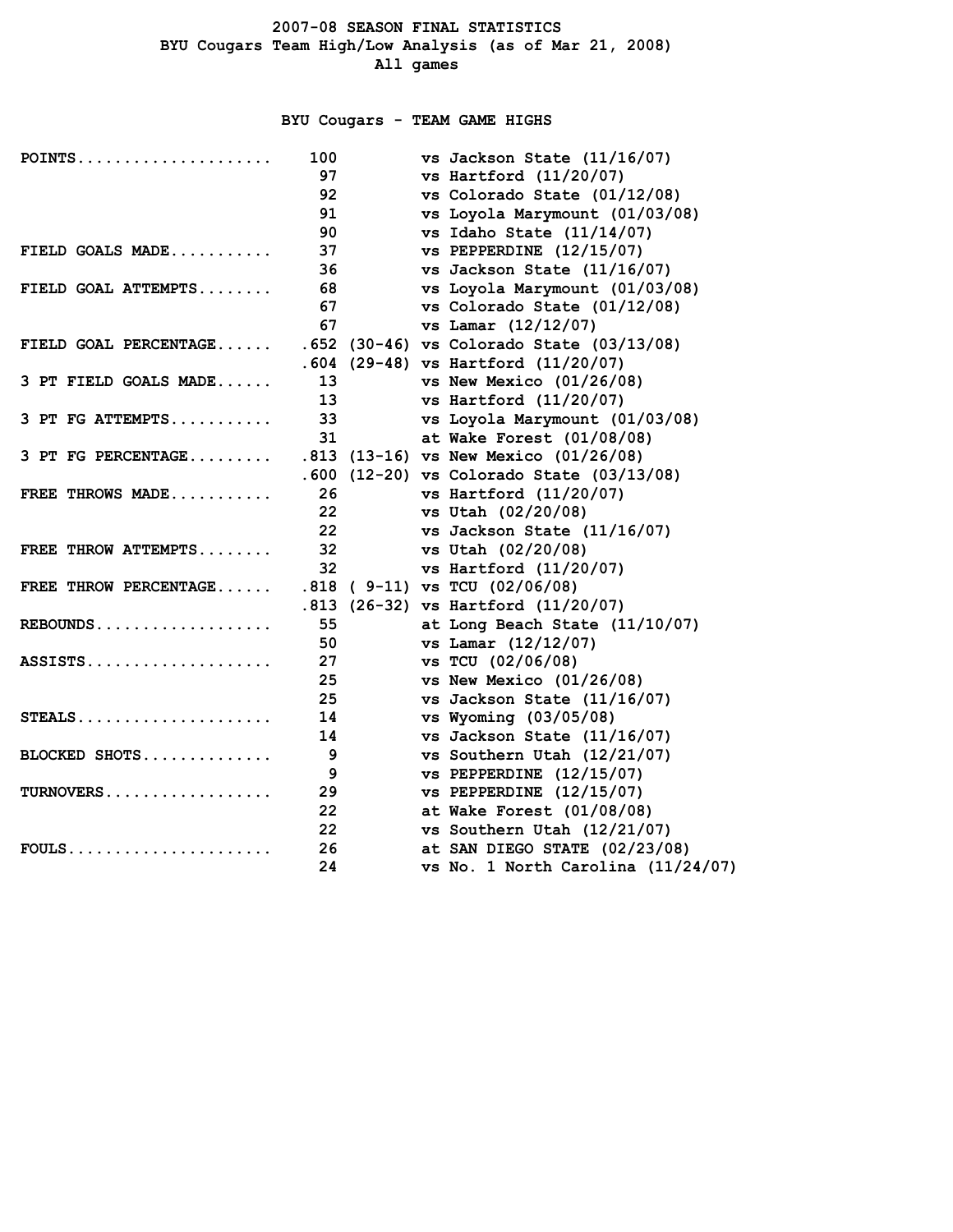### Opponent - GAME HIGHS

| POINTS                | 79                | at Wake Forest (01/08/08)                  |
|-----------------------|-------------------|--------------------------------------------|
|                       | 76                | at UNLV (03/15/08)                         |
|                       | 76                | vs No. 6 Louisville $(11/23/07)$           |
|                       | 73                | vs Colorado State (01/12/08)               |
|                       | 73                | at BOISE STATE (12/29/07)                  |
|                       | 73                | vs No. 1 North Carolina $(11/24/07)$       |
|                       | 73                | vs Hartford $(11/20/07)$                   |
| FIELD GOALS MADE      | 30                | at Wake Forest (01/08/08)                  |
|                       | 29                | vs TCU (02/06/08)                          |
| FIELD GOAL ATTEMPTS   | 71                | at New Mexico $(02/26/08)$                 |
|                       | 70                | $vs$ PEPPERDINE $(12/15/07)$               |
| FIELD GOAL PERCENTAGE |                   | $.543$ (25-46) vs Texas A&M (03/20/08)     |
|                       |                   | .517 (30-58) at Wake Forest (01/08/08)     |
| 3 PT FIELD GOALS MADE | 11                | vs Hartford $(11/20/07)$                   |
|                       | 10                | at UNLV (01/15/08)                         |
| 3 PT FG ATTEMPTS      | 25                | at UNLV (01/15/08)                         |
|                       | 25                | vs Hartford $(11/20/07)$                   |
| 3 PT FG PERCENTAGE    |                   | $.500$ (8-16) vs Texas A&M (03/20/08)      |
|                       |                   | $.450$ (9-20) at UNLV (03/15/08)           |
| FREE THROWS MADE      | 23                | vs No. 1 North Carolina (11/24/07)         |
|                       | $22 \overline{ }$ | vs Air Force $(03/01/08)$                  |
| FREE THROW ATTEMPTS   | 30                | at SAN DIEGO STATE (02/23/08)              |
|                       | 30                | vs No. 1 North Carolina $(11/24/07)$       |
| FREE THROW PERCENTAGE |                   | .909 (10-11) vs San Diego State (01/23/08) |
|                       |                   | .900 ( 9-10) vs Colorado State (03/13/08)  |
|                       |                   | .900 ( 9-10) vs Utah (02/20/08)            |
| REBOUNDS              | 45                | at TCU (03/08/08)                          |
|                       | 42                | at New Mexico $(02/26/08)$                 |
| $ASSISTS.$            | 19                | at BOISE STATE (12/29/07)                  |
|                       | 18                | vs Texas A&M (03/20/08)                    |
| $STEALS$              | 14                | $vs$ PEPPERDINE $(12/15/07)$               |
|                       | 11                | at Wake Forest (01/08/08)                  |
|                       | 11                | vs Southern Utah (12/21/07)                |
|                       | 11                | vs Hartford $(11/20/07)$                   |
| BLOCKED SHOTS         | 6                 | at Wake Forest (01/08/08)                  |
|                       | 5                 | at SAN DIEGO STATE (02/23/08)              |
|                       | 5                 | vs Utah (02/20/08)                         |
|                       | 5                 | at Wyoming (02/02/08)                      |
| TURNOVERS             | 24                | vs Southern Utah (12/21/07)                |
|                       | 24                | $vs$ PEPPERDINE $(12/15/07)$               |
| $FOULS$               | 29                | vs Colorado State (01/12/08)               |
|                       | 25                | vs Utah (02/20/08)                         |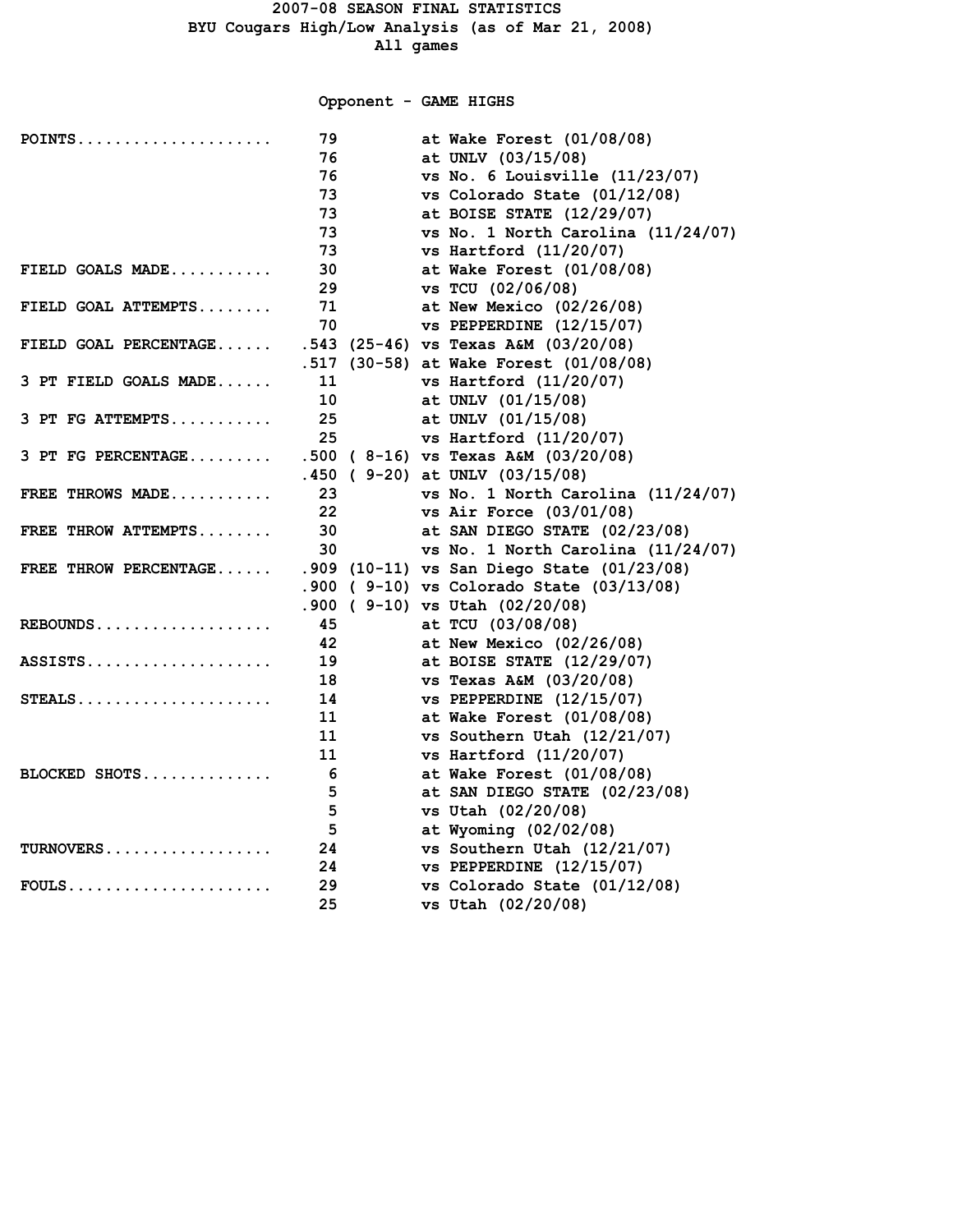# BYU Cougars - GAME LOWS

| $POINTS$              | 41             | at UNLV (01/15/08)                      |
|-----------------------|----------------|-----------------------------------------|
|                       | 55             | at Utah (01/19/08)                      |
|                       | 59             | vs San Diego State (01/23/08)           |
|                       | 61             | vs No. 9 Michigan State (12/08/07)      |
|                       | 61             | at TCU (03/08/08)                       |
|                       | 61             | at UNLV (03/15/08)                      |
| FIELD GOALS MADE      | 15             | at UNLV (01/15/08)                      |
|                       | 19             | vs Utah (02/20/08)                      |
|                       | 19             | at TCU (03/08/08)                       |
| FIELD GOAL ATTEMPTS   | 45             | at UNLV (01/15/08)                      |
|                       | 45             | at UNLV (03/15/08)                      |
| FIELD GOAL PERCENTAGE |                | .333 (15-45) at UNLV $(01/15/08)$       |
|                       |                | .333 (20-60) at Utah $(01/19/08)$       |
| 3 PT FIELD GOALS MADE | 3              | at UNLV (01/15/08)                      |
|                       | 3              | at Utah (01/19/08)                      |
| 3 PT FG ATTEMPTS      | 13             | vs UNLV (02/16/08)                      |
|                       | 15             | vs Jackson State (11/16/07)             |
|                       | 15             | vs Southern Utah (12/21/07)             |
|                       | 15             | vs Utah (02/20/08)                      |
|                       | 15             | vs San Diego State (03/14/08)           |
| 3 PT FG PERCENTAGE    |                | $.143$ ( 3-21) at UNLV (01/15/08)       |
|                       |                | $.176$ ( 3-17) at Utah (01/19/08)       |
| FREE THROWS MADE      | 3              | at SAN DIEGO STATE (02/23/08)           |
|                       | 5              | $vs$ PEPPERDINE $(12/15/07)$            |
| FREE THROW ATTEMPTS   | 6              | at SAN DIEGO STATE (02/23/08)           |
|                       | 9              | vs No. 1 North Carolina $(11/24/07)$    |
| FREE THROW PERCENTAGE |                | .400 ( $8-20$ ) at UNLV (01/15/08)      |
|                       |                | $.417$ ( 5-12) vs PEPPERDINE (12/15/07) |
| $REBOUNDS$            | 25             | at UNLV (03/15/08)                      |
|                       | 25             | vs Texas A&M (03/20/08)                 |
| ASSISTS               | 5              | at UNLV (01/15/08)                      |
|                       | 6              | vs No. 1 North Carolina $(11/24/07)$    |
| $STEALS$              | $\mathbf{1}$   | vs No. 9 Michigan State (12/08/07)      |
|                       | $\overline{2}$ | at Wyoming (02/02/08)                   |
| BLOCKED SHOTS         | 0              | vs Hartford $(11/20/07)$                |
|                       | $\mathbf 1$    | at Long Beach State (11/10/07)          |
|                       | $\mathbf 1$    | vs Idaho State $(11/14/07)$             |
|                       | $\mathbf 1$    | vs No. 6 Louisville (11/23/07)          |
|                       | 1              | at Wake Forest (01/08/08)               |
|                       | 1              | at Air Force (01/30/08)                 |
|                       | 1              | at Wyoming (02/02/08)                   |
|                       | 1              | at UNLV (03/15/08)                      |
|                       | 1              | vs Texas A&M (03/20/08)                 |
| TURNOVERS             | 7              | vs Wyoming (03/05/08)                   |
|                       | 7              | vs Texas A&M (03/20/08)                 |
| $FOULS$               | 9              | vs TCU (02/06/08)                       |
|                       | 10             | vs San Diego State (03/14/08)           |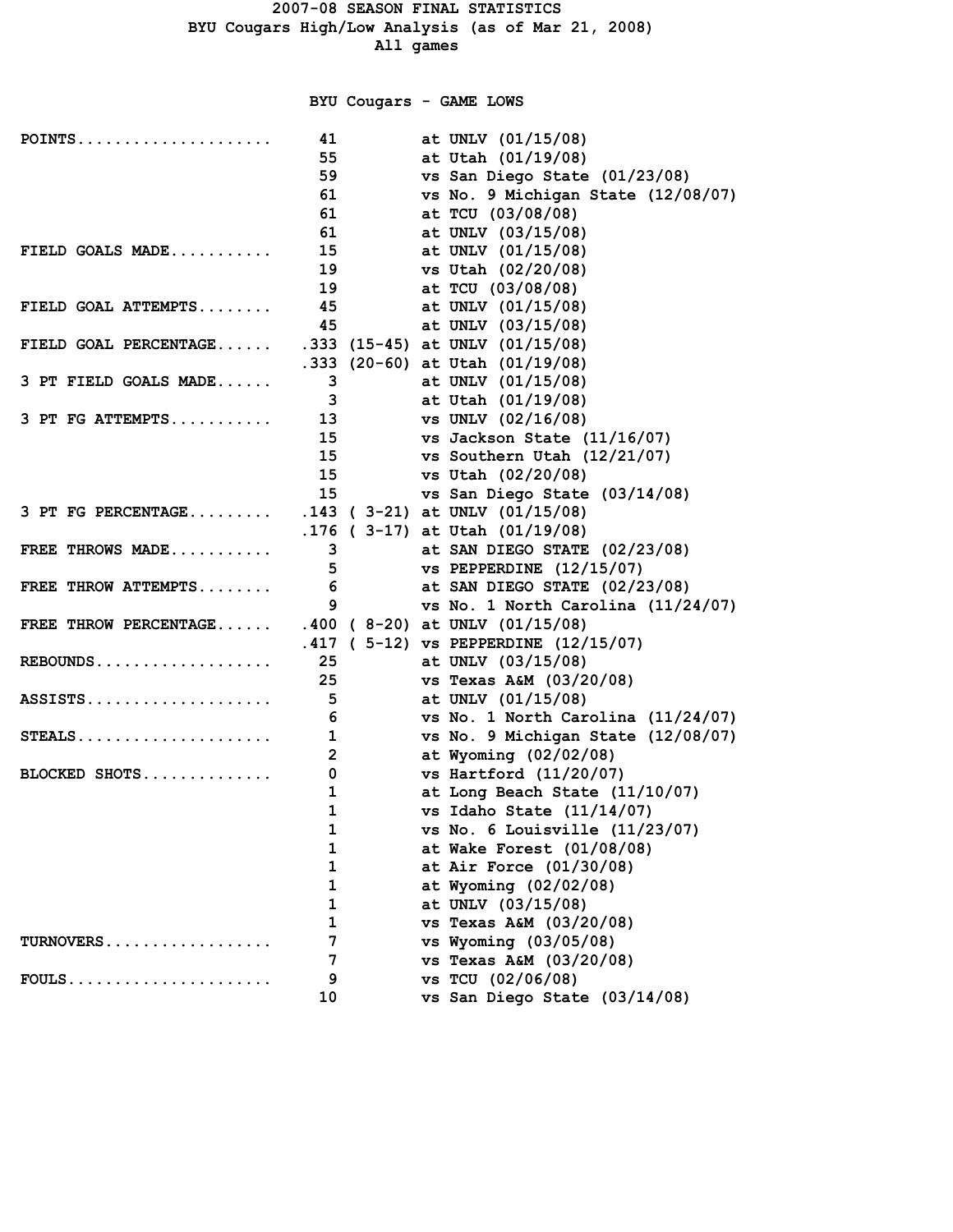Opponent - GAME LOWS

| POINTS                | 34              | at Long Beach State (11/10/07)                                                     |
|-----------------------|-----------------|------------------------------------------------------------------------------------|
|                       | 48              | vs UNLV (02/16/08)                                                                 |
|                       | 52              | at Utah (01/19/08)                                                                 |
|                       | 53              | at Air Force (01/30/08)                                                            |
|                       | 54              | at Portland (12/01/07)                                                             |
|                       | 54              | at TCU (03/08/08)                                                                  |
|                       | 54              | vs San Diego State (03/14/08)                                                      |
| FIELD GOALS MADE      | 13 <sup>7</sup> | at Long Beach State (11/10/07)                                                     |
|                       | 16              | at Air Force (01/30/08)                                                            |
| FIELD GOAL ATTEMPTS   | 41              | at Air Force (01/30/08)                                                            |
| FIELD GOAL PERCENTAGE | 46              | vs Texas A&M (03/20/08)                                                            |
|                       |                 | .191 (13-68) at Long Beach State (11/10/07)<br>.290 $(18-62)$ vs UNLV $(02/16/08)$ |
|                       |                 | $.290$ (18-62) at TCU (03/08/08)                                                   |
| 3 PT FIELD GOALS MADE | 0               | at Wyoming (02/02/08)                                                              |
|                       | $\mathbf{1}$    | vs Air Force (03/01/08)                                                            |
| $3$ PT FG ATTEMPTS    | 8               | vs UNLV (02/16/08)                                                                 |
|                       | 11              | vs No. 1 North Carolina $(11/24/07)$                                               |
| 3 PT FG PERCENTAGE    |                 | $.000$ (0-15) at Wyoming (02/02/08)                                                |
|                       |                 | .083 (1-12) vs Air Force (03/01/08)                                                |
| FREE THROWS MADE      | 5               | at Portland (12/01/07)                                                             |
|                       | 5               | at Utah (01/19/08)                                                                 |
| FREE THROW ATTEMPTS   | 8               | at Portland (12/01/07)                                                             |
|                       | 8               | at Utah (01/19/08)                                                                 |
| FREE THROW PERCENTAGE |                 | .500 ( 7-14) vs San Diego State (03/14/08)                                         |
|                       |                 | .500 ( 8-16) vs Jackson State (11/16/07)                                           |
| REBOUNDS              | 19              | vs Hartford $(11/20/07)$                                                           |
|                       | 23              | at Air Force (01/30/08)                                                            |
| ASSISTS               | 6               | at Long Beach State (11/10/07)                                                     |
|                       | 6               | vs No. 6 Louisville $(11/23/07)$                                                   |
|                       | 6               | vs No. 1 North Carolina (11/24/07)                                                 |
|                       | 6               | vs San Diego State (01/23/08)                                                      |
|                       | 6               | at UNLV (03/15/08)                                                                 |
| $STEALS$              | $\overline{2}$  | vs Texas A&M (03/20/08)                                                            |
|                       | 4               | vs No. 6 Louisville $(11/23/07)$                                                   |
|                       | 4               | at BOISE STATE (12/29/07)                                                          |
|                       | 4               | vs Loyola Marymount (01/03/08)                                                     |
|                       | 4               | at Utah (01/19/08)                                                                 |
|                       | 4               | at New Mexico $(02/26/08)$                                                         |
|                       | 4               | vs Wyoming (03/05/08)                                                              |
|                       | 4               | vs Colorado State (03/13/08)                                                       |
| BLOCKED SHOTS         | 0               | vs Jackson State (11/16/07)                                                        |
|                       | 0               | vs Hartford $(11/20/07)$                                                           |
|                       | 0               | vs No. 6 Louisville $(11/23/07)$                                                   |
|                       | 0               | vs Southern Utah (12/21/07)                                                        |
|                       | 0               | vs TCU (02/06/08)                                                                  |
|                       | 0               | at Colorado State (02/13/08)                                                       |
|                       | 0               | vs Colorado State (03/13/08)                                                       |
|                       | 0               | vs Texas A&M (03/20/08)                                                            |
| TURNOVERS             | 6<br>7          | vs New Mexico $(01/26/08)$                                                         |
|                       | 7               | at New Mexico (02/26/08)                                                           |
|                       |                 | at UNLV (03/15/08)                                                                 |
| $FOULS$               | 12<br>13        | vs TCU (02/06/08)                                                                  |
|                       |                 | vs No. 1 North Carolina $(11/24/07)$                                               |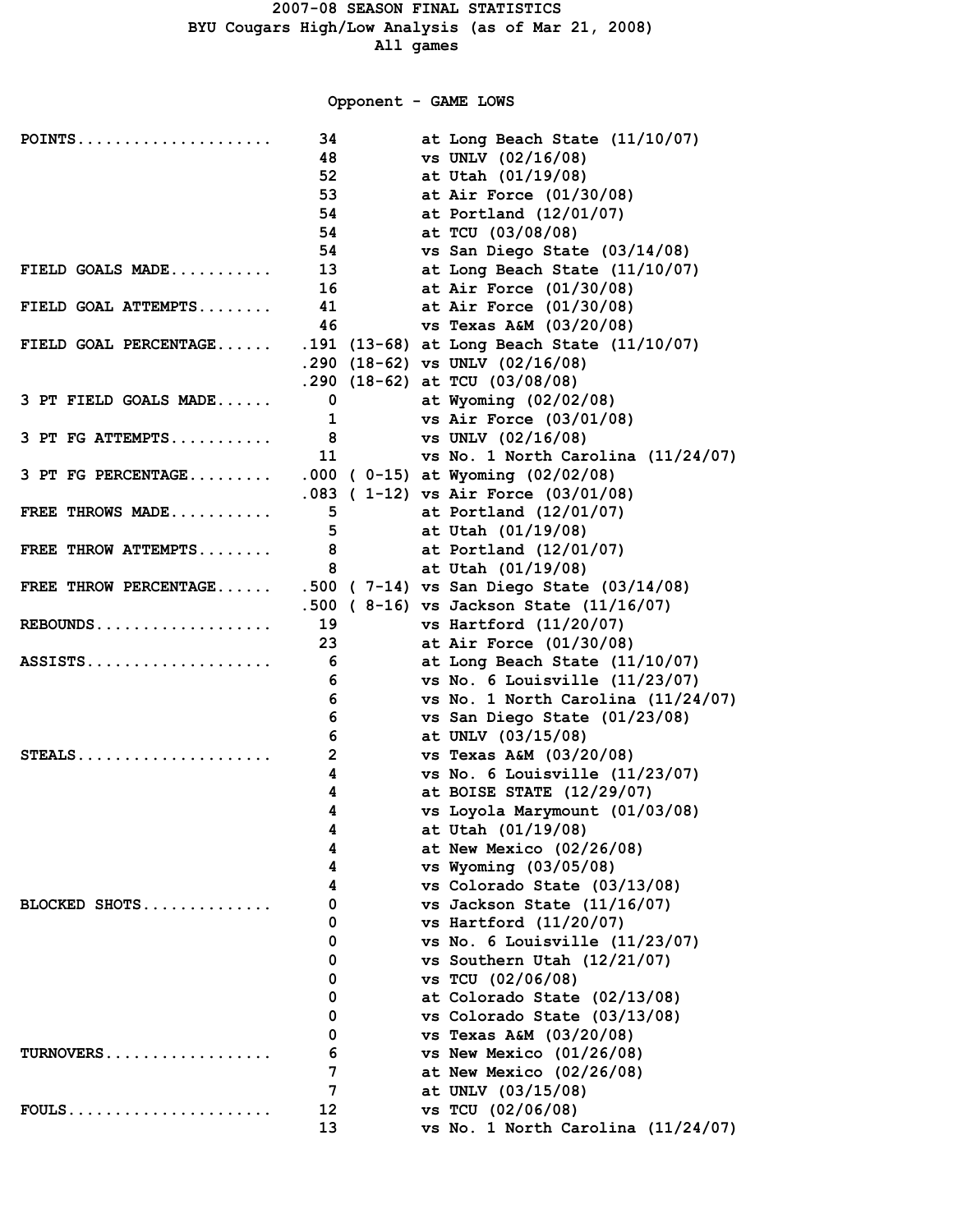## BYU Cougars - INDIVIDUAL GAME HIGHS

| $POINTS$                                   | 29 | TAVERNARI, Jonathan vs No. 6 Louisville (11/23/07)             |
|--------------------------------------------|----|----------------------------------------------------------------|
|                                            | 27 | PLAISTED, Trent vs TCU (02/06/08)                              |
|                                            | 27 | CUMMARD, Lee vs Lamar (12/12/07)                               |
|                                            | 26 | CUMMARD, Lee at BOISE STATE (12/29/07)                         |
|                                            | 25 | CUMMARD, Lee at Wyoming (02/02/08)                             |
|                                            | 25 | TAVERNARI, Jonathan vs Colorado State (01/12/08)               |
|                                            | 25 | PLAISTED, Trent vs Colorado State (01/12/08)                   |
| FIELD GOALS MADE                           | 11 | PLAISTED, Trent vs Colorado State (01/12/08)                   |
|                                            | 11 | CUMMARD, Lee vs Lamar (12/12/07)                               |
| FIELD GOAL ATT                             | 22 | TAVERNARI, Jonathan vs No. 6 Louisville (11/23/07)             |
| FG PCT (min 4 made)                        |    | 1.000 (9-9) PLAISTED, Trent at Colorado State (02/13/08)       |
|                                            |    | 1.000 ( $4-4$ ) BURGESS, Sam at BOISE STATE (12/29/07)         |
|                                            |    | 1.000 (4-4) IVANOVIC, Vuk at Long Beach State (11/10/07)       |
| $3$ PT FG MADE                             | 6  | TAVERNARI, Jonathan vs No. 1 North Carolina (11/24/07)         |
|                                            | 5. | TAVERNARI, Jonathan vs New Mexico (01/26/08)                   |
|                                            | 5. | TAVERNARI, Jonathan vs Colorado State (01/12/08)               |
|                                            | 5  | TAVERNARI, Jonathan vs Loyola Marymount (01/03/08)             |
|                                            | 5  | CUMMARD, Lee vs Lamar (12/12/07)                               |
|                                            | 5. | TAVERNARI, Jonathan vs No. 6 Louisville (11/23/07)             |
| $3$ PT FG ATTEMPTS                         | 16 | TAVERNARI, Jonathan vs No. 1 North Carolina (11/24/07)         |
|                                            | 11 | TAVERNARI, Jonathan at Air Force (01/30/08)                    |
|                                            | 11 | TAVERNARI, Jonathan vs No. 6 Louisville (11/23/07)             |
| $3-PT$ FG PCT (min 2 made)                 |    | 1.000 ( $3-3$ ) BURGESS, Sam vs Air Force $(03/01/08)$         |
|                                            |    | 1.000 (3-3) BURGESS, Sam vs New Mexico (01/26/08)              |
|                                            |    | 1.000 ( 3-3 ) BURGESS, Sam at BOISE STATE (12/29/07)           |
|                                            |    | 1.000 ( 2-2 ) CUMMARD, Lee vs Texas A&M (03/20/08)             |
|                                            |    | 1.000 ( 2-2 ) BURGESS, Sam at UNLV (03/15/08)                  |
|                                            |    | 1.000 ( $2-2$ ) FREDETTE, Jimmer vs Air Force $(03/01/08)$     |
|                                            |    | 1.000 ( $2-2$ ) TAVERNARI, Jonathan vs UNLV (02/16/08)         |
|                                            |    | 1.000 (2-2) MURDOCK, Ben vs Loyola Marymount (01/03/08)        |
|                                            |    | 1.000 ( $2-2$ ) CUMMARD, Lee vs Jackson State (11/16/07)       |
| FREE THROWS MADE                           | 8  | PLAISTED, Trent vs Lamar (12/12/07)                            |
|                                            | 8  | PLAISTED, Trent vs Hartford (11/20/07)                         |
| FREE THROW ATT                             | 16 | PLAISTED, Trent vs Wyoming (03/05/08)                          |
|                                            | 16 | PLAISTED, Trent vs Lamar (12/12/07)                            |
| FT PCT $(min 3 made) \ldots \ldots \ldots$ |    | 1.000 ( $7-7$ ) CUMMARD, Lee at Utah $(01/19/08)$              |
|                                            |    | 1.000 ( 7-7 ) CUMMARD, Lee vs Weber State (12/05/07)           |
|                                            |    | 1.000 ( 6-6 ) CUMMARD, Lee vs San Diego State (03/14/08)       |
|                                            |    | 1.000 ( $6-6$ ) CUMMARD, Lee at BOISE STATE $(12/29/07)$       |
|                                            |    | 1.000 (5-5) FREDETTE, Jimmer vs Loyola Marymount (01/03/08)    |
|                                            |    | 1.000 (4-4) BURGESS, Sam vs San Diego State (03/14/08)         |
|                                            |    | 1.000 (4-4) TAVERNARI, Jonathan vs Wyoming (03/05/08)          |
|                                            |    | 1.000 ( $4-4$ ) FREDETTE, Jimmer vs Utah (02/20/08)            |
|                                            |    | 1.000 (4-4) TAVERNARI, Jonathan at Colorado State (02/13/08)   |
|                                            |    | 1.000 (4-4) BURGESS, Sam vs New Mexico (01/26/08)              |
|                                            |    | 1.000 (4-4) CUMMARD, Lee vs Loyola Marymount (01/03/08)        |
|                                            |    | 1.000 (4-4) MARTINEAU, Nick vs Loyola Marymount (01/03/08)     |
|                                            |    | 1.000 (4-4) MURDOCK, Ben at BOISE STATE (12/29/07)             |
|                                            |    | 1.000 ( $4-4$ ) BURGESS, Sam vs No. 6 Louisville (11/23/07)    |
|                                            |    | 1.000 (4-4) TAVERNARI, Jonathan vs No. 6 Louisville (11/23/07) |
|                                            |    | 1.000 (4-4) CUMMARD, Lee vs Hartford (11/20/07)                |
|                                            |    | 1.000 ( $4-4$ ) MILES, Chris vs Jackson State (11/16/07)       |
|                                            |    | $1.000$ (3-3) FREDETTE, Jimmer vs Hartford $(11/20/07)$        |
|                                            |    |                                                                |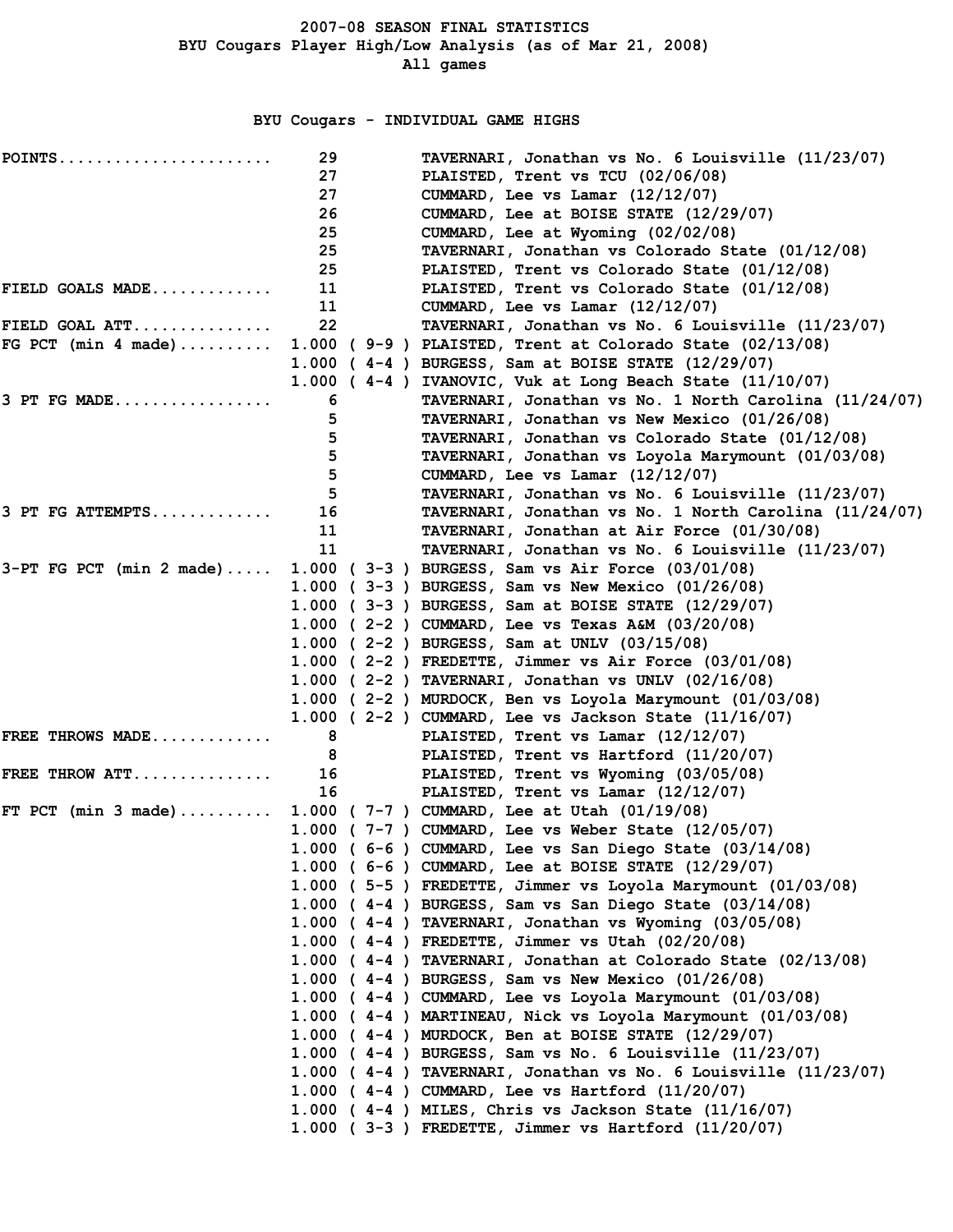|               |    | 1.000 ( $3-3$ ) COLLINSWORTH, Chris at Long Beach State $(11/10/07)$ |
|---------------|----|----------------------------------------------------------------------|
| REBOUNDS      | 18 | PLAISTED, Trent vs PEPPERDINE (12/15/07)                             |
|               | 17 | PLAISTED, Trent vs No. 1 North Carolina (11/24/07)                   |
| ASSISTS       | 10 | MURDOCK, Ben at Portland (12/01/0'                                   |
|               | 8  | CUMMARD, Lee vs Southern Utah (12/21/07)                             |
|               | 8  | CUMMARD, Lee vs Lamar (12/12/07)                                     |
|               | 8  | MURDOCK, Ben vs Jackson State (11/16/07)                             |
|               | 5  | TAVERNARI, Jonathan vs Wyoming (03/05/08)                            |
|               | 5  | CUMMARD, Lee vs Southern Utah (12/21/07)                             |
| BLOCKED SHOTS | 5  | PLAISTED, Trent at New Mexico (02/26/08)                             |
|               | 5  | PLAISTED, Trent vs Weber State (12/05/07)                            |
| TURNOVERS     |    | PLAISTED, Trent vs Colorado State (03/13/08)                         |
| $FOULS$       | 5  | CUMMARD, Lee at UNLV $(03/15/08)$                                    |
|               | 5  | TAVERNARI, Jonathan at TCU (03/08/08)                                |
|               | 5  | CUMMARD, Lee at New Mexico (02/26/08)                                |
|               | 5  | CUMMARD, Lee at SAN DIEGO STATE (02/23/08)                           |
|               | 5  | MILES, Chris at Colorado State (02/13/08)                            |
|               | 5  | BURGESS, Sam at UNLV (01/15/08)                                      |
|               | 5  | CUMMARD, Lee at Wake Forest (01/08/08)                               |
|               | 5  | MURDOCK, Ben at BOISE STATE (12/29/07)                               |
|               | 5  | PLAISTED, Trent vs Southern Utah (12/21/07)                          |
|               | 5  | CUMMARD, Lee vs No. 9 Michigan State (12/08/07)                      |
|               | 5  | BURGESS, Sam vs No. 1 North Carolina (11/24/07)                      |
|               | 5  | CUMMARD, Lee vs No. 6 Louisville (11/23/07)                          |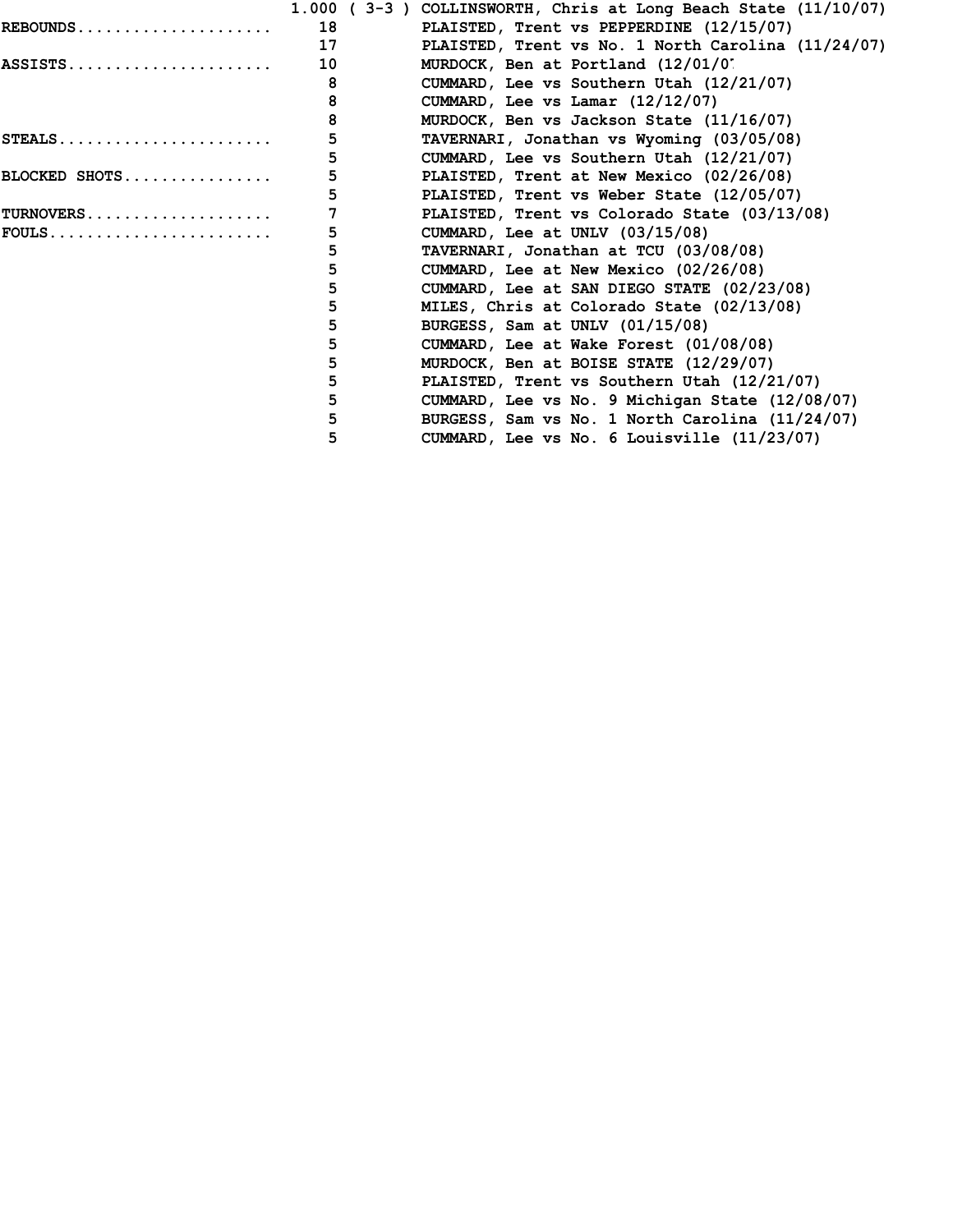#### OPPONENT INDIVIDUAL GAME HIGHS

| POINTS                     | 30      | GIDDENS, J.R. at New Mexico (02/26/08)                          |
|----------------------------|---------|-----------------------------------------------------------------|
|                            | 28      | WADE, Lorrenzo at SAN DIEGO STATE (02/23/08)                    |
|                            | 26      | CARTER, Josh vs Texas A&M (03/20/08)                            |
|                            | 26      | Teague, Jeff at Wake Forest (01/08/08)                          |
|                            | 24      | CREASON, Stuart at Colorado State (02/13/08)                    |
|                            | 24      | WALKER, Marcus vs Colorado State (01/12/08)                     |
|                            | 24      | Derrick Caracter vs No. 6 Louisville (11/23/07)                 |
| FIELD GOALS MADE           | $12 \,$ | GIDDENS, J.R. at New Mexico (02/26/08)                          |
| FIELD GOAL ATT             | 26      | GIDDENS, J.R. at New Mexico (02/26/08)                          |
| FG PCT (min 4 made)        |         | 1.000 ( 7-7 ) Nelson, Matt at BOISE STATE (12/29/07)            |
|                            |         | 1.000 ( 5-5 ) MAREK, Dave vs Southern Utah (12/21/07)           |
| 3 PT FG MADE               | 6       | CARTER, Josh vs Texas A&M (03/20/08)                            |
|                            | 6       | Sabia, Morgan vs Hartford (11/20/07)                            |
| 3 PT FG ATTEMPTS           | 10      | CARTER, Josh vs Texas A&M (03/20/08)                            |
|                            | 9       | NEITZEL, Drew vs No. 9 Michigan State (12/08/07)                |
| $3-PT$ FG PCT (min 2 made) |         | 1.000 ( $3-3$ ) McFARLAND, Andre at Colorado State (02/13/08)   |
|                            |         | 1.000 ( 3-3 ) MAREN, Keith at Air Force (01/30/08)              |
|                            |         | 1.000 ( $2-2$ ) DARGER, Joe vs UNLV (02/16/08)                  |
|                            |         | 1.000 (2-2) CLAYMAN, Flynn vs Colorado State (01/12/08)         |
|                            |         | 1.000 ( $2-2$ ) Teague, Jeff at Wake Forest $(01/08/08)$        |
|                            |         | 1.000 (2-2) KILPATRICK, Austin vs Idaho State (11/14/07)        |
| FREE THROWS MADE           | 11      | TERRY, Curtis at UNLV (03/15/08)                                |
|                            | 10      | CREASON, Stuart at Colorado State (02/13/08)                    |
| FREE THROW ATT             | 14      | TERRY, Curtis at UNLV (03/15/08)                                |
|                            | 14      | WADE, Lorrenzo at SAN DIEGO STATE (02/23/08)                    |
| FT PCT $(min 3 made)$      |         | 1.000 (10-10) CREASON, Stuart at Colorado State (02/13/08)      |
|                            |         | 1.000 (9-9) Tyler Hansbrough vs No. 1 North Carolina (11/24/07) |
|                            |         | 1.000 (8-8) Teague, Jeff at Wake Forest (01/08/08)              |
|                            |         | 1.000 (6-6) WALTON, Travis vs No. 9 Michigan State $(12/08/07)$ |
|                            |         | 1.000 ( $4-4$ ) JONES, Brad vs Wyoming (03/05/08)               |
|                            |         | 1.000 ( $4-4$ ) HOOD, Adam vs Air Force (03/01/08)              |
|                            |         | 1.000 ( $4-4$ ) TOPPERT, Chad at New Mexico (02/26/08)          |
|                            |         | 1.000 ( $4-4$ ) ADAMS, Wink vs UNLV (02/16/08)                  |
|                            |         | 1.000 ( $4-4$ ) GARY, Dairese vs New Mexico (01/26/08)          |
|                            |         | 1.000 (4-4) AGUILAR, Ronnie vs Colorado State (01/12/08)        |
|                            |         | 1.000 ( $4-4$ ) Thomas, Anthony at BOISE STATE (12/29/07)       |
|                            |         | $1.000$ ( $4-4$ ) WALBERG, Jason vs PEPPERDINE (12/15/07)       |
|                            |         | 1.000 (4-4) NABORS, Justin vs Lamar (12/12/07)                  |
|                            |         | 1.000 (4-4) TATUM, Chron vs Idaho State (11/14/07)              |
|                            |         | 1.000 (3-3) AMOROSO, Ryan at SAN DIEGO STATE (02/23/08)         |
|                            |         | 1.000 (3-3) LANGFORD, Kevin vs TCU (02/06/08)                   |
|                            |         | 1.000 (3-3) DERMODY, Ryan at Wyoming (02/02/08)                 |
|                            |         | 1.000 ( $3-3$ ) JOHNSON, Daniel vs PEPPERDINE (12/15/07)        |
|                            |         | 1.000 (3-3) VAN BROKLIN, Brody vs Weber State (12/05/07)        |
|                            |         | 1.000 ( $3-3$ ) MORGAN, Amorrow vs Idaho State (11/14/07)       |
| REBOUNDS                   | 13      | SUTON, Goran vs No. 9 Michigan State (12/08/07)                 |
|                            | 12      | JONES, Joseph vs Texas A&M (03/20/08)                           |
|                            | 12      | CAGE, Troy vs UNLV (02/16/08)                                   |
|                            | 12      | TAYLOR, Joseph at Wyoming (02/02/08)                            |
| ASSISTS                    | 9       | EWING, Brandon at Wyoming (02/02/08                             |
|                            | 6       | SLOAN, Donald vs Texas A&M (03/20/08)                           |
| STEALS                     | 5       | Teague, Jeff at Wake Forest (01/08/08)                          |
|                            | 4       | ANDERSON, Tim vs Air Force (03/01/08)                           |
| BLOCKED SHOTS              | 4       | WHITE, Billy at SAN DIEGO STATE (02/23/08)                      |
|                            | 3       | BROWN, Phillip vs Air Force (03/01/08)                          |
|                            |         |                                                                 |